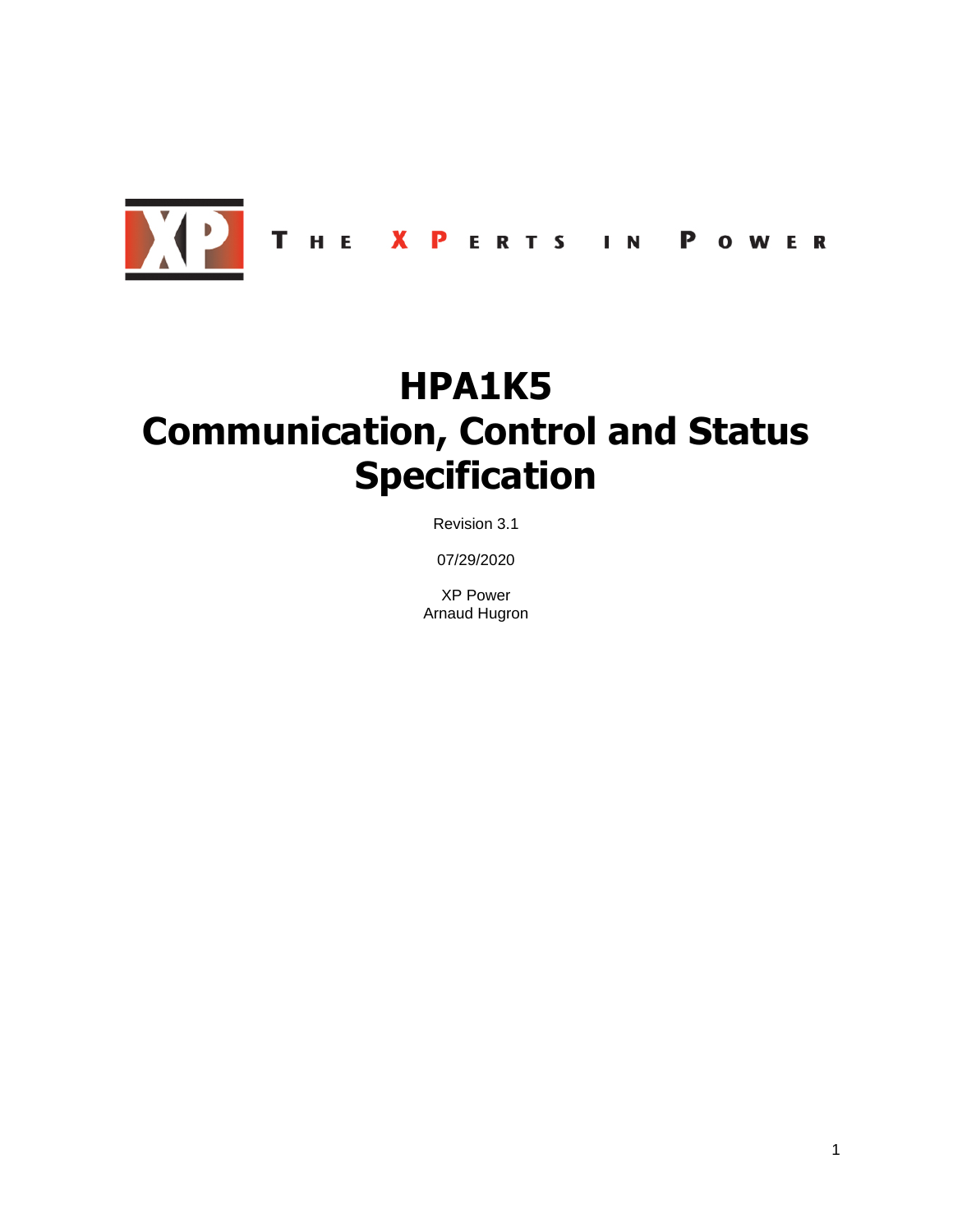# Contents

| $\mathbf{1}$   |      |   |
|----------------|------|---|
|                | 1.1  |   |
| $\overline{2}$ |      |   |
| 3              |      |   |
|                | 3.1  |   |
|                | 3.2  |   |
|                | 3.3  |   |
|                | 3.4  |   |
|                | 3.5  |   |
|                | 3.6  |   |
|                | 3.7  |   |
|                | 3.8  |   |
|                | 3.9  |   |
|                | 3.10 |   |
|                | 3.11 |   |
|                | 3.12 |   |
|                | 3.13 |   |
|                | 3.14 |   |
| $\overline{4}$ |      |   |
|                | 4.1  |   |
|                | 4.2  |   |
|                | 4.3  |   |
|                | 4.4  |   |
|                | 4.5  |   |
|                | 4.6  |   |
|                | 4.7  |   |
|                | 4.8  |   |
|                | 4.9  |   |
|                | 4.10 |   |
|                | 4.11 |   |
|                | 4.12 |   |
|                | 4.13 |   |
|                | 4.14 |   |
|                | 4.15 |   |
|                | 4.16 |   |
|                | 4.17 |   |
|                | 4.18 |   |
|                | 4.19 |   |
|                | 4.20 |   |
|                | 4.21 |   |
|                |      | 2 |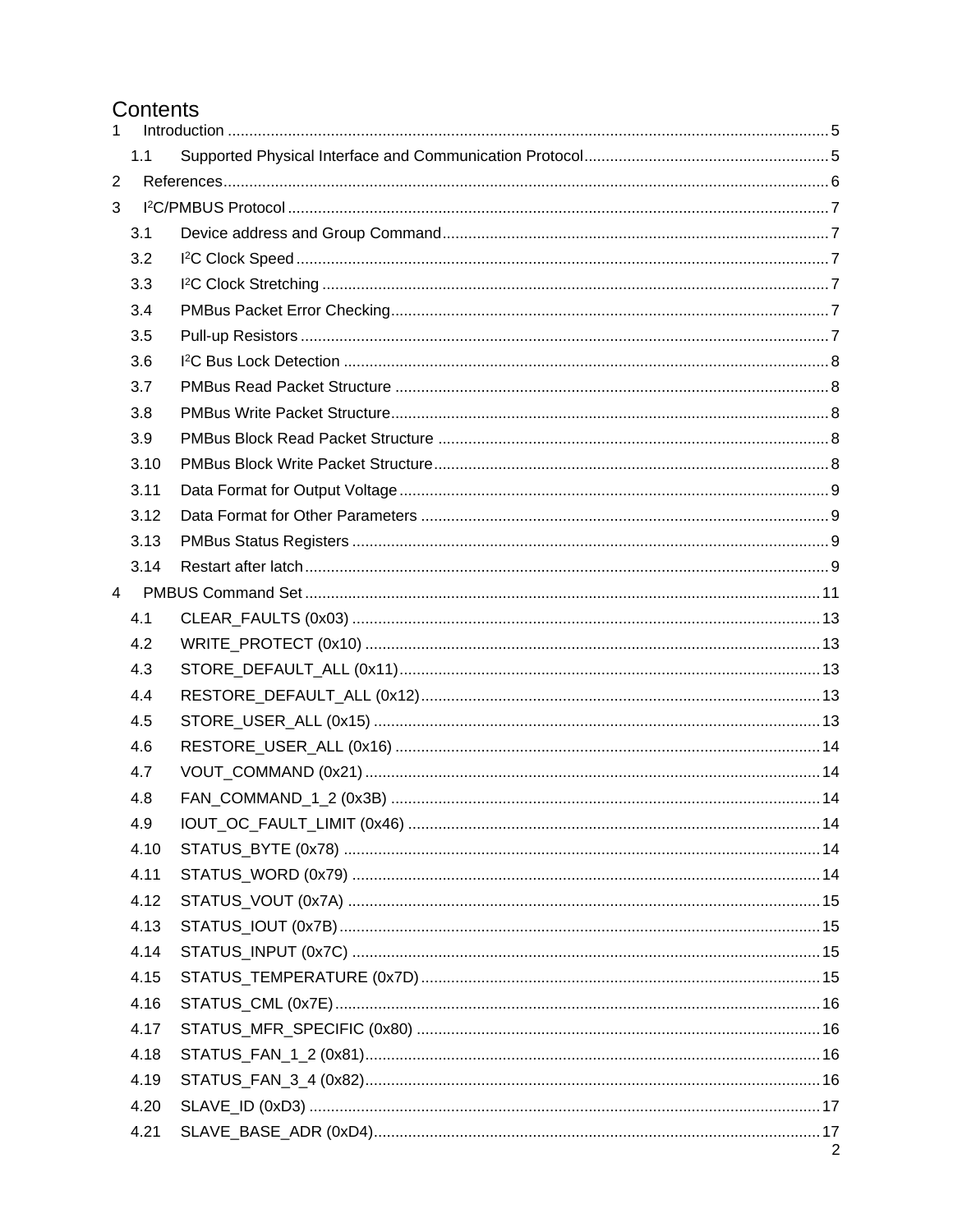|                | 4.22   |  |
|----------------|--------|--|
|                | 4.23   |  |
|                | 4.24   |  |
|                | 4.25   |  |
|                | 4.26   |  |
|                | 4.27   |  |
|                | 4.28   |  |
|                | 4.29   |  |
|                | 4.30   |  |
|                | 4.31   |  |
|                | 4.32   |  |
|                | 4.33   |  |
|                | 4.34   |  |
|                | 4.34.1 |  |
|                | 4.34.2 |  |
| 5              |        |  |
|                | 5.1    |  |
|                | 5.2    |  |
|                | 5.3    |  |
|                | 5.3.1  |  |
|                | 5.3.2  |  |
|                | 5.3.3  |  |
|                | 5.3.4  |  |
|                | 5.4    |  |
| 6              |        |  |
|                | 6.1    |  |
|                | 6.2    |  |
|                | 6.3    |  |
| $\overline{7}$ |        |  |
|                | 7.1    |  |
|                | 7.2    |  |
|                | 7.3    |  |
|                | 7.4    |  |
|                | 7.5    |  |
|                | 7.5.1  |  |
|                | 7.5.2  |  |
|                | 7.5.3  |  |
|                | 7.5.4  |  |
|                | 7.5.5  |  |
| 8              |        |  |
|                | 8.1    |  |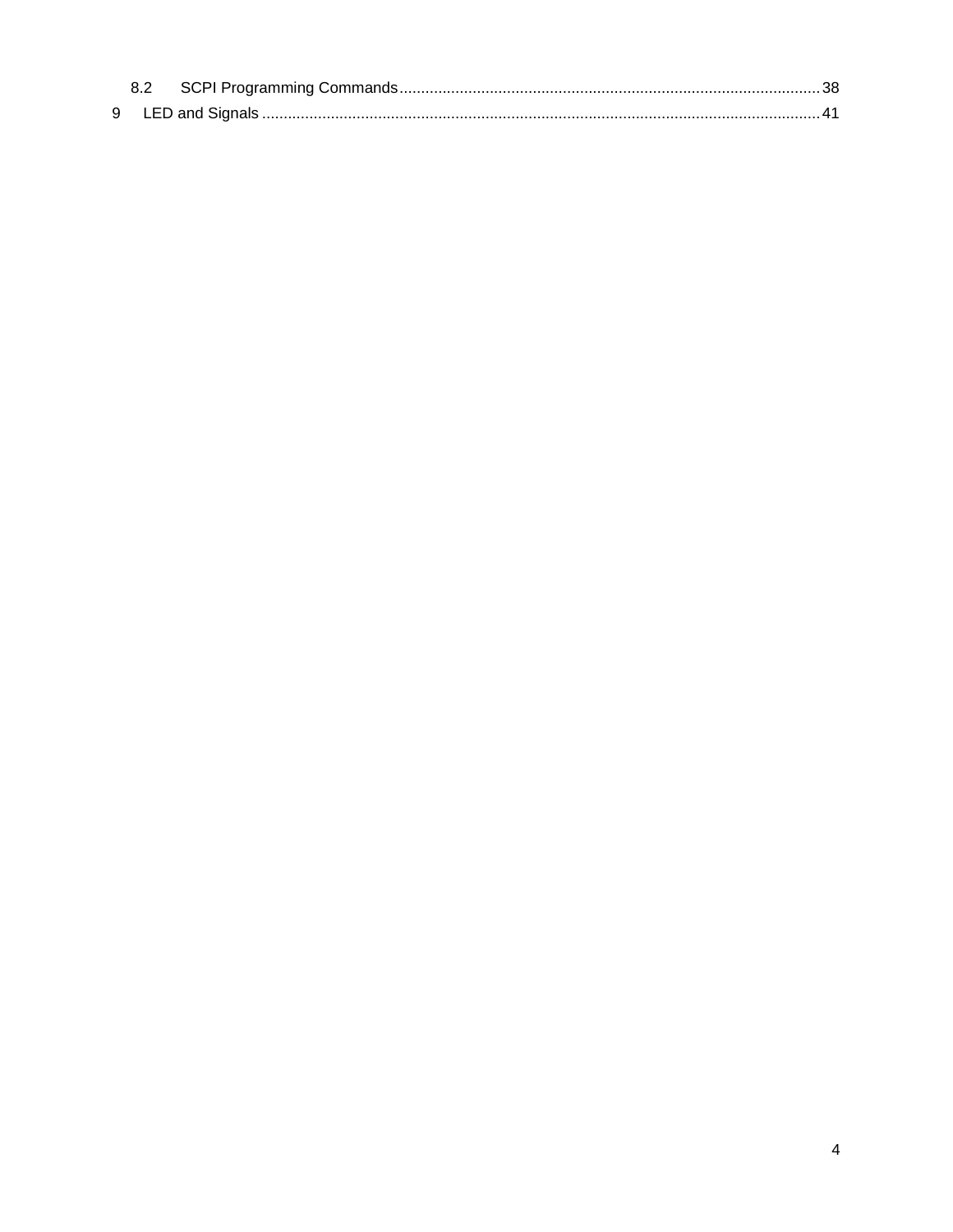# <span id="page-4-0"></span>**1 Introduction**

This document describes Status/Control signals and supported protocol commands of HPx single phase power supply family.

HPx supports two means of control and monitoring:

- Digital communication:
	- o PMBus over I <sup>2</sup>C/SMBUS (standard)
	- o CANOpen over CANBus (standard)
	- o Modbus (RTU) or SCPI protocol over UART, RS232, RS485 full/half duplex. The standard HPx is configured with Modbus over RS485 Full Duplex. SCPI protocol and RS485 half-duplex can be set using HARDWARE\_CONFIG (0xDE) command.
	- $\circ$  Physical protocols like UART and RS232 are optional and require a specific control board.
- Analog programming can be selected using 'PMBUS\_EN" signal pin at the output signal connector or by a digital user configuration (see USER\_CONFIGURATION register for more details)

Digital communication allows:

- Voltage, current and temperature monitoring
- Voltage and current control
- Fan speed control and monitoring
- Fault and Status
- Fault Limit Setting (OVP, OCP, OTP)
- Fault Response
- ON/OFF control
- Specific configuration or feature

Analog programming allows:

- Voltage programming (VPROG signal)
- Current limit programming (IPROG signal), Maximum programming is set by digital current limit specified in IOUT\_OC\_FAULT\_LIMIT register.
- Fault and Status (AC OK, DC OK, FAN OK, TEMPERATURE OK)

Both REMOTE ON/OFF signal and digital ON/OFF control have to be in ON state to turn ON the power supply.

# <span id="page-4-1"></span>**1.1 Supported Physical Interface and Communication Protocol**

| <b>PPORTOG OOMMIGHTOGHOM PROTOGHOM</b> THE AT<br><b>Physical Interface</b> | <b>Communication</b>   | <b>Comments</b>                                       |
|----------------------------------------------------------------------------|------------------------|-------------------------------------------------------|
|                                                                            | <b>Protocol</b>        |                                                       |
| <b>I<sup>2</sup>C/SMBUS</b>                                                | <b>PMBus</b>           | Speed 100KHz or more depending on bus line            |
| (Standard Feature)                                                         |                        | capacitance                                           |
| CAN bus                                                                    | CANOpen <sup>(2)</sup> | Default Bit rate: 125Kbits/s                          |
| (Standard Feature)                                                         |                        |                                                       |
| RS485 Full-duplex(1)(3)                                                    | Modbus $(RTU)^{(2)}$   | Default baudrate: 19200 baud, even parity, 1 stop bit |
| (Standard Feature)                                                         | (Standard Setting)     |                                                       |
|                                                                            | SCPI <sup>(4)</sup>    | Default baudrate: 19200 baud, even parity, 1 stop bit |
| RS485 Half-duplex <sup>(1)(3)</sup>                                        | Modbus $(RTU)^{(2)}$   | Default baudrate: 19200 baud, even parity, 1 stop bit |
| (Optional Setting)                                                         | SCPI <sup>(4)</sup>    | Default baudrate: 19200 baud, even parity, 1 stop bit |
| $\overline{UART}^{(1)}$ (TTL level)                                        | Modbus $(RTU)^{(2)}$   | Default baudrate: 19200 baud, even parity, 1 stop bit |
| (Optional Feature)                                                         | SCPI <sup>(4)</sup>    | Default baudrate: 19200 baud, even parity, 1 stop bit |
| RS232(1)                                                                   | Modbus $(RTU)^{(2)}$   | Default baudrate: 19200 baud, even parity, 1 stop bit |
| (Optional Feature)                                                         | SCPI <sup>(4)</sup>    | Default baudrate: 19200 baud, even parity, 1 stop bit |

### Supported communication protocol for HPx: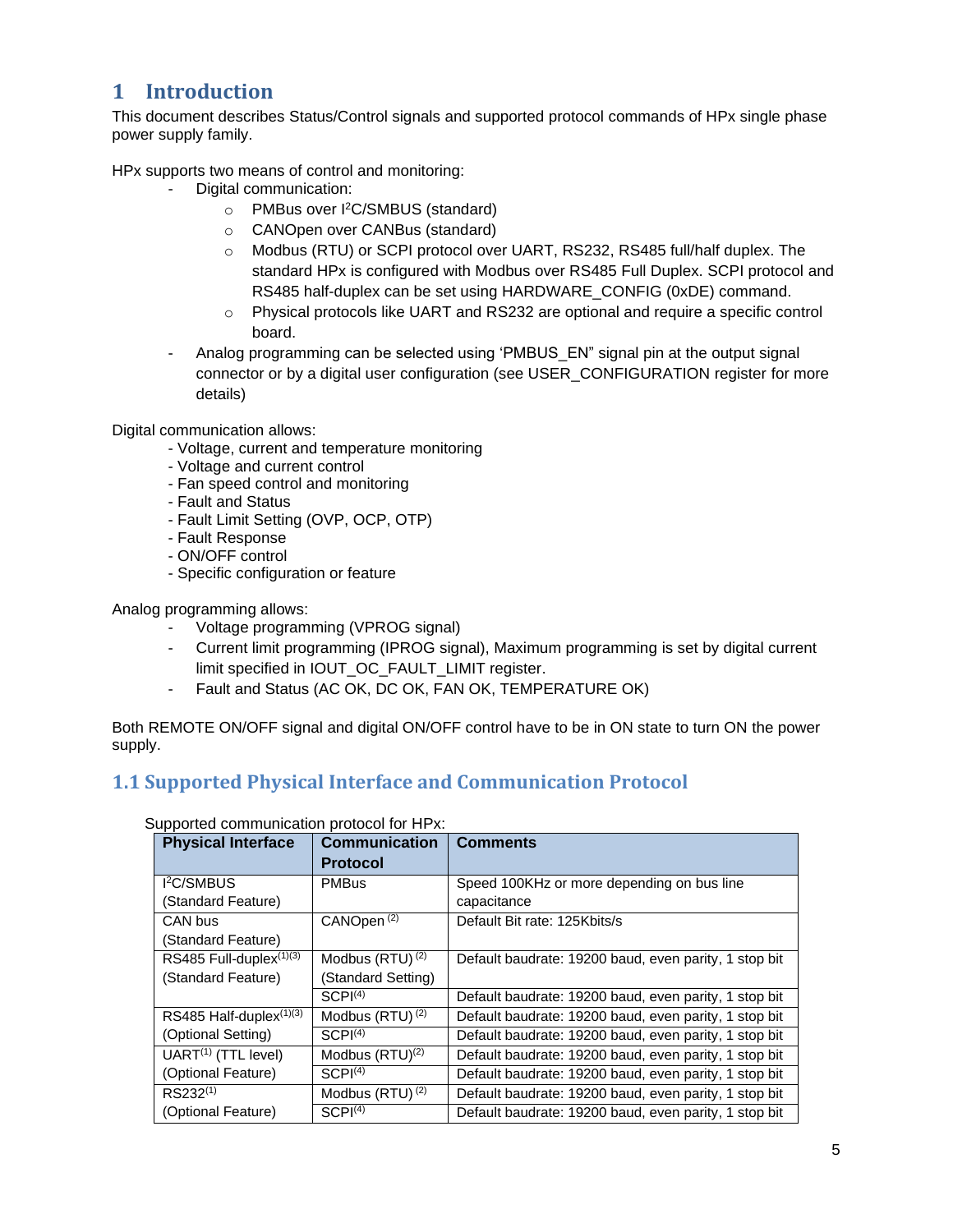- (1) Only one serial physical interface can be implemented at a time. Customer can also specify one of the communication protocols (SCPI or Modbus) for the serial interface.
- (2) Modbus/CANOpen protocol implement the same command set as PMBus protocol.
- (3) RS485 Full Duplex or Half Duplex can be selected using PMBus command (0xDE, HARDWARE\_CONFIG)
- <span id="page-5-0"></span>(4) SCPI or Modbus protocol can be selected using PMBus command (0xDE, HARDWARE\_CONFIG)

# **2 References**

- 1. PMBus Power System Management Protocol Specification Revision 1.2
- 2. SMBUS Specification Version 3.0
- 3. Modbus over serial line specification and implementation guide V1.0 [\(http://www.modbus.org/docs/Modbus\\_over\\_serial\\_line\\_V1\\_02.pdf\)](http://www.modbus.org/docs/Modbus_over_serial_line_V1_02.pdf)
- 4. Modbus application protocol specification V1.1b3
- 5. CiA 301 v4.2, CANopen application layer and communication profile
- 6. Standard Commands for Programmable Instruments (SCPI) Version 1999.0

This document makes frequent mention of PMBus specification. The specification is published by the Power Management Bus Implementers Forum and is available from [http://pmbus.org.](http://pmbus.org/)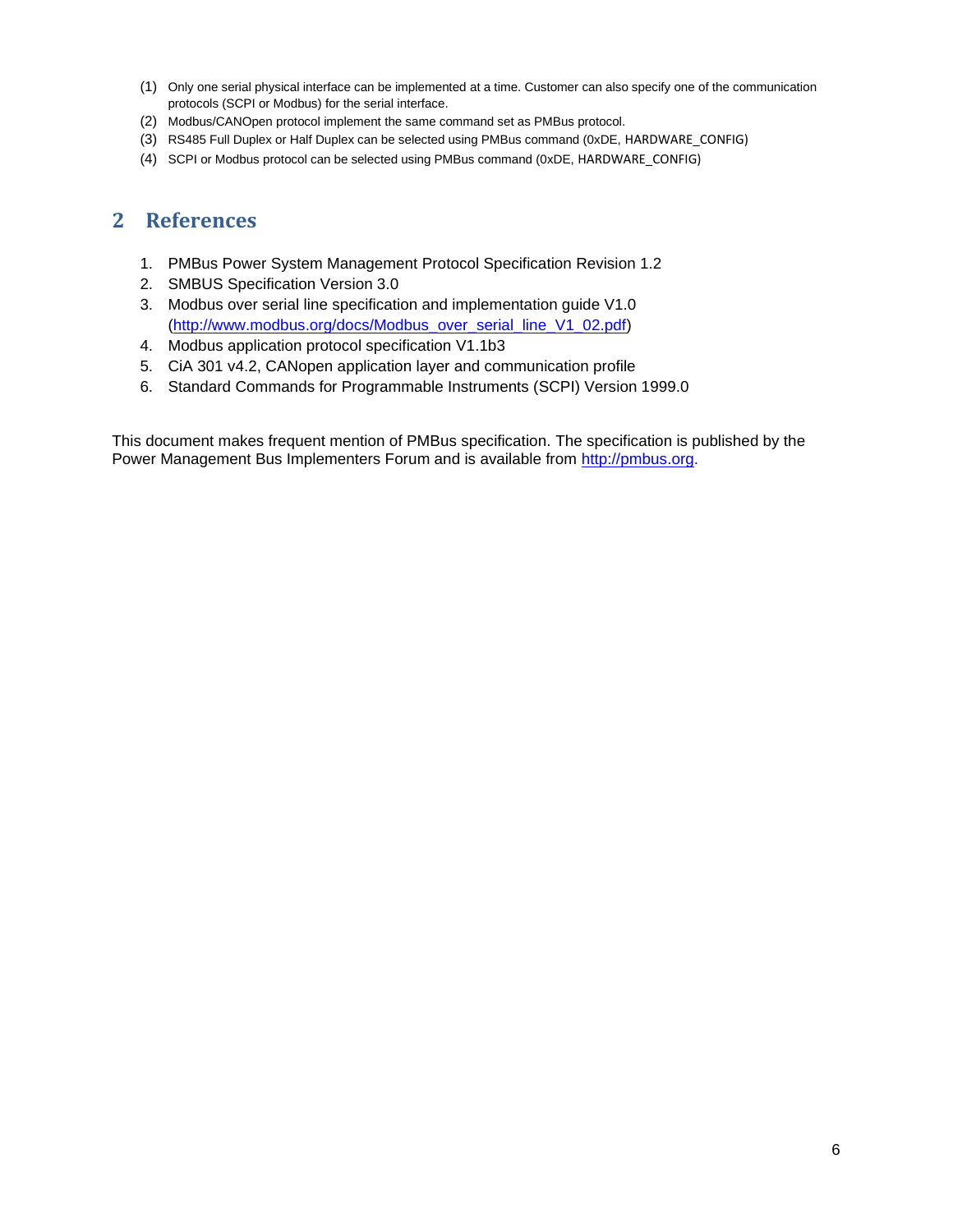# <span id="page-6-0"></span>**3 I <sup>2</sup>C/PMBUS Protocol**

HPx power supply behaves like a slave device across the I<sup>2</sup>C/SMBUS bus. It cannot send any request or generate a command. It will only respond to command initiated by customer host controller or system.

The power supply is compliant to I<sup>2</sup>C/SMBUS hardware communication protocol and to PMBus interface protocol.

# <span id="page-6-1"></span>**3.1 Device address and Group Command**

Signals A2, A1, A0 in the output signal connector are used to differentiate up to 8 power supplies on the same <sup>2</sup>C bus.

| <b>Device</b>    | <b>Address</b> |      |                  |                  |      | <b>Address Bits (MSB to LSB)</b> |                  |      |                  |
|------------------|----------------|------|------------------|------------------|------|----------------------------------|------------------|------|------------------|
|                  |                | Bit7 | Bit <sub>6</sub> | Bit <sub>5</sub> | Bit4 | Bit3                             | Bit <sub>2</sub> | Bit1 | Bit <sub>0</sub> |
| <b>HPx</b>       | 0xBx           |      |                  |                  |      | A2                               |                  | A0   | R/W              |
| Global Broadcast | 0x00           |      |                  |                  |      |                                  |                  |      | W                |

Global Broadcast address is used to send a single write command to all HPx connected to the same I<sup>2</sup>C bus. All HPx will execute the command almost at the same time. The user will need to check the status of each power supply to check that the broadcast command was effectively received and executed.

Global Broadcast should only be used for 'write' command only not for 'read' instruction. If a Global Broadcast address is used for a 'read' instruction, invalid data and/or invalid Packet Error Checking (PEC) may occur.

HPx supports Group Command Protocol. It is used to send commands to more than one PMBUS device. Commands are sent in one continuous transmission. The STOP condition will trigger execution of the command that they received. (See PMBus Specification Part I)

For CANOpen, the define device address is divided by two to form the CANOpen Node ID. i.e.: if Device Address =  $0xBE$  (A2=1, A1=1, A0=1), CANOpen Node ID =  $0x5F$ .

# <span id="page-6-2"></span>**3.2 I <sup>2</sup>C Clock Speed**

HPx supports I<sup>2</sup>C clock speed at 100 KHz. Faster speed (up to 400 KHz) can be used if signal rise time for SDA and SCL meet I<sup>2</sup>C specification.

# <span id="page-6-3"></span>**3.3 I <sup>2</sup>C Clock Stretching**

Each PMBus command received by the power supply requires a small amount of time in order to be interpreted and executed. In other word, a response of a read command may take few 100us or more before the data can be send back to the host. To avoid communication issue or error, the power supply I <sup>2</sup>C controller supports clock stretching. In this case, the power supply will hold the clock low until it is ready to send data back to the I<sup>2</sup>C master. The I<sup>2</sup>C host controller recognizes the clock stretching and will wait until the clock is released. A delay is needed beyond the clock stretch section if the I<sup>2</sup>C master controller does not support clock stretching feature.

# <span id="page-6-4"></span>**3.4 PMBus Packet Error Checking**

Packet Error Checking (PEC) is implemented but optional. It is using the CRC-8 format as defined in the SMBUS specification. It will be up to the master host to decide if it wants to use it or not. We highly recommend using PEC to prevent any corruption and significantly improve robustness of the PMBUS communication protocol. I <sup>2</sup>C busses are very sensitive to noise.

# <span id="page-6-5"></span>**3.5 Pull-up Resistors**

SDA and SCL communication lines have 10K $\Omega$  internal pull-up resistor to 3.3v. It is the user system responsibility to ensure that signal rise time meet I<sup>2</sup>C specification to avoid communication errors.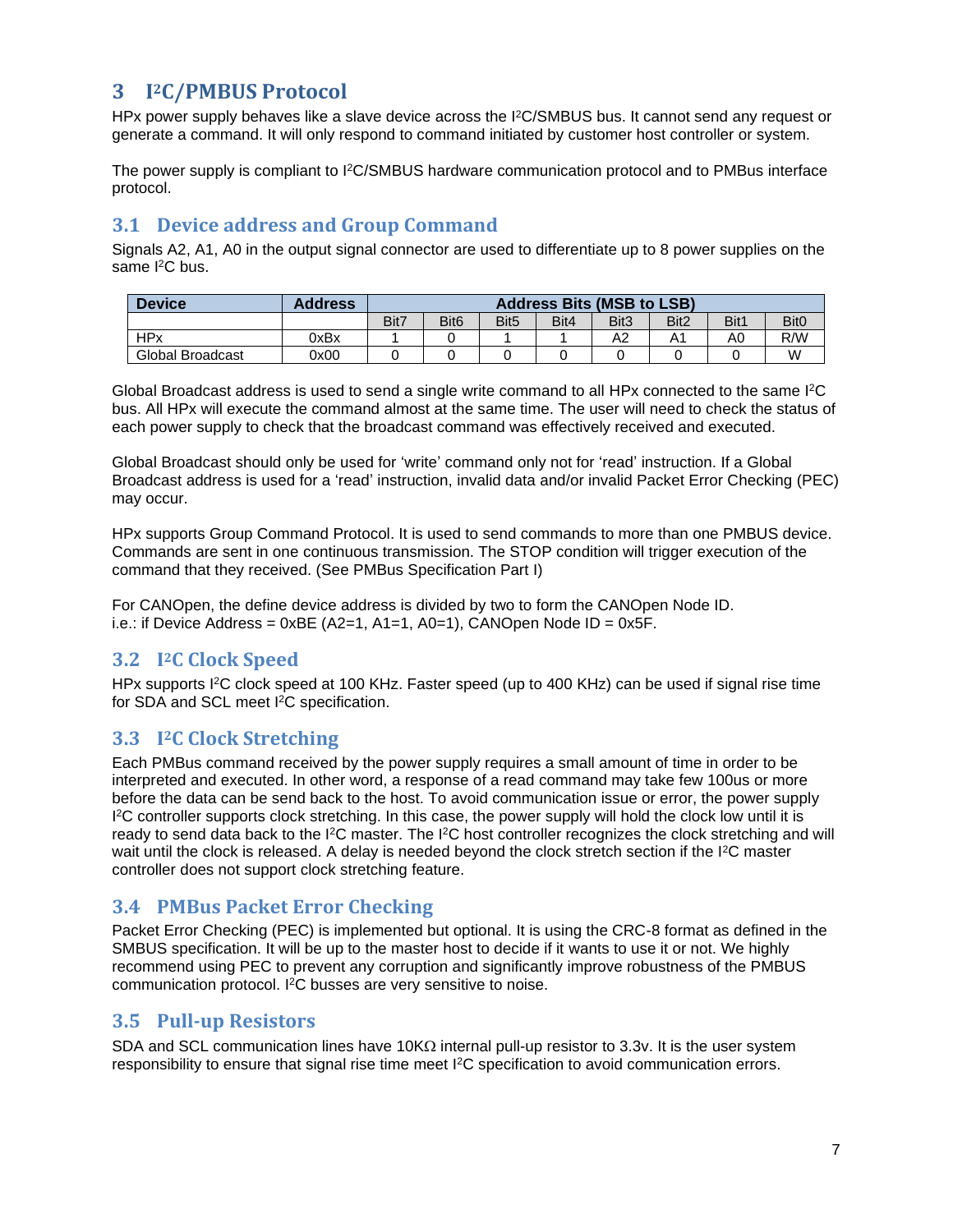# <span id="page-7-0"></span>**3.6 I <sup>2</sup>C Bus Lock Detection**

The power supply I<sup>2</sup>C controller aborts communication and resets the internal I<sup>2</sup>C state if it detects that the I<sup>2</sup>C bus is held low for more than 40ms. This will prevent the I<sup>2</sup>C bus to be held low forever and prevent any further transaction.

# <span id="page-7-1"></span>**3.7 PMBus Read Packet Structure**

Example of an I<sup>2</sup>C packet transfer for a 2 bytes data read. The PEC byte (CRC) is optional but recommended for data validation.

| Slave<br>Adr | $W_1$<br>v v 1 | $\sim$<br>Code<br>Cmd | ັ | Slave Adr | o,<br>nu. | CD<br>⊸⊃⊃ | $\mathbf{v}$ | 10D<br>םטוע | DEC<br>-- | <b>NA</b> |  |
|--------------|----------------|-----------------------|---|-----------|-----------|-----------|--------------|-------------|-----------|-----------|--|
|              |                |                       |   |           |           |           |              |             |           |           |  |

Annotations: S – Start bit , Wr – Write bit, Sr – restart bit, Rd – Read bit, A – Acknowledge bit, NA – no acknowledge bit, P – Stop bit

**Master to Slave Slave Transform <b>Slave I** Slave to Master

# <span id="page-7-2"></span>**3.8 PMBus Write Packet Structure**

Example of an I<sup>2</sup>C packet transfer for 2 bytes data write transfer. The PEC byte (CRC) is optional but recommended for data validation.

| Slave,<br>Adr | Wr | $\overline{\phantom{0}}$<br>انٽ<br>Code | Δ<br>. . | $\sim$<br>∟ບບ | <b>MSB</b> | <b>DEC</b><br>-- |  |
|---------------|----|-----------------------------------------|----------|---------------|------------|------------------|--|
|               |    |                                         |          |               |            |                  |  |

Annotations: S – Start bit , Wr – Write bit, Sr – restart bit, Rd – Read bit,  $A - Acknowledge bit, NA - no acknowledge bit, P - Stop bit$ <br>Master to Slave Slave to Master

### <span id="page-7-3"></span>**3.9 PMBus Block Read Packet Structure**

For commands returning more than two bytes of data, BLOCK READ format is used:

| Slave<br>Adr | Wr | -<br>.Cmc<br>Code | . e.<br>יب | Slave<br>Adr | Ro | ⊃ounτ<br>w<br>$-$<br>3 V H | $\overline{\phantom{a}}$ | Data <sup>2</sup> | ▵ | Data2 |  |
|--------------|----|-------------------|------------|--------------|----|----------------------------|--------------------------|-------------------|---|-------|--|
|              |    |                   |            |              |    |                            |                          |                   |   |       |  |

| . |  |  |  |
|---|--|--|--|
|   |  |  |  |

Annotations: S – Start bit , Wr – Write bit, Sr – restart bit, Rd – Read bit, A – Acknowledge bit, NA – no acknowledge bit, P – Stop bit

Master to Slave Superstanding the Slave to Master

<span id="page-7-4"></span>The PEC byte (CRC) is optional but recommended for data validation.

# **3.10 PMBus Block Write Packet Structure**

For commands requesting more than 2 bytes of data, BLOCK WRITE format is used:

| S | Slave Adr | Wr              | $\mathsf{A}$ | Cmd Code                                                                     | $\mathsf{A}$ |                 |   | Byte Count $= N$ | $\mathsf{A}$ | Data1 | $\mathsf{A}$ | Data2 | $\mathsf{A}$ |
|---|-----------|-----------------|--------------|------------------------------------------------------------------------------|--------------|-----------------|---|------------------|--------------|-------|--------------|-------|--------------|
|   | 8         |                 |              |                                                                              |              |                 |   |                  |              |       |              |       |              |
|   |           |                 |              |                                                                              |              |                 |   |                  |              |       |              |       |              |
|   |           |                 |              | .                                                                            |              | DataN           | A | <b>PEC</b>       | $\mathsf{A}$ | P     |              |       |              |
|   |           |                 |              |                                                                              |              |                 |   |                  |              |       |              |       |              |
|   |           |                 |              |                                                                              |              |                 |   |                  |              |       |              |       |              |
|   |           |                 |              |                                                                              |              |                 |   |                  |              |       |              |       |              |
|   |           |                 |              | Annotations: S - Start bit, Wr - Write bit, Sr - restart bit, Rd - Read bit, |              |                 |   |                  |              |       |              |       |              |
|   |           |                 |              | A – Acknowledge bit, NA – no acknowledge bit, P – Stop bit                   |              |                 |   |                  |              |       |              |       |              |
|   |           | Master to Slave |              |                                                                              |              | Slave to Master |   |                  |              |       |              |       |              |

The PEC byte (CRC) is optional but recommended for data validation.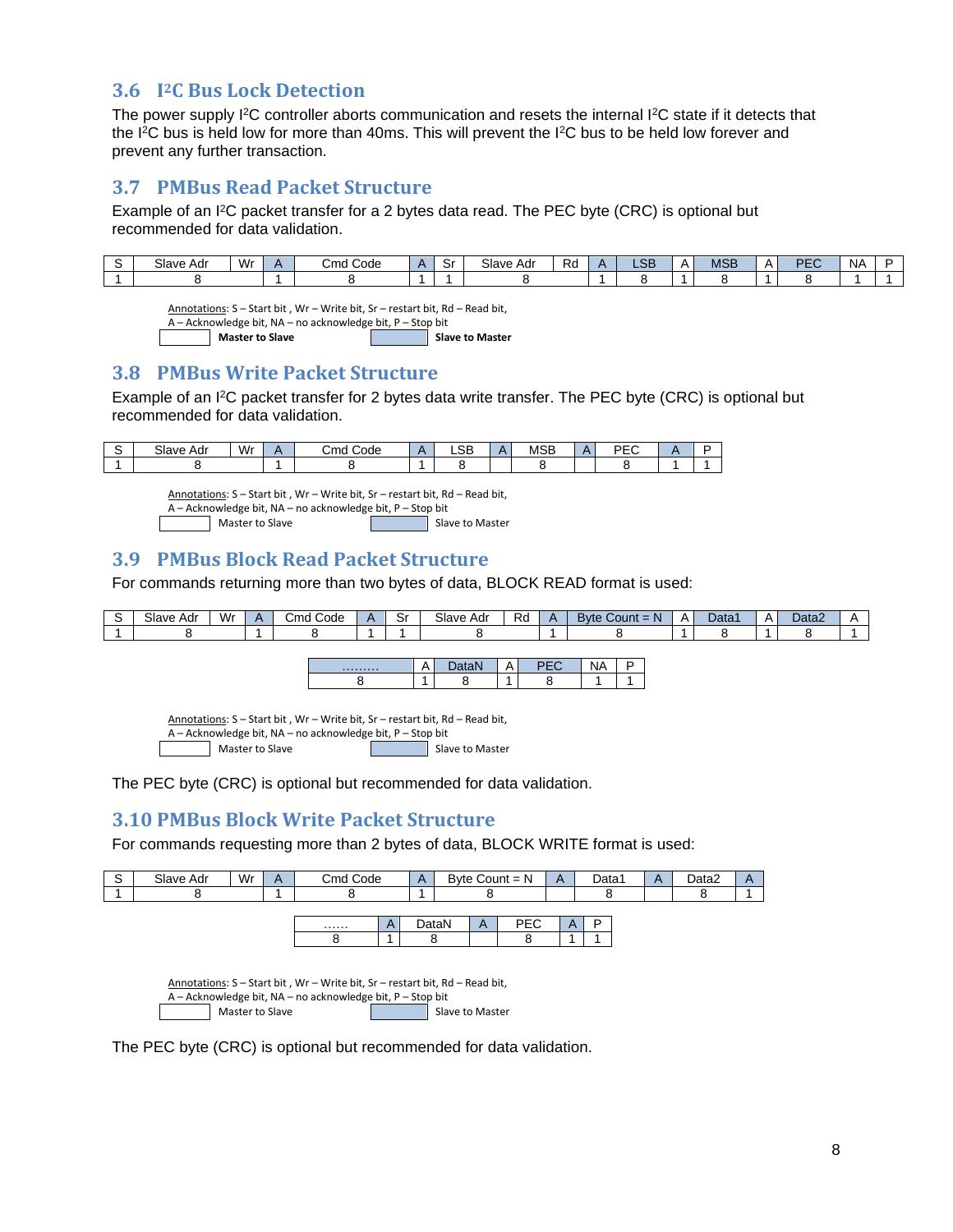# <span id="page-8-0"></span>**3.11 Data Format for Output Voltage**

For parameters related to output voltage, HPx supports linear format defined in section "VOUT\_MODE Command" of the PMBus specification. The linear format uses a 16 bits unsigned mantissa for each parameter, along with an exponent that is shared by all the voltage related parameters. The exponent is reported in the bottom 5 bits of the VOUT\_MODE parameter.

| VOU  |   | <b>MODE</b> | (0x20) |            |  |            |                                                                                                           |  |  | VOU |  |  | <b>JMMAND</b> |  | .∟inear ′ | : Mode) |  |  |  |  |  |
|------|---|-------------|--------|------------|--|------------|-----------------------------------------------------------------------------------------------------------|--|--|-----|--|--|---------------|--|-----------|---------|--|--|--|--|--|
| а    | 4 | ີ           | ∽<br>- |            |  | 1 F<br>ں ، | $\sqrt{2}$<br>$\overline{a}$<br>ี<br>o<br>14<br>4<br>∽<br>J<br>ັບ<br>ີ<br>$\overline{\phantom{a}}$<br>. . |  |  |     |  |  |               |  |           |         |  |  |  |  |  |
| Mode |   |             |        | Exponent N |  | Mantissa   |                                                                                                           |  |  |     |  |  |               |  |           |         |  |  |  |  |  |

Mode bits = 000b (linear format)

The Voltage, in volts, is calculated from the equation:

**Voltage = V \* 2^N**

#### **Where**:

Voltage: parameter of interest in volts V: 16 bit unsigned binary integer (command: VOUT\_COMMAND, VOUT\_XXX\_LIMIT, READ\_VOUT…) N: 5 bit two's complement binary integer

#### **Example**:

VOUT\_COMMAND = 0x3700, VOUT\_MODE = 0x16, N=-10 (1/1024v) -> 0x3700 / 1024 = 13.75v (VOUT Setting = 13.75v). READ VOUT = 0x1234, VOUT\_MODE = 0x16, N=-10 (1/1024) -> 0x1234 / 1024 = 4.55v (VOUT Reading = 4.55v).

**Note:** PMBus standard assumes that all output voltages are expressed as positive numbers. VOUT\_MODE register may be different for different model in order to increase resolution of the reading.

# <span id="page-8-1"></span>**3.12 Data Format for Other Parameters**

For parameters not directly related to output voltage (Vin, lout, Pout, Pin, Temperature, Fan ...), HPx supports the linear data format defined in "Linear Data Format" of the PMBus specification. This linear format is a 16 bits value that contains 11 bits two's complement mantissa and 5 bits two's complement exponent.

| $\overline{A}$ $\overline{B}$<br>ں ו | $\prime$ |     |   |  | ັ | ◡<br>ັ | - | ⌒<br>b | -<br>∽<br>ີ |                        |  |  |
|--------------------------------------|----------|-----|---|--|---|--------|---|--------|-------------|------------------------|--|--|
|                                      | n.<br>∽  | $-$ | N |  |   |        |   |        |             | <sup>2</sup> - finna V |  |  |

The relation between *Y*, *N* and the "real world" value is:

$$
X = Y * 2^N N
$$

Where:

X: real world value

Y: 11 bits, signed two's complement binary integer mantissa

N: signed 5 bits two's complement binary integer exponent

### <span id="page-8-2"></span>**3.13 PMBus Status Registers**

Almost all of the warning or fault bits set in the PMBus status registers (0x78 to 0x82) remain set, even if the fault or warning condition is removed or corrected. See CLEAR\_FAULTS command section for more details about how to clear them.

### <span id="page-8-3"></span>**3.14 Restart after latch**

Some PMBus fault response registers can be configured to latch the power supply when the fault occurred. The output can be restarted using one of the following: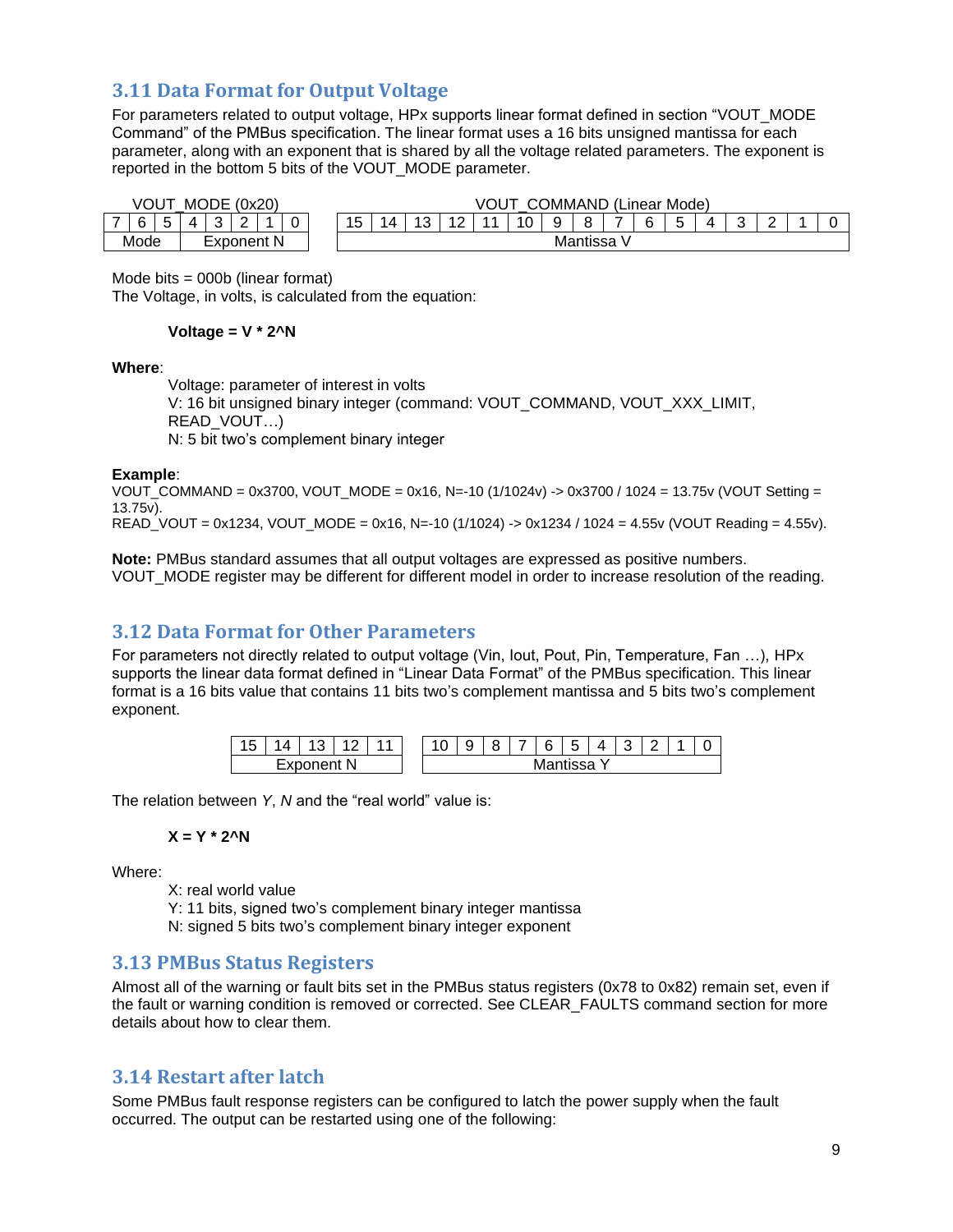- Cycle remote on/off pin
- Use command OPERATION (0x01): Write 0x00 (OFF) then 0x80 (ON)
- Recycle input power. Wait until all standby are gone after removing input power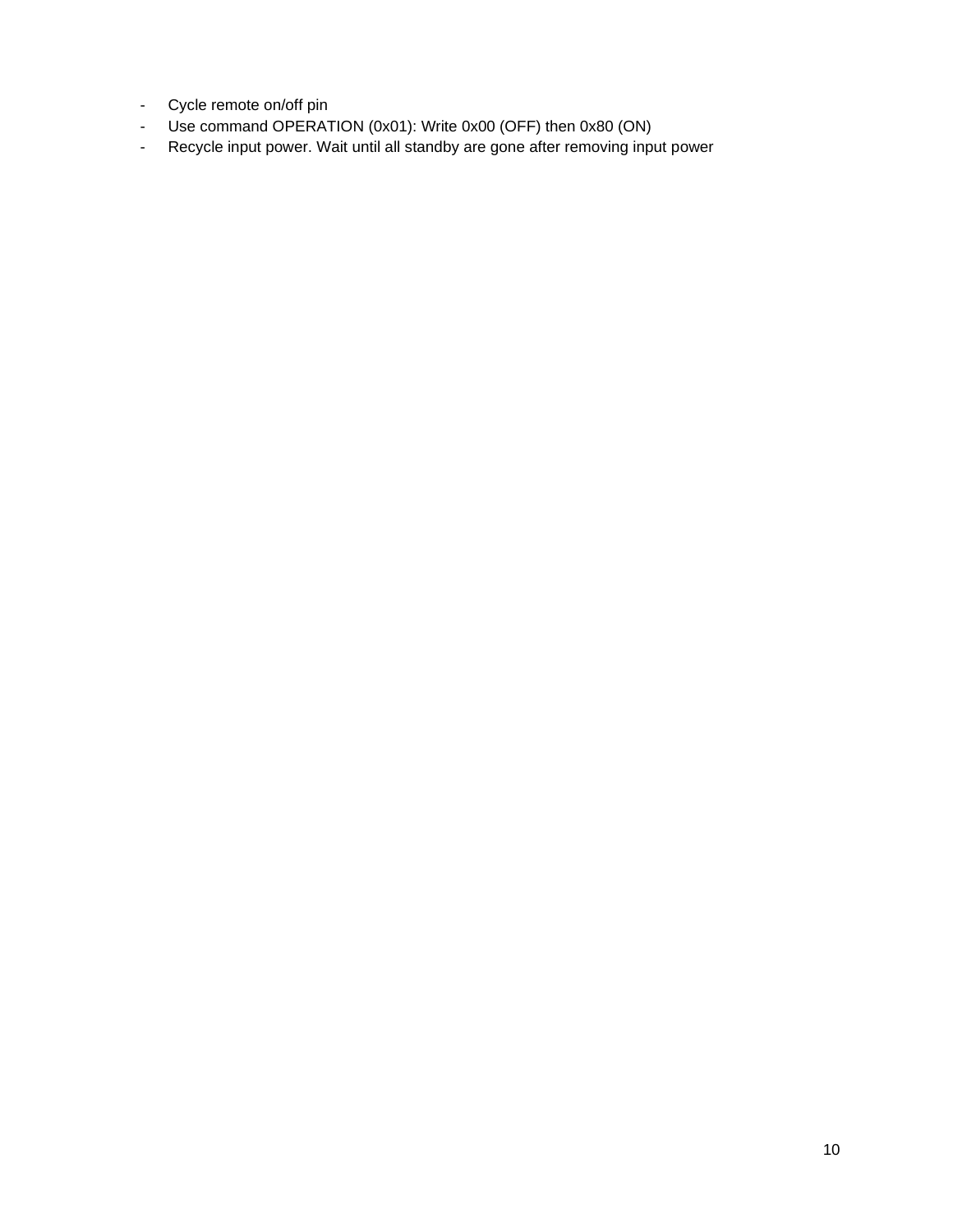# <span id="page-10-0"></span>**4** PMBUS Command Set

Most of the standard PMBUS values are returned in linear data format according to PMBUS specification.

Access: RO = Read Only; R/W = Read/Write; -E = Registers can be stored into EEPROM using STORE\_USER\_ALL command (this memory will be used as default at power up) WRITE\_PROTECT (0x10) must be set to 0x00 to enable write to any writable register. Byte order is LSB first, Default are specified for 24v model and may change.

| Cmd<br>Code | <b>Command Name</b>                         | <b>Type</b>      | #<br>bytes              | <b>Default</b><br>(100v) | <b>Comments</b>                                                 |
|-------------|---------------------------------------------|------------------|-------------------------|--------------------------|-----------------------------------------------------------------|
| 0x01        | <b>OPERATION</b>                            | $R/W-E$          | 1                       | 0x80                     | 0x80: Turn ON, 0x00: Turn OFF                                   |
| 0x03        | CLEAR_FAULTS                                | W                | 0                       |                          | Clear PMBus status registers                                    |
|             |                                             |                  |                         |                          |                                                                 |
| 0x10        | WRITE_PROTECT                               | $\overline{R/W}$ | $\mathbf{1}$            | 0x80                     | Write protected at power up by default                          |
|             |                                             |                  |                         |                          | 0x80: Disable all writes except WRITE_PROTECT                   |
|             |                                             |                  |                         |                          | 0x00: Enable writes to all commands                             |
|             |                                             |                  |                         |                          | Needs to be 0x00 to enable write commands                       |
| 0x11        | STORE DEFAULT ALL                           | W                | 0                       |                          | Mfg mode only, set default factory setting                      |
| 0x12        | RESTORE DEFAULT ALL                         | W                | 0                       |                          | Restore Default Manufacturing Setting (all E type<br>registers) |
| 0x15        | STORE_USER_ALL                              | $\overline{W}$   | 0                       |                          | Store all (E type) registers into EEPROM, will also             |
|             |                                             |                  |                         |                          | be used after power cycle                                       |
| 0x16        | RESTORE_USER_ALL                            | W                | 0                       |                          | Restore all default user setting (E type registers)             |
|             |                                             |                  |                         |                          | (Set by STORE_USER_ALL)                                         |
|             |                                             |                  |                         |                          |                                                                 |
| 0x20        | VOUT_MODE                                   | <b>RO</b>        | $\mathbf{1}$            | 0x16                     | Use linear format mode, may vary from different                 |
|             |                                             |                  |                         |                          | model, N=-10 (1/1024v), used by all cmds related                |
|             |                                             |                  |                         |                          | to output voltage                                               |
| 0x21        | VOUT_COMMAND                                | $R/W-E$          | $\overline{2}$          | 0x6000                   | linear format, 0x6000 for 24v model, based on                   |
|             |                                             |                  |                         |                          | VOUT_MODE exponent                                              |
|             |                                             |                  |                         |                          |                                                                 |
| 0x31        | POUT_MAX                                    | <b>RO</b>        | $\overline{2}$          | 0x0AEE                   | linear format, available output power                           |
|             |                                             |                  |                         |                          | High Line:0x0AEE (1500w)                                        |
|             |                                             |                  |                         |                          | Low Line: 0x0ABC (1400w)                                        |
| 0x3A        | FAN_CONFIG_1_2                              | <b>RO</b>        | 1                       | 0x99                     | Fan controlled in duty cycle, 2 fans                            |
| 0x3B        | FAN_COMMAND_1                               | $R/W-E$          | $\overline{c}$          | 0x0000                   | linear format, duty cycle 0 -> 100%                             |
| 0x3D        | FAN CONFIG 3 4                              | <b>RO</b>        | $\mathbf{1}$            | 0x00                     | Fan controlled in duty cycle, depends on model if               |
|             |                                             |                  |                         |                          | more than 2 fans                                                |
| 0x40        | VOUT_OV_FAULT_LIMIT                         | $R/W-E$          | 2                       | 0x6C00                   | linear format, 27v                                              |
| 0x41        | VOUT OV FAULT RESPONSE                      | $\overline{RO}$  | $\mathbf{1}$            | 0x80                     | Shutdown, no retry, always latch on output OV                   |
| 0x42        | VOUT_OV_WARN_LIMIT                          | $R/W-E$          | $\overline{2}$          | 0x6800                   | linear format, 26v                                              |
| 0x43        | VOUT_UV_WARN_LIMIT                          | $R/W-E$          | $\overline{\mathbf{c}}$ | 0x5C00                   | linear format, 23v, 96% of nominal                              |
| 0x44        | VOUT_UV_FAULT_LIMIT                         | $R/W-E$          | $\overline{2}$          | 0x5B33                   | linear format, 22.8v, 95% of nominal                            |
| 0x45        | VOUT_UV_FAULT_RESPONSE                      | $R/W-E$          | $\mathbf{1}$            | 0x00                     | Continue, no Shutdown                                           |
| 0x46        | IOUT_OC_FAULT_LIMIT                         | $R/W-E$          | $\overline{2}$          | 0x0044                   | linear format, 68 A, 108% of nominal by default                 |
|             |                                             |                  |                         |                          | max. Also set max setting for IPROG in analog                   |
|             |                                             |                  |                         |                          | programming                                                     |
| 0x47        | IOUT_OC_FAULT_RESPONSE                      | $R/W-E$          | 1                       | 0x00                     | Continue, no Shutdown, constant current limit                   |
| 0x48        | IOUT_OC_LV_FAULT_LIMIT                      | $R/W-E$          | $\overline{2}$          | 0x0000                   | linear format, Ov                                               |
| 0x4A        | IOUT_OC_WARN_LIMIT                          | R/W-E            | 2                       | 0x0042                   | linear format, 42A                                              |
| 0x4D        | OT_PRI_WARN_LIMIT                           | $R/W-E$          | 2                       | 0x0056                   | linear format, 86°C                                             |
| 0x4E        | OT_PRI_FAULT_LIMIT                          | $R/W-E$          | 2                       | 0x005A                   | linear format, 90°C                                             |
| 0x4F        | OT_SEC_FAULT_LIMIT                          | $R/W-E$          | $\overline{2}$          | 0x006E                   | linear format, 110°C                                            |
|             |                                             |                  |                         |                          |                                                                 |
| 0x50        | OT_FAULT_RESPONSE                           | $R/W-E$          | 1                       | 0xC0                     | SD delay, retry when fault is gone                              |
| 0x51        | OT_SEC_WARN_LIMIT                           | R/W-E            | $\overline{2}$          | 0x006A                   | linear format, 106 °C                                           |
| 0x55        | VIN OV_FAULT_LIMIT                          | <b>RO</b>        | $\overline{\mathbf{c}}$ | 0x010E                   | linear format, 270v                                             |
| 0x56        | VIN OV FAULT RESPONSE                       | $R/W-E$          | 1                       | 0xC0                     | SD delay, retry when fault is gone                              |
| 0x57        | VIN OV_WARN_LIMIT                           | <b>RO</b>        | 2                       | 0x010C                   | linear format, 268v                                             |
| 0x58        | VIN_UV_WARN_LIMIT                           | <b>RO</b>        | 2                       | 0x57                     | linear format, 87v                                              |
| 0x59        | VIN_UV_FAULT_LIMIT<br>VIN UV FAULT RESPONSE | <b>RO</b>        | $\overline{c}$          | 0x55                     | linear format, 85v<br>SD Delay, retry 6 times                   |
| 0x5A        |                                             | $R/W-E$          | 1                       | 0x70                     |                                                                 |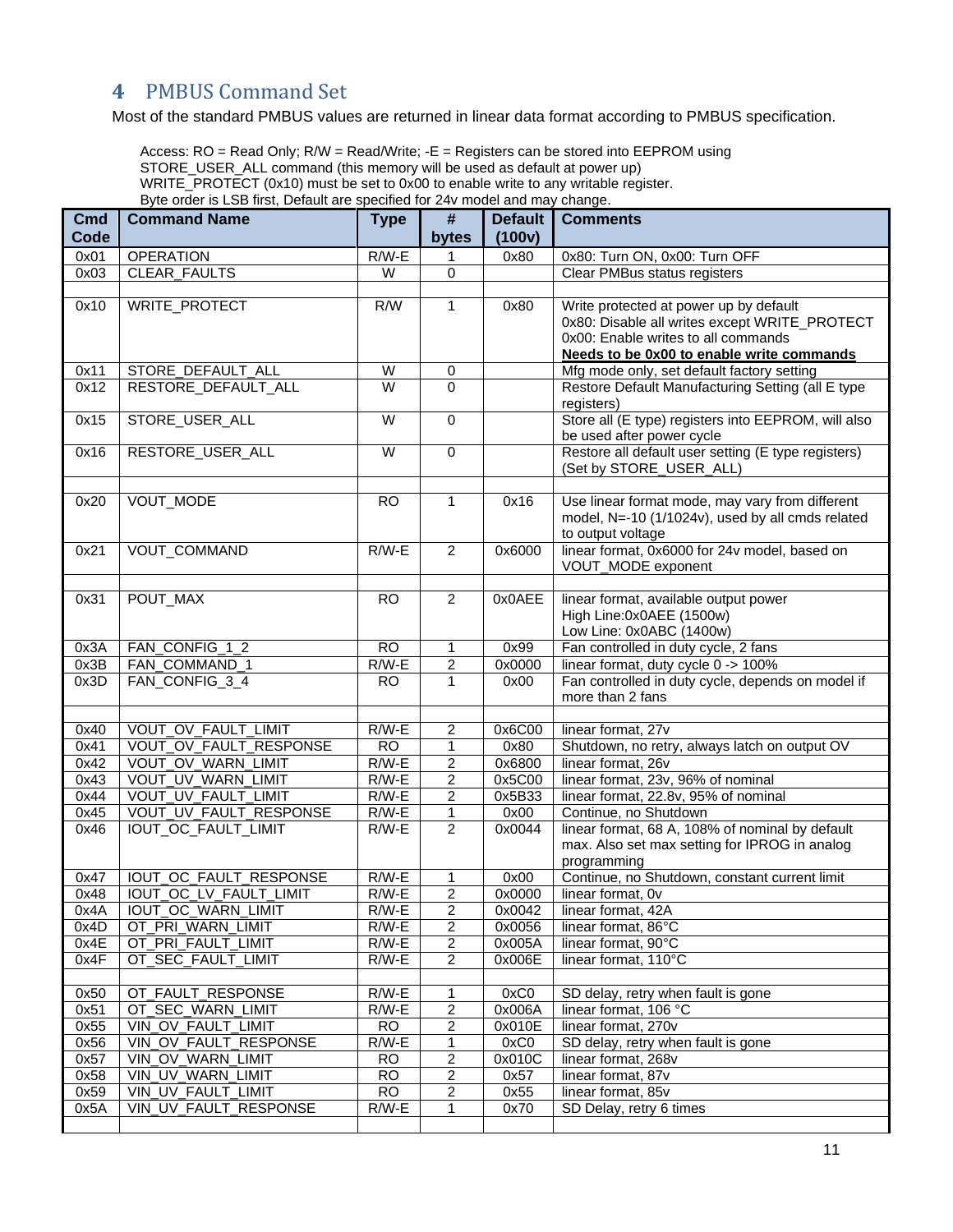| 0x78             | STATUS_BYTE         | <b>RO</b>       | 1                       | 0x00   | Summary of most critical faults                        |
|------------------|---------------------|-----------------|-------------------------|--------|--------------------------------------------------------|
| 0x79             | STATUS_WORD         | <b>RO</b>       | $\overline{c}$          | 0x0000 | Summary of unit's fault condition                      |
| 0x7A             | STATUS_VOUT         | $\overline{RO}$ | 1                       | 0x00   |                                                        |
| 0x7B             | STATUS_IOUT         | <b>RO</b>       | 1                       | 0x00   |                                                        |
| 0x7C             | STATUS_INPUT        | RO              | 1                       | 0x00   |                                                        |
| 0x7D             | STATUS_TEMPERATURE  | <b>RO</b>       | $\mathbf{1}$            | 0x00   |                                                        |
|                  |                     |                 |                         |        |                                                        |
| 0x7E             | <b>STATUS CML</b>   | $\overline{RO}$ | $\mathbf{1}$            | 0x00   |                                                        |
| 0x7F             | <b>STATUS OTHER</b> | <b>RO</b>       | $\mathbf{1}$            | 0x00   | Not Used                                               |
|                  |                     |                 |                         |        |                                                        |
| 0x80             | STATUS_MFR_SPECIFIC | <b>RO</b>       | 1                       | 0x00   | Manufacturer Specific status                           |
| 0x81             | STATUS_FAN_1_2      | $\overline{RO}$ | $\mathbf{1}$            | 0x00   |                                                        |
| 0x82             | STATUS_FAN_3_4      | <b>RO</b>       | $\mathbf{1}$            | 0x00   |                                                        |
| 0x88             | READ_VIN            | <b>RO</b>       | 2                       |        | linear format, VIN RMS voltage                         |
| 0x8B             | READ_VOUT           | <b>RO</b>       | $\overline{2}$          |        | linear format                                          |
| 0x8C             | READ_IOUT           | <b>RO</b>       | $\overline{2}$          |        | linear format                                          |
|                  |                     |                 |                         |        |                                                        |
| 0x8D             | READ_TEMPERATURE_1  | <b>RO</b>       | $\overline{2}$          |        | linear format, °C (Secondary Sensor)                   |
| 0x8E             | READ_TEMPERATURE_2  | <b>RO</b>       | $\overline{2}$          |        | linear format, °C (Primary Sensor)                     |
|                  |                     |                 |                         |        |                                                        |
| 0x90             | READ_FAN_SPEED_1    | <b>RO</b>       | $\overline{2}$          |        | linear format, RPM                                     |
| 0x91             | READ_FAN_SPEED_2    | <b>RO</b>       | $\overline{c}$          |        | linear format, RPM (if applicable)                     |
| 0x92             | READ_FAN_SPEED_3    | <b>RO</b>       | $\overline{c}$          |        | linear format, RPM (if applicable)                     |
| 0x93             | READ_FAN_SPEED_4    | <b>RO</b>       | $\overline{\mathbf{c}}$ |        | linear format, RPM (if applicable)                     |
|                  |                     |                 | $\overline{2}$          |        |                                                        |
| 0x96             | READ_POUT           | <b>RO</b>       |                         |        | linear format                                          |
| 0x99             | MFR_ID              | <b>RO</b>       | 16                      |        | Write protected (Block Read/Write)                     |
| 0x9A             | MFR_MODEL           | <b>RO</b>       | 32                      |        | Write protected (Block Read/Write)                     |
| 0x9B             | MFR_REVISION        | <b>RO</b>       | 4                       |        | Write protected (Block Read/Write)                     |
| 0x9C             | MFR_LOCATION        | <b>RO</b>       | 16                      |        | Write protected (Block Read/Write)                     |
| 0x9D             | MFR_DATE            | <b>RO</b>       | $\overline{6}$          |        | Write protected (Block Read/Write), YYMMDD             |
| 0x9E             | MFR_SERIAL          | <b>RO</b>       | 16                      |        | Write protected (Block Read/Write)                     |
|                  |                     |                 |                         |        |                                                        |
|                  |                     |                 |                         |        |                                                        |
| 0xA0             | MFR_VIN_MIN         | <b>RO</b>       | $\overline{\mathbf{c}}$ | 0x005A | linear format, 90v                                     |
| 0xA1             | MFR_VIN_MAX         | $\overline{RO}$ | $\overline{2}$          | 0x0108 | linear format, 264v                                    |
| 0xA2             | MFR_IIN_MAX         | $\overline{RO}$ | $\overline{2}$          | 0x000A | linear format, 10A                                     |
| 0xA3             | MFR_PIN_MAX         | <b>RO</b>       | $\overline{2}$          | 0x0B52 | linear format, 1700w                                   |
| 0xA4             | MFR_VOUT_MIN        | <b>RO</b>       | $\overline{\mathbf{c}}$ | 0x0000 | linear format, Ov                                      |
| 0xA5             | MFR_VOUT_MAX        | <b>RO</b>       | $\overline{2}$          | 0x64CD | linear format, 25.2v                                   |
| 0xA6             | MFR_IOUT_MAX        | <b>RO</b>       | $\overline{2}$          | 0x003F | linear format, 63A                                     |
| 0xA7             | MFR_POUT_MAX        | <b>RO</b>       | $\overline{2}$          | 0x0AEE | linear format, 1500w                                   |
|                  |                     |                 |                         |        | linear format, 50°C                                    |
| 0xA8             | MFR_TAMBIENT_MAX    | <b>RO</b>       | $\overline{c}$          | 0x0032 |                                                        |
| 0xA9             | MFR_TAMBIENT_MIN    | <b>RO</b>       | $\overline{2}$          | 0x07EC | linear format, -20°C                                   |
| 0xAD             | MFR_PRODUCT_CODE    | <b>RO</b>       | $\overline{2}$          |        | Product Code:                                          |
|                  |                     |                 |                         |        | - 0x0102: HPA1K5-24 (RS485, CANBUS, PMBUS)             |
|                  |                     |                 |                         |        | - 0x0105: HPA1K5-48 (RS485, CANBUS, PMBUS)             |
|                  |                     |                 |                         |        |                                                        |
| 0xB0             | USER_DATA_00        | $R/W-E$         | 16                      |        | 16 bytes user block, (Block Read/Write format)         |
| 0xB1             | USER_DATA_01        | $R/W-E$         | 16                      |        | 16 bytes user block, (Block Read/Write format)         |
|                  |                     |                 |                         |        |                                                        |
| 0xD <sub>0</sub> | FIRMWARE_REVISION   | <b>RO</b>       | $\mathbf{1}$            |        |                                                        |
| 0xD1             | <b>RUN_TIME</b>     | <b>RO</b>       | 3                       |        |                                                        |
|                  |                     |                 |                         |        | Number of operating Hours, (Block format)              |
| 0xD <sub>2</sub> | VOUT_RAMP_UP        | $R/W-E$         | $\overline{2}$          | 0x0028 | When using voltage soft start (no SOC), defines        |
|                  |                     |                 |                         |        | ramp up time (0 to 100% volt) in ms (40ms $\leftarrow$ |
|                  |                     |                 |                         |        | 1000ms).                                               |
|                  |                     |                 |                         |        | linear format, default: 40ms                           |
| 0xD3             | SLAVE_ID            | $R/W-E$         | 1                       | 0x00   | If 0x00, slave ID is based on register 0xD4            |
|                  |                     |                 |                         |        | (SLAVE_BASE_ADR) below. If different than 0x00         |
|                  |                     |                 |                         |        | (0x01->0xFF), this register will be used as the        |
|                  |                     |                 |                         |        | effective slave ID. Register 0xD4 will be ignored as   |
|                  |                     |                 |                         |        | well as A2-A0 address lines.                           |
|                  |                     |                 |                         |        |                                                        |
| 0xD4             | SLAVE_BASE_ADR      | $R/W-E$         | $\mathbf{1}$            | 0xB0   | Defines the default base address of the slave ID       |
|                  |                     |                 |                         |        | (high nibble). It is used in conjunction with address  |
|                  |                     |                 |                         |        | line A2-A0 at the signal connector (low nibble).       |
| 0xD <sub>5</sub> | CANBUS_BIT_RATE     | $R/W-E$         | 4                       | 125000 | CAN Bus data rate in bits/s (Block Format)             |
|                  |                     |                 |                         |        | Default: 125 Kbits/s                                   |
| 0xD6             | USER_CONFIGURATION  | $R/W-E$         | $\overline{2}$          | 0x0300 | User option/feature (enable/disable)                   |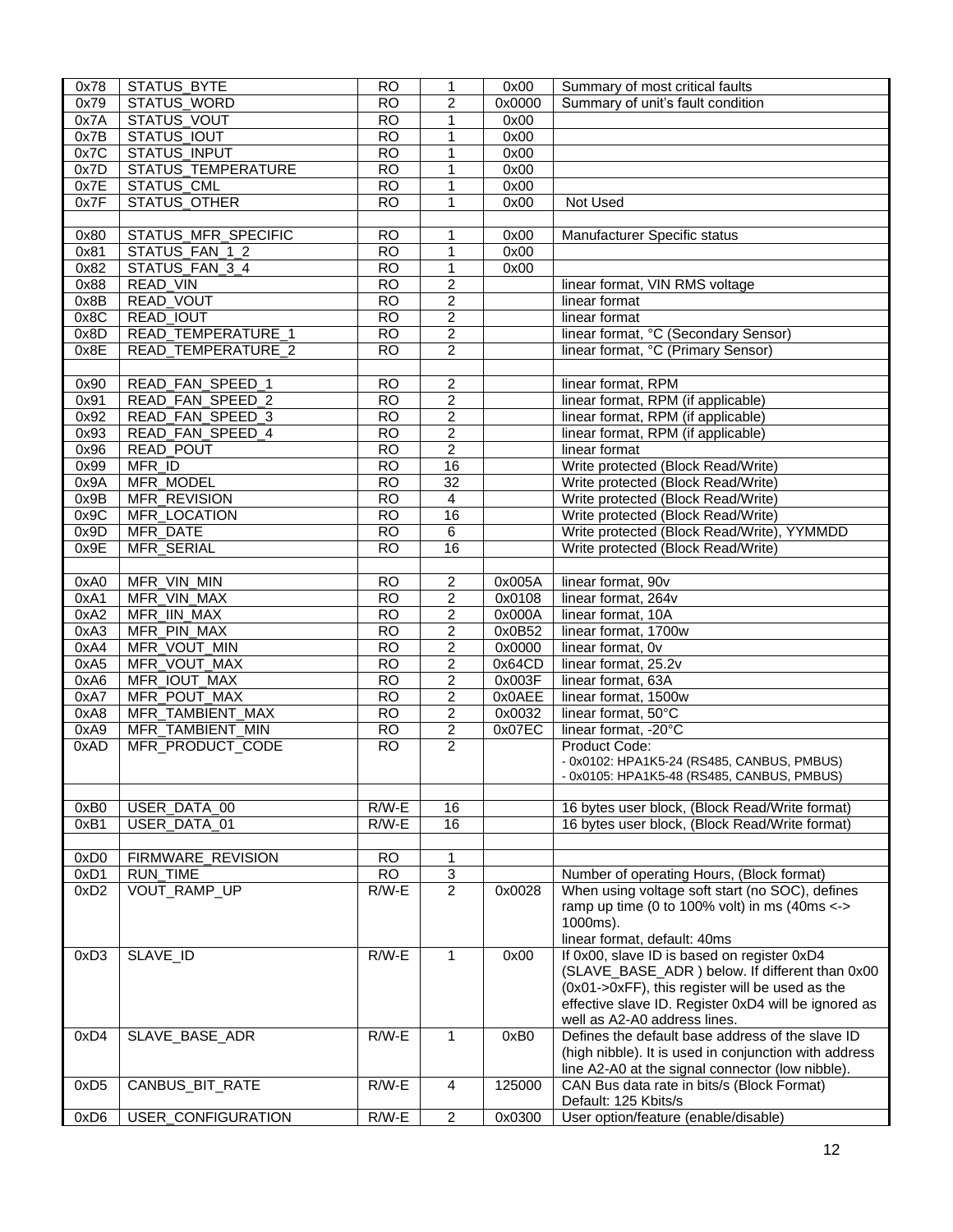| 0xD7 | SERIAL_COMM_CONFIG     | $R/W-E$   | 8              |        | Serial communication settings (Block format)<br>Default: 19200 baud, even parity, 1 stop bit                                                                                          |
|------|------------------------|-----------|----------------|--------|---------------------------------------------------------------------------------------------------------------------------------------------------------------------------------------|
| 0xDE | HARDWARE_CONFIG        | $R/W-E$   |                | 0x00   | Some hardware configuration settings, it is<br>recommended to use I2C to configure this register                                                                                      |
| 0xDF | <b>VOUT RAMP DOWN</b>  | $R/W-E$   | 2              | 0x0028 | Defines ramp down time (100% to 0% volt) in ms<br>(40ms <-> 1000ms). At light load, smart preload<br>may extend ramp down time if timing is too long.<br>linear format, default: 40ms |
|      |                        |           |                |        |                                                                                                                                                                                       |
| 0xE0 | READ DATA PFC1         | RO.       | 9              |        | Block format, pfc data structure                                                                                                                                                      |
| 0xE3 | READ_INFO_PFC1         | RO.       | 18             |        | Block format, pfc info structure                                                                                                                                                      |
| 0xE6 | <b>READ CONDITION</b>  | RO.       | 8              |        | Block format, return hottest secondary and primary<br>temperature, min fan speed and Vin RMS                                                                                          |
| 0xE7 | READ_OUPUT             | <b>RO</b> | 8              |        | Block format, return VOUT, IOUT, POUT and<br>STATUS_WORD register                                                                                                                     |
| 0xE8 | SHUTDOWN_EVENT         | RO.       | 4              |        | Block format, indicate shutdown reason, 32 bits                                                                                                                                       |
| 0xE9 | SHUTDOWN_EVENT_LAST    | RO.       | 4              |        | Block format, previous shutdown reason, 32 bits                                                                                                                                       |
| 0xEA | Reserved               |           |                |        |                                                                                                                                                                                       |
| 0xEB | <b>STATUS INTERNAL</b> | <b>RO</b> | 4              |        | Block format, internal status condition, 32 bits                                                                                                                                      |
| 0xEC | STATE_INTERNAL         | RO.       | $\overline{c}$ |        | <b>Operating State</b>                                                                                                                                                                |
| 0xED | STATUS_PRIMARY         | RO.       | 2              |        | <b>Primary Status</b>                                                                                                                                                                 |
| 0xEE | FAN_DUTY_CYCLE         | RO.       | $\overline{2}$ | 0x0000 | Linear format, internal fan control in duty cycle (%)                                                                                                                                 |

# <span id="page-12-0"></span>**4.1 CLEAR\_FAULTS (0x03)**

Almost all of the warning or fault bits set in the PMBus status registers (0x78 to 0x82) remain set even if the fault or warning condition is removed or corrected, until one of the following occur:

- The device receives a CLEAR\_FAULTS command,
- The output is commanded through REMOTE OFF signal pin, the OPERATION command, or the combined action of the REMOTE\_OFF pin and OPERATION command, to turn off and then to turn back on,
- Bias power is removed.

# <span id="page-12-1"></span>**4.2 WRITE\_PROTECT (0x10)**

The WRITE\_PROTECT command is used to control writing to the PMBus device. The intent of this command is to provide protection against accidental changes or memory corruption. By default, or after a power up cycle, the register is always set to 0x80 (Disable all writes except to WRITE\_PROTECT command).

| <b>Register value</b> | <b>Description</b>                                                             |  |
|-----------------------|--------------------------------------------------------------------------------|--|
| 0x80                  | Disable all writes except to the WRITE PROTECT command                         |  |
| 0x40                  | Disable all writes except to the WRITE_PROTECT, OPERATION and PAGE commands    |  |
| 0x20                  | Disable all writes except to the WRITE_PROTECT, OPERATION, PAGE, ON_OFF_CONFIG |  |
|                       | and VOUT COMMAND commands                                                      |  |
| 0x00                  | Enable writes to all commands.                                                 |  |

**Note**: WRITE\_PROTECT register must be set to 0x00 in order to enable write to any writable register. It is recommended to set it back to 0x80 (Disable all writes) when all updates are done to avoid corruption.

# <span id="page-12-2"></span>**4.3 STORE\_DEFAULT\_ALL (0x11)**

This command can only be used in factory mode.

# <span id="page-12-3"></span>**4.4 RESTORE\_DEFAULT\_ALL (0x12)**

This command restores all (-E) registers to factory default parameters. The factory default cannot be changed by the user.

# <span id="page-12-4"></span>**4.5 STORE\_USER\_ALL (0x15)**

This command saves all (-E) registers in the non-volatile user memory. This memory will be used as default after power up.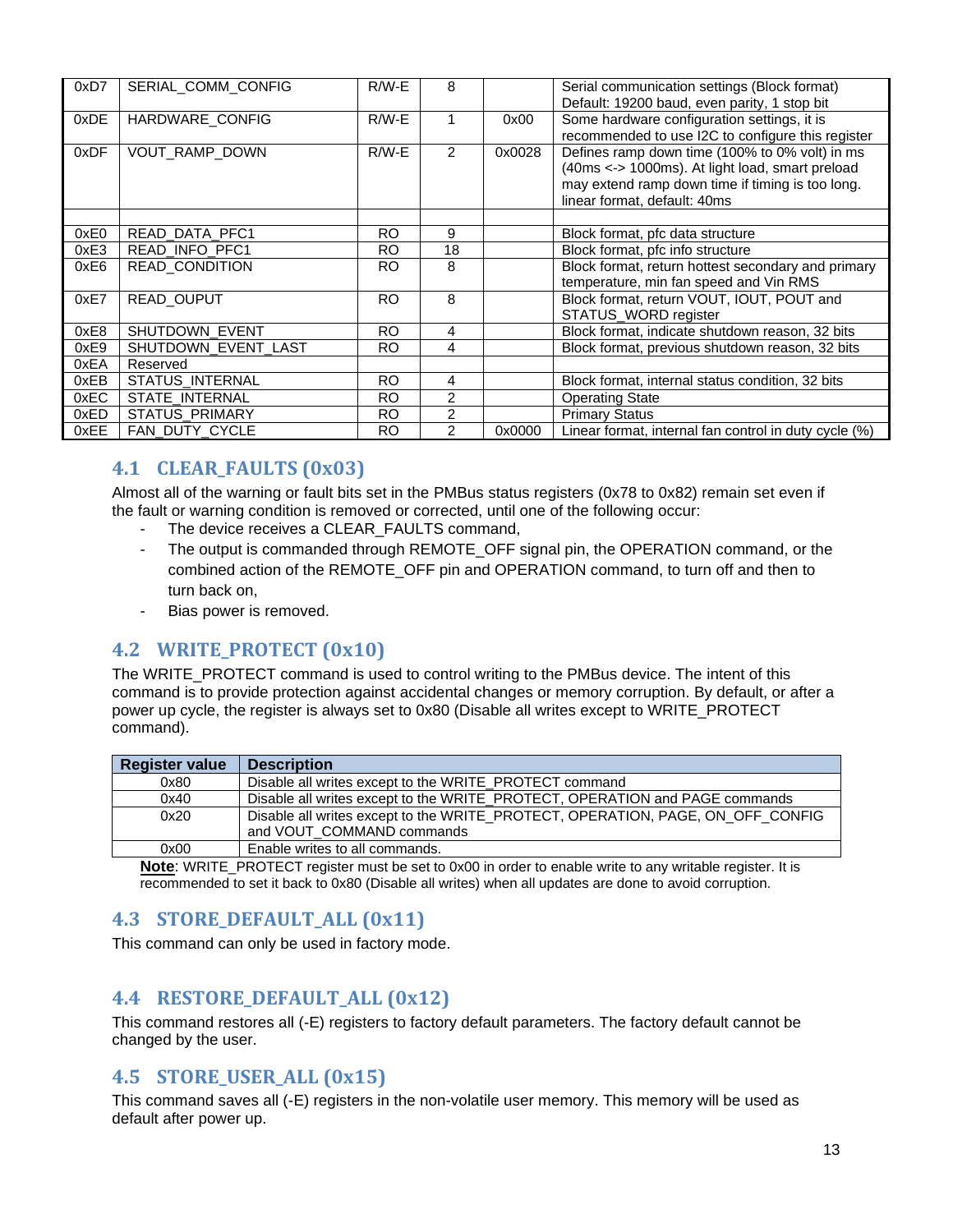# <span id="page-13-0"></span>**4.6 RESTORE\_USER\_ALL (0x16)**

<span id="page-13-1"></span>This command restores all (-E) registers to user default parameters.

# **4.7 VOUT\_COMMAND (0x21)**

This command is used to change the output voltage. It can also be used to change the default output voltage at power up by updating this register and saving it by using STORE\_USER\_ALL command. The format of the data is specified in section "Data Format for Output Voltage". WRITE\_PROTECT register must be set correctly before writing to this register or for any write command.

# <span id="page-13-2"></span>**4.8 FAN\_COMMAND\_1\_2 (0x3B)**

This command can control the fan speed by duty cycle (0 to 100). The register value is only used if it is higher than the internal fan control. Writing 0 will leave entire fan control to the power supply.

# <span id="page-13-3"></span>**4.9 IOUT\_OC\_FAULT\_LIMIT (0x46)**

This command is used to change the current limit. It can also be used to change the default output current limit at power up by updating this register and saving it by using STORE\_USER\_ALL command. By default, the power supply will work as a constant current limit if the output current exceeds the limit. The response at current limit can be changed using IOUT\_OC\_FAULT\_RESPONSE register.

# <span id="page-13-4"></span>**4.10 STATUS\_BYTE (0x78)**

This command returns an abbreviated status for fast reads. See "CLEAR\_FAULTS" to clear bits.

| Bit #    | <b>Status Bit Name</b> | <b>Description</b>                                                                |
|----------|------------------------|-----------------------------------------------------------------------------------|
|          | <b>BUSY</b>            | A fault was declared because the device was busy and unable to respond.           |
| 6        | OFF.                   | This bit is asserted if the unit is not providing power to the output, regardless |
|          |                        | of the reason, including simply not being enabled.                                |
| 5        | <b>VOUT OV FAULT</b>   | An output overvoltage fault has occurred                                          |
| 4        | IOUT_OC_FAULT          | An output overcurrent fault has occurred                                          |
| 3        | VIN_UV_FAULT           | An input under voltage fault has occurred                                         |
| 2        | <b>TEMPERATURE</b>     | A temperature fault or warning has occurred                                       |
|          | <b>CML</b>             | A communications, memory or logic fault has occurred                              |
| $\Omega$ | NONE OF THE ABOVE      | A fault or warning not listed in bits [7:1] has occurred                          |

# <span id="page-13-5"></span>**4.11 STATUS\_WORD (0x79)**

Command returns the general status information used to indicate subsequent status to be read for more detail. See "CLEAR\_FAULTS" to clear bits.

| Bit #             | <b>Status Bit Name</b> | <b>Description</b>                                                                |
|-------------------|------------------------|-----------------------------------------------------------------------------------|
| 15                | <b>VOUT</b>            | An output voltage fault or warning has occurred                                   |
| 14                | <b>IOUT/POUT</b>       | An output current or output power fault or warning has occurred                   |
| 13                | <b>INPUT</b>           | An input voltage, input current, or input power fault or warning has occurred     |
| $12 \overline{ }$ | MFR_SPECIFIC           | A manufacturer specific fault or warning has occurred                             |
| 11                | POWER_GOOD#            | The POWER_GOOD signal, if present, is negated <sup>1</sup>                        |
| 10                | <b>FANS</b>            | A fan or airflow fault or warning has occurred                                    |
| 9                 | <b>OTHER</b>           | A bit in STATUS_OTHER is set                                                      |
| 8                 | <b>UNKNOWN</b>         | A fault type not given in bits [15:1] of the STATUS_WORD has been detected        |
|                   |                        |                                                                                   |
|                   | <b>BUSY</b>            | A fault was declared because the device was busy and unable to respond.           |
| 6                 | OFF.                   | This bit is asserted if the unit is not providing power to the output, regardless |
|                   |                        | of the reason, including simply not being enabled.                                |
| 5                 | VOUT_OV_FAULT          | An output overvoltage fault has occurred                                          |
| 4                 | IOUT_OC_FAULT          | An output overcurrent fault has occurred                                          |
| 3                 | VIN_UV_FAULT           | An input under voltage fault has occurred                                         |
| 2                 | <b>TEMPERATURE</b>     | A temperature fault or warning has occurred                                       |
|                   | <b>CML</b>             | A communications, memory or logic fault has occurred                              |
| $\Omega$          | NONE OF THE ABOVE      | A fault or warning not listed in bits [7:1] has occurred                          |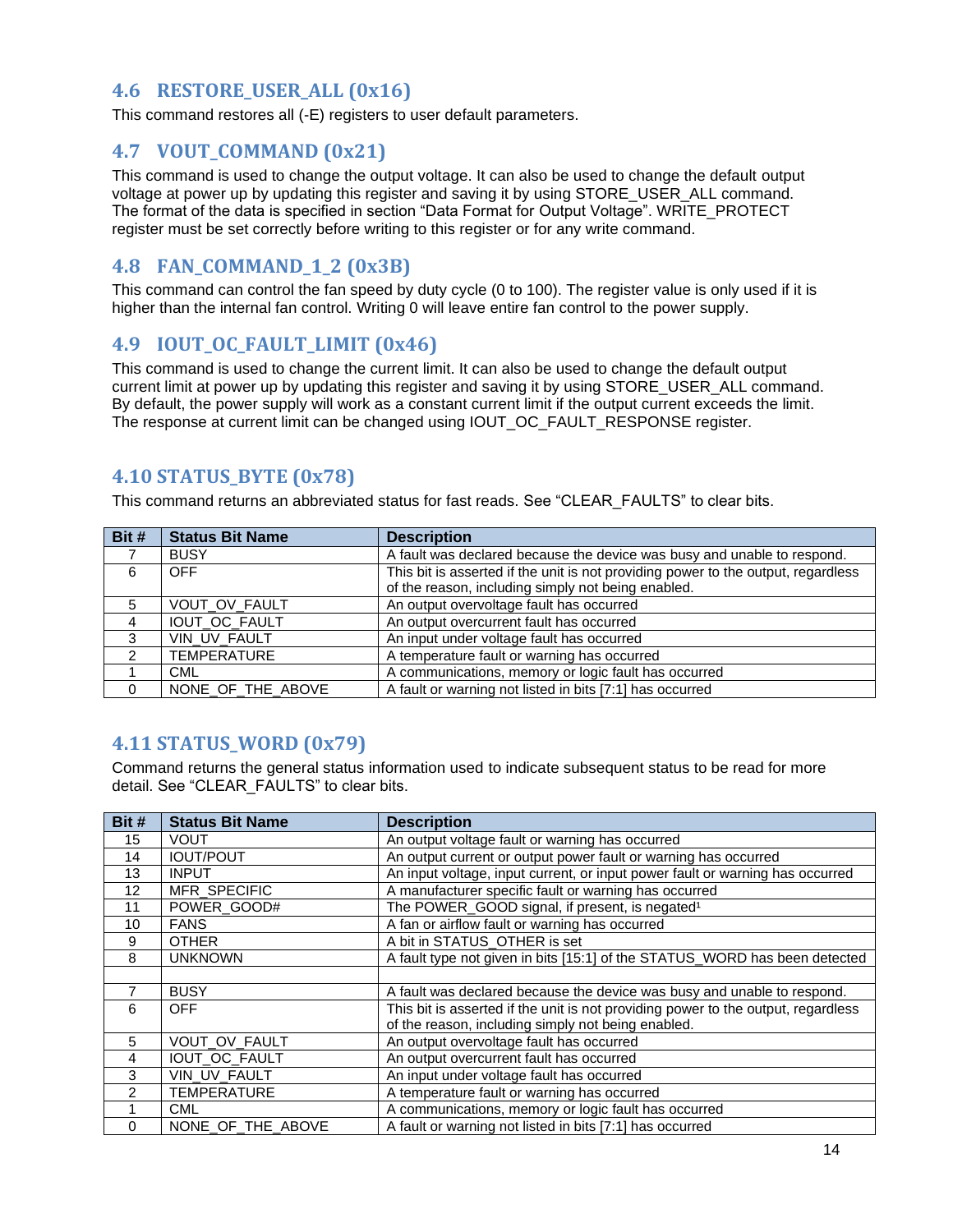# <span id="page-14-0"></span>**4.12 STATUS\_VOUT (0x7A)**

Command returns the output voltage related status. See "CLEAR\_FAULTS" to clear bits.

| Bit #          | <b>Status Bit Name</b>     | <b>Description</b>          |
|----------------|----------------------------|-----------------------------|
|                | VOUT_OV_FAULT              | Output Overvoltage Fault    |
| 6              | VOUT_OV_WARNING            | Output Overvoltage Warning  |
| 5              | VOUT_UV_WARNING            | Output Undervoltage Warning |
| $\overline{4}$ | VOUT_UV_FAULT              | Output Undervoltage Fault   |
| 3              | VOUT_MAX_WARNING           | Not Used                    |
| 2              | TON MAX FAULT              | Not Used                    |
|                | TOFF_MAX_WARNING           | Not Used                    |
| 0              | <b>VOUT Tracking Error</b> | Not Used                    |

# <span id="page-14-1"></span>**4.13 STATUS\_IOUT (0x7B)**

Command returns the output current related status. See "CLEAR\_FAULTS" to clear bits.

| Bit #          | <b>Status Bit Name</b>     | <b>Description</b>                       |
|----------------|----------------------------|------------------------------------------|
| $\overline{7}$ | OUT OC FAULT               | <b>Output Overcurrent Fault</b>          |
| 6              | IOUT OC LV FAULT           | Output Overcurrent and Low Voltage Fault |
| 5              | IOUT_OC_WARNING            | <b>Output Overcurrent Warning</b>        |
| $\overline{4}$ | IOUT_UC_FAULT              | Not Used, Output Undercurrent Fault      |
| 3              | <b>Current Share Fault</b> | Not Used                                 |
| 2              | IN_POWER_LIMIT             | In Power Limit or in constant current    |
|                | POUT OP FAULT              | Not Used, Output Overpower Fault         |
| 0              | POUT_OP_WARNING            | Not Used, Output Overpower Warning       |

# <span id="page-14-2"></span>**4.14 STATUS\_INPUT (0x7C)**

Command returns status specific to the input. See "CLEAR\_FAULTS" to clear bits.

| Bit #    | <b>Status Bit Name</b> | <b>Description</b>                                |
|----------|------------------------|---------------------------------------------------|
|          | VIN_OV_FAULT           | Input Overvoltage Fault                           |
| 6        | VIN OV WARNING         | Input Overvoltage Warning                         |
| 5        | VIN_UV_WARNING         | Input Undervoltage Warning                        |
|          | VIN_UV_FAULT           | Input Undervoltage Fault                          |
| 3        | Unit Off               | Not Used, Unit Off for Insufficient Input Voltage |
| 2        | IIN OC FAULT           | Not Used, Input Overcurrent Fault                 |
|          | IIN OC WARNING         | Not Used, Input Overcurrent Warning               |
| $\Omega$ | PIN OP WARNING         | Not Used, Input Overpower Warning                 |

# <span id="page-14-3"></span>**4.15 STATUS\_TEMPERATURE (0x7D)**

Command returns the temperature specific status. See "CLEAR\_FAULTS" to clear bits.

| Bit # | <b>Status Bit Name</b> | <b>Description</b>                                                       |
|-------|------------------------|--------------------------------------------------------------------------|
|       | OT_FAULT               | Over temperature Fault                                                   |
| 6     | OT_WARNING             | Over temperature Warning                                                 |
| 5     | UT_WARNING             | Not Used, Under temperature Warning                                      |
| 4     | UT_FAULT               | Not Used, Under temperature Fault                                        |
| 3     | Reserved               |                                                                          |
| 2     | Reserved               |                                                                          |
|       | Reserved               |                                                                          |
|       | OT_PRELOAD             | Over temperature Smart Preload (preload disable for some period of time) |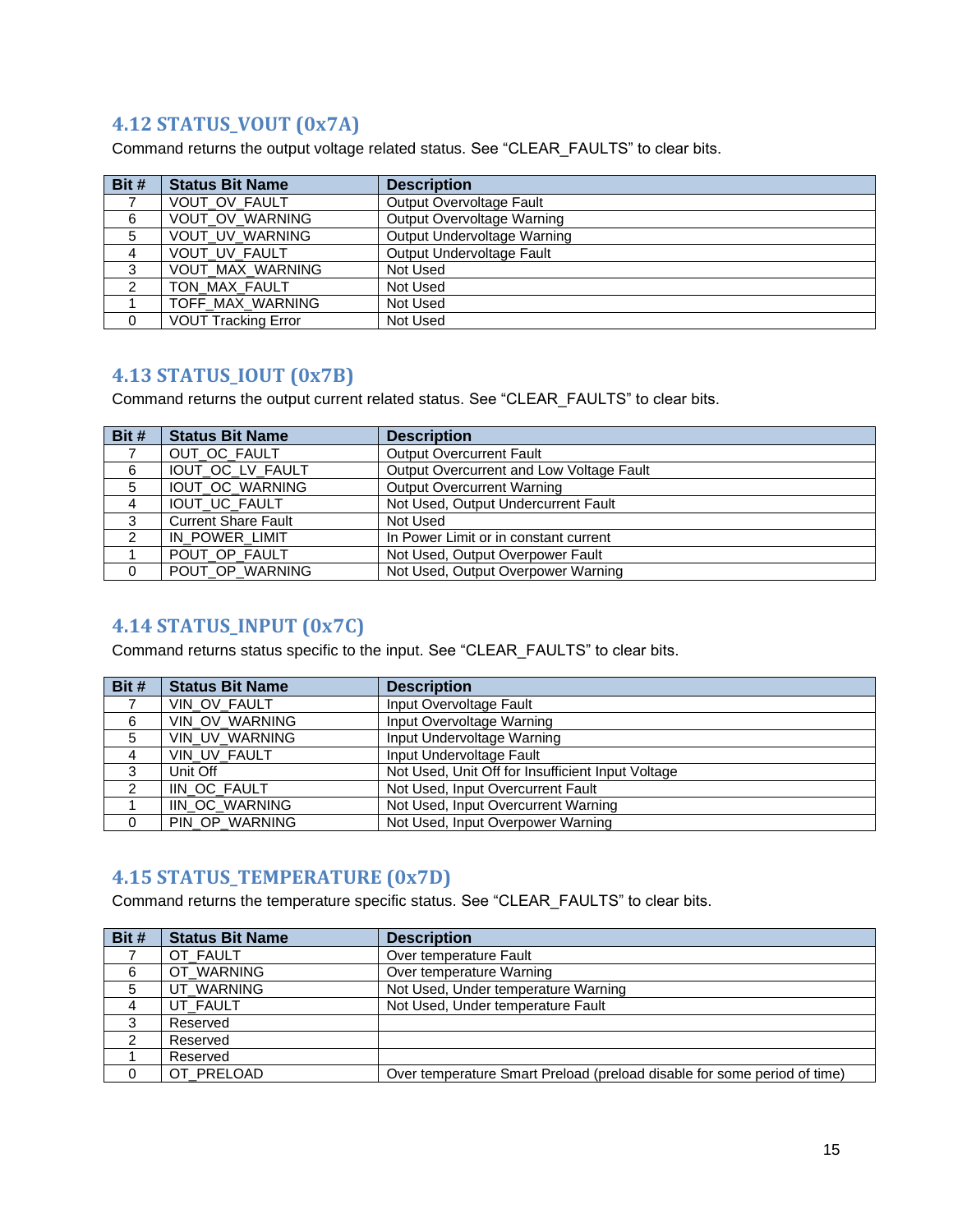# <span id="page-15-0"></span>**4.16 STATUS\_CML (0x7E)**

Command returns the Communication, Logic and Memory specific status. See "CLEAR\_FAULTS" to clear bits.

| Bit #         | <b>Status Bit Name</b> | <b>Description</b>                                                          |
|---------------|------------------------|-----------------------------------------------------------------------------|
|               | INVALID COMMAND        | Invalid Or Unsupported Command Received                                     |
| 6             | <b>INVALID DATA</b>    | Invalid Or Unsupported Data Received                                        |
| 5             | PEC_FAILED             | Packet Error Check Failed                                                   |
| 4             | MEMORY_FAULT           | Memory Fault Detected                                                       |
| 3             | <b>MCU FAULT</b>       | <b>Processor Fault Detected</b>                                             |
| $\mathcal{P}$ | Reserved               |                                                                             |
|               | OTHER CML FAULT        | A communication fault other than the ones listed in this table has occurred |
| $\Omega$      | MEM_LOGIC_FAULT        | Other Memory Or Logic Fault has occurred                                    |

# <span id="page-15-1"></span>**4.17 STATUS\_MFR\_SPECIFIC (0x80)**

Command returns the manufacturer specific status. See "CLEAR\_FAULTS" to clear bits.

| Bit # | <b>Status Bit Name</b> | <b>Description</b>                   |
|-------|------------------------|--------------------------------------|
|       | Reserved               |                                      |
| 6     | SMART_PRELOAD_OV_PWR   | Smart preload over power as occurred |
| 5     | SW_SHORT2_DETECTED     | Short type 2 as occurred             |
| 4     | SW_SHORT1_DETECTED     | Short type 1 as occurred             |
| 3     | SW_OVP_DETECTED        | Software overvoltage as occurred     |
|       | SW_OCP_DETECTED        | Software overcurrent as occurred     |
|       | HW_OVP_DETECTED        | Hardware overvoltage as occurred     |
| 0     | HW OCP DETECTED        | Hardware overcurrent as occurred     |

# <span id="page-15-2"></span>**4.18 STATUS\_FAN\_1\_2 (0x81)**

Command returns fan status. See "CLEAR\_FAULTS" to clear bits.

| Bit #          | <b>Status Bit Name</b> | <b>Description</b>        |
|----------------|------------------------|---------------------------|
|                | FAN 1 FAULT            | Fan 1 Fault               |
| 6              | FAN 2 FAULT            | Fan 2 Fault               |
| 5              | <b>FAN 1 WARNING</b>   | Fan 1 Warning             |
| $\overline{4}$ | <b>FAN 2 WARNING</b>   | Fan 2 Warning             |
| 3              | FAN_1_OVERRIDDEN       | Fan 1 Speed Override      |
| ົ              | FAN_2_OVERRIDDEN       | Fan 2 Speed Override      |
|                | AIRFLOW_FAULT          | Not Used, Airflow Fault   |
| $\Omega$       | AIRFLOW_WARNING        | Not Used, Airflow Warning |

# <span id="page-15-3"></span>**4.19 STATUS\_FAN\_3\_4 (0x82)**

Command returns fan status. See "CLEAR\_FAULTS" to clear bits.

| Bit # | <b>Status Bit Name</b> | <b>Description</b>   |
|-------|------------------------|----------------------|
|       | FAN 3 FAULT            | Fan 3 Fault          |
| 6     | FAN 4 FAULT            | Fan 4 Fault          |
| 5     | FAN_3_WARNING          | Fan 3 Warning        |
| 4     | FAN_4_WARNING          | Fan 4 Warning        |
| 3     | FAN_3_OVERRIDDEN       | Fan 3 Speed Override |
|       | FAN 4 OVERRIDDEN       | Fan 4 Speed Override |
|       | Reserved               |                      |
| 0     | Reserved               |                      |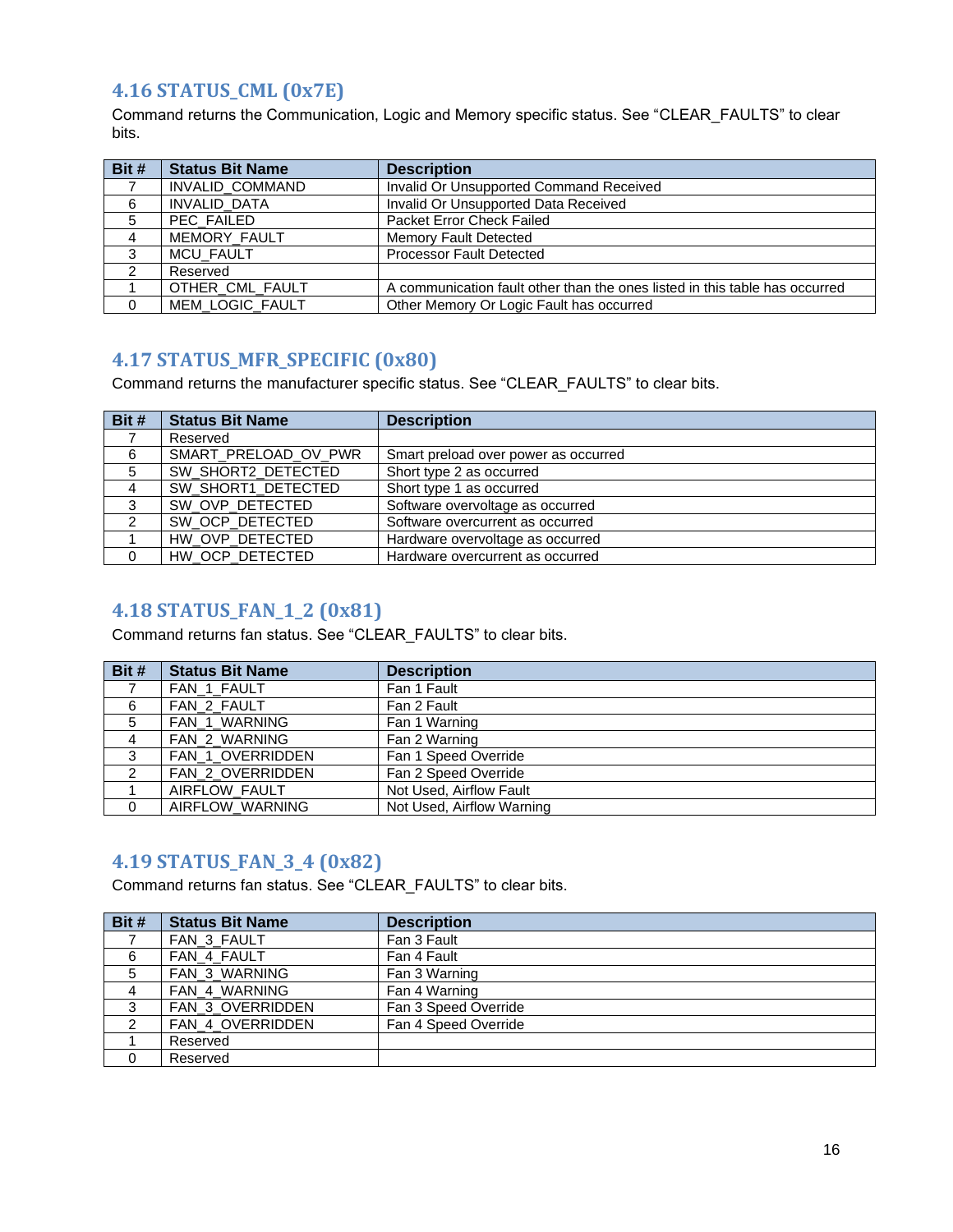# <span id="page-16-0"></span>**4.20 SLAVE\_ID (0xD3)**

If SLAVE\_ID register is 0x00, HPx slave ID is based on register 0xD4 below. If different than 0x00, this register will be used as the effective slave ID. Register 0xD4 (SLAVE\_BASE\_ADR) will be ignored as well as A2-A0 address lines on the output connector.

Bit 0 of the SLAVE ID is ignored and set to 0 (if an odd number is entered) as bit 0 is used for R/W bit when using PMBus protocol. With this limitation, only 127 slave ID are available.

When changing this register, the new Slave ID is effective immediately. In this case, the next command needs to use the new ID. User needs to make sure that the slave ID is unique for the same communication bus.

For CANOpen, Node ID is equivalent to SLAVE\_ID / 2.

i.e.: if SLAVE ID = 0xBE (or 0xBF), CANOpen Node ID = 0x5F as CANOpen has a maximum of 127 address.

# <span id="page-16-1"></span>**4.21 SLAVE\_BASE\_ADR (0xD4)**

Define the default base address of the device (only bit7..bit4 is used, bit3..bit0 is ignored). It is used in conjunction with address line A2-A0 at the signal connector (low nibble). This device base address is only used if register 0xD3 (SLAVE\_ID) is set to 0x00 else the value defined in 0xD3 (SLAVE\_ID) will be used instead.

i.e.:

 $-$  (SLAVE\_BASE\_ADR = 0x40 and A2=0, A1=0, A0=1 and SLAVE\_ID = 0), device address = 0x42.  $-$  (SLAVE\_BASE\_ADR = 0x60 and A2=1, A1=0, A0=0 and SLAVE\_ID = 0), device address = 0x68.

See chapter 3.1 (Device Address and Group Command) for more details. User needs to make sure that the slave ID is unique for the same communication bus.

For CANOpen, the device address is divided by two to form the CANOpen Node ID. i.e.: if device address =  $0xBE$  (SLAVE\_BASE\_ADR =  $0xB0$  and  $A2=1$ ,  $A1=1$ ,  $A0=1$  and SLAVE\_ID = 0), CANOpen Node ID = 0x5F.

# <span id="page-16-2"></span>**4.22 CANBUS\_BIT\_RATE (0xD5)**

Command is used to configure the CANBus bit rate.

| Byte# | <b>Description</b>                                                                                              |
|-------|-----------------------------------------------------------------------------------------------------------------|
| 03    | 32 bits value indicating CANBus bit rate (LSB)                                                                  |
|       | Default is 125000 bits/s                                                                                        |
|       | Neter the bleak female and be equiped into EEDDOM using CTODE HOED. ALL (0.4E) seminard HOTODE HOED. ALL is not |

Note: Use block format, can be saved into EEPROM using STORE\_USER\_ALL (0x15) command. If STORE\_USER\_ALL is not used, the register will be restored to the previous setting at the next power cycle.

# <span id="page-16-3"></span>**4.23 USER\_CONFIGURATION (0xD6)**

Command is used to enable or disable some specific feature that can be set by the user.

| Bit # | <b>Status Bit Name</b> | <b>Description</b>                                                                                       |
|-------|------------------------|----------------------------------------------------------------------------------------------------------|
| 15    | CFG NO PRELOAD IN SD   | 0: Preload is enabled during any output SD. Will help discharge<br>output capacitors at light or no load |
|       |                        | 1: Preload is disabled during any output SD (still enable during<br>voltage ramp down)                   |
|       |                        | Note: this bit is valid only if bit 2 (CFG_PRELOAD_DISABLE) is 0. Smart<br>preload feature is active.    |
| 14    | CFG DISABLE VPROG      | 0: In analog mode, VPROG must be set to control output voltage                                           |
|       |                        | 1: In analog mode, VPROG is ignored (use digital voltage setting),                                       |
|       |                        | only IPROG signal is used to control current limit if enable                                             |
| 13    | CFG_DISABLE_IPROG      | 0: In analog mode, IPROG and VPROG must be set to control                                                |
|       |                        | output                                                                                                   |
|       |                        | 1: In analog mode, IPROG is ignored (use digital current limit), only                                    |
|       |                        | VPROG is used to control output                                                                          |
| 12    | CFG ANALOG PROG        | 0: PMBUS_EN signal will dictated if analog or digital programming                                        |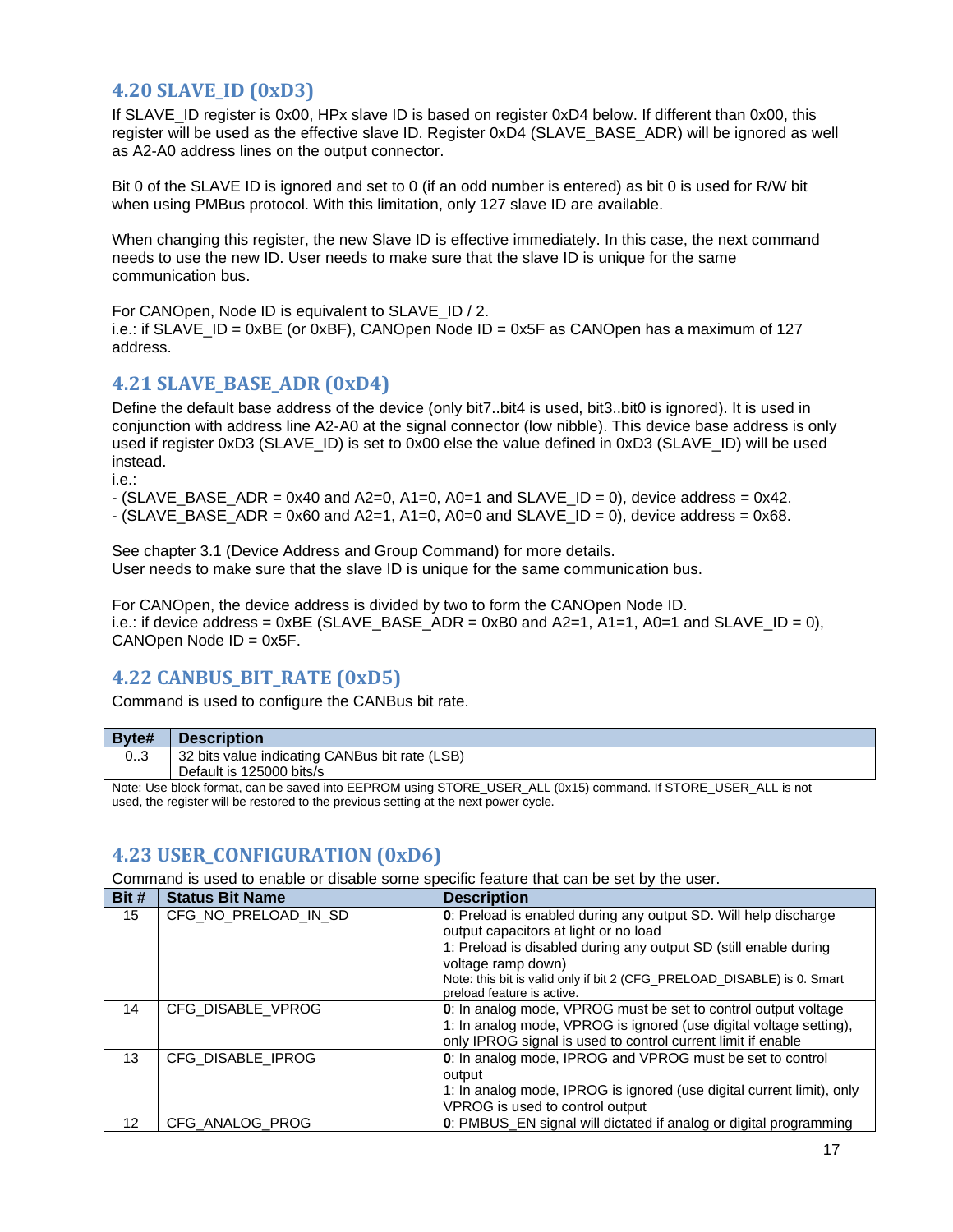|                |                              | 1: Use Analog programming regardless of PMBUS_EN signal                                                                                                              |
|----------------|------------------------------|----------------------------------------------------------------------------------------------------------------------------------------------------------------------|
|                |                              | Note: If IPROG is used, the maximum programmable current limit will be set<br>by the digital setting in IOUT_OC_FAULT_LIMIT register. Default is 110% of<br>nominal. |
| 11             | CFG_POTENTIOMETER_FULL_ADJ   | 0: Potentiometer can adjust output +- 10% of nominal                                                                                                                 |
|                |                              | 1: Potentiometer can adjust output from 0% to 105% of nominal                                                                                                        |
|                |                              | Note: CFG_POTENTIOMETER_DISABLE must be clear in other to use the                                                                                                    |
|                |                              | potentiometer else potentiometer adjustment will be ignored.                                                                                                         |
| 10             | CFG_POTENTIOMETER_DISABLE    | 0: Enable potentiometer output adjustment<br>1: Disable potentiometer output adjustment                                                                              |
| 9              | CFG_REMOTE_INHIBIT_LOGIC     | Set the active logic for remote inhibit signal:                                                                                                                      |
|                |                              | 0: (signal = $0 \rightarrow$ output OFF; signal = $1 \rightarrow$ output ON)                                                                                         |
|                |                              | 1: (signal = $0 \rightarrow$ output ON; signal = $1 \rightarrow$ output OFF)                                                                                         |
|                |                              | By default, this bit is set to 1 (Need 0v or no connection to turn ON                                                                                                |
|                |                              | output)                                                                                                                                                              |
| 8              | CFG SYNC PWR ON              | This signal is used to sync units during AC turn ON in parallel mode.                                                                                                |
|                |                              | 0: AC Turn ON Sync disable (no sync, some units may go in current                                                                                                    |
|                |                              | limit)                                                                                                                                                               |
|                |                              | 1: AC Turn ON enable. All units with their Sync signal connected will                                                                                                |
|                |                              | turn ON their output at the same time during AC power ON.                                                                                                            |
|                |                              |                                                                                                                                                                      |
| $\overline{7}$ | CFG_FAN_TEMP_OK_SIG_LOGIC    | Set the logic for the FAN_TEMP_OK signal:                                                                                                                            |
|                |                              | 0: $(signal = 0 - > good ; 1 - > bad)$<br>1: (signal = $1 -$ > good; $0 -$ bad)                                                                                      |
| 6              | Reserved                     | Reserved                                                                                                                                                             |
|                |                              |                                                                                                                                                                      |
| 5              | CFG_DCOK_SIG_LOGIC           | Set the logic for the DCOK signal:                                                                                                                                   |
|                |                              | 0: $(signal = 0 -> good ; 1 - > bad)$                                                                                                                                |
|                |                              | 1: (signal = $1 -$ > good; 0 - > bad)                                                                                                                                |
| 4              | CFG ACOK SIG LOGIC           | Set the logic for the ACOK signal:                                                                                                                                   |
|                |                              | 0: (signal = $0 \rightarrow$ good; 1 -> bad)                                                                                                                         |
|                |                              | 1: (signal = $1 -$ > good; $0 -$ bad)                                                                                                                                |
| 3              | CFG_FAN_OFF                  | 0: Fan(s) still running during remote OFF, set to minimum                                                                                                            |
|                |                              | 1: Turn OFF fan(s) during remote OFF if not too hot                                                                                                                  |
| $\overline{2}$ | CFG PRELOAD DISABLE          | 0: Enable smart preload<br>1: Disable smart preload                                                                                                                  |
| $\mathbf{1}$   | CFG_FAST_SOFTSTART_DISABLE   | 0: Enable fast safe soft start when applicable                                                                                                                       |
|                |                              | 1: Disable fast safe soft start, use ramp control voltage soft start                                                                                                 |
|                |                              | Note: In ramp control voltage soft start, ramp up control time is defined by                                                                                         |
|                |                              | VOUT_RAMP_UP register.                                                                                                                                               |
| $\Omega$       | CFG CURRENT SOFTSTART ENABLE | 0: Use fast safe soft start or voltage soft start (see                                                                                                               |
|                |                              | CFG_FAST_SOFTSTART_DISABLE bit)                                                                                                                                      |
|                |                              | 1: Enable Current Soft Start, use current soft start only                                                                                                            |
|                |                              | Note: In current soft start, the current ramp up will be controlled at a rate of                                                                                     |
|                |                              | around 200ms from 0% to 100% load.                                                                                                                                   |

Note: Value in **bold** defined the default setting. Register can be saved into EEPROM using STORE\_USER\_ALL (0x15) command. If STORE\_USER\_ALL is not used, the register will be restored to the previous setting at the next power cycle.

# <span id="page-17-0"></span>**4.24 SERIAL\_COMM\_CONFIG (0xD7)**

Command is used to configure the serial port when using UART, RS232 or RS485 as physical communication protocol.

| Byte# | <b>Description</b>                 |       |                                         |                                                               |
|-------|------------------------------------|-------|-----------------------------------------|---------------------------------------------------------------|
| 03    |                                    |       | 32 bits value indicating baudrate (LSB) |                                                               |
|       |                                    |       |                                         | Default is 19200 baud (maximum baudrate setting: 921600 baud) |
| 4     |                                    |       | Stop Bits, Default is 1 stop bit (0)    |                                                               |
|       |                                    | Value | Stop Bit                                |                                                               |
|       |                                    | O     | 1 bit                                   |                                                               |
|       |                                    |       | 2 bits                                  |                                                               |
| 5     | Parity, Default is Even parity (2) |       |                                         |                                                               |
|       |                                    | Value | Parity                                  |                                                               |
|       |                                    | 0     | None                                    |                                                               |
|       |                                    | 2     | Even                                    |                                                               |
|       |                                    | 3     | Odd                                     |                                                               |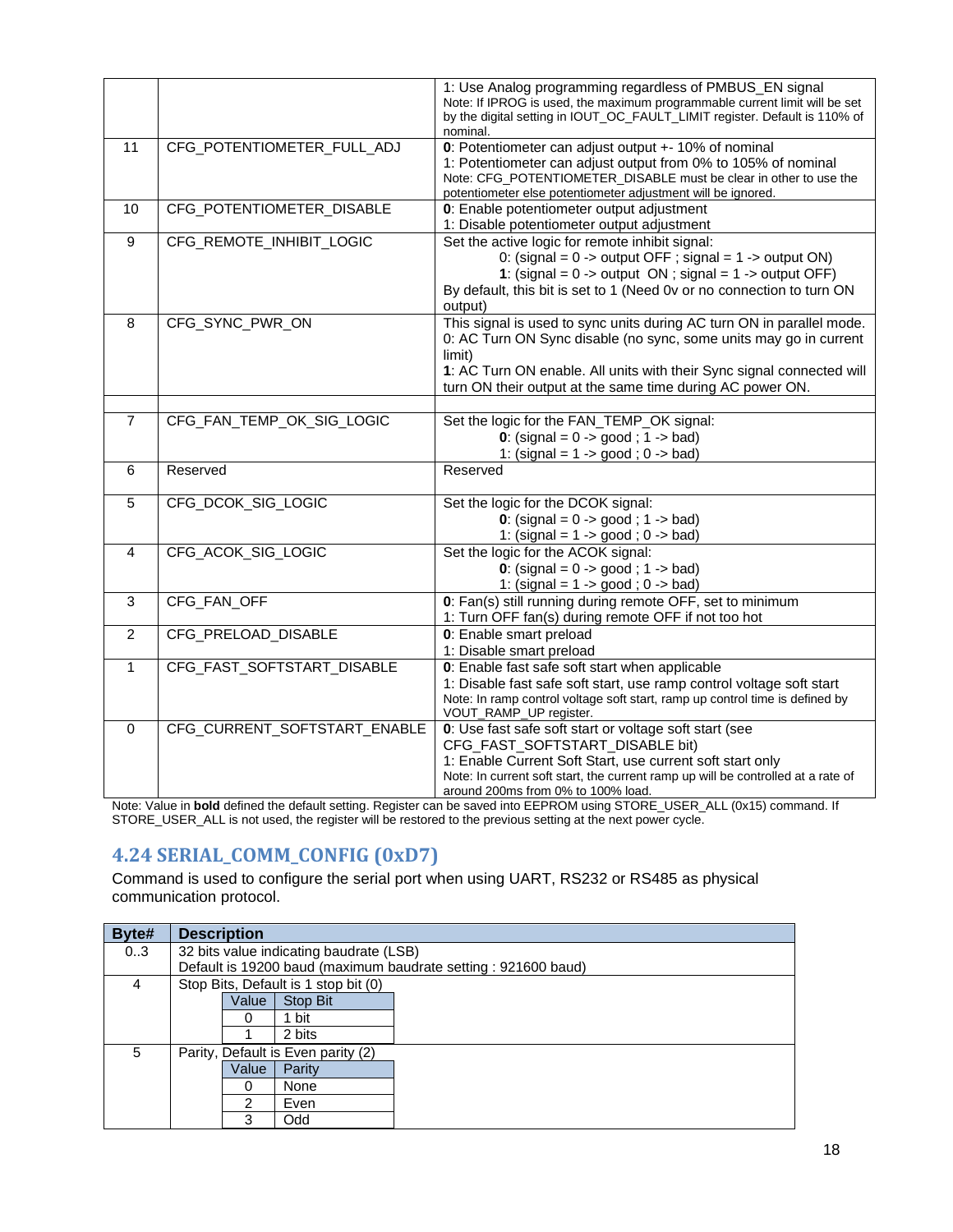| Data Bits Count, Default is 8 bits (0). 9 bits count is not used in this application |       |                   |                                                                                                                                                                                                                                                                                                             |
|--------------------------------------------------------------------------------------|-------|-------------------|-------------------------------------------------------------------------------------------------------------------------------------------------------------------------------------------------------------------------------------------------------------------------------------------------------------|
|                                                                                      | Value | Bits Count / Byte |                                                                                                                                                                                                                                                                                                             |
|                                                                                      |       | 8 bits            |                                                                                                                                                                                                                                                                                                             |
|                                                                                      |       | 9 bits            |                                                                                                                                                                                                                                                                                                             |
|                                                                                      |       |                   | $\mathbf{M}$ , $\mathbf{M}$ , $\mathbf{M}$ , $\mathbf{M}$ , $\mathbf{M}$ , $\mathbf{M}$ , $\mathbf{M}$ , $\mathbf{M}$ , $\mathbf{M}$ , $\mathbf{M}$ , $\mathbf{M}$ , $\mathbf{M}$ , $\mathbf{M}$ , $\mathbf{M}$ , $\mathbf{M}$ , $\mathbf{M}$ , $\mathbf{M}$ , $\mathbf{M}$ , $\mathbf{M}$ , $\mathbf{M}$ , |

Note: Use block format, can be saved into EEPROM using STORE\_USER\_ALL (0x15) command. If STORE\_USER\_ALL is not used, the register will be restored to the previous setting at the next power cycle.

# <span id="page-18-0"></span>**4.25 HARDWARE\_CONFIG (0xDE)**

Command is used to enable/disable or change some specific hardware related feature that can be configured by the user.

| Bit # | <b>Status Bit Name</b>      | <b>Description</b>                                      |
|-------|-----------------------------|---------------------------------------------------------|
|       | CFG_HW_RS485_HALF_DUPLEX    | 0: RS485 transceiver in Full Duplex mode                |
|       |                             | 1: RS485 transceiver in Half Duplex mode                |
|       | CFG_HW_SCPI_PROTOCOL_ENABLE | <b>0</b> : For serial communication, protocol is Modbus |
|       |                             | 1: For serial communication, protocol is SCPI           |

Note: Value in **bold** defined the default setting. Register can be saved into EEPROM using STORE\_USER\_ALL (0x15) command. If STORE\_USER\_ALL is not used, the register will be restored to the previous setting at the next power cycle. It is recommended to use I2C to configure this register to avoid communication issue.

# <span id="page-18-1"></span>**4.26 READ\_DATA\_PFC1 (0xE0)**

Command returns status and input reading about primary PFC.

| Byte#          | <b>Description</b>              |                                           |                                            |
|----------------|---------------------------------|-------------------------------------------|--------------------------------------------|
| 0              | Vin Peak LSB (linear format, v) |                                           |                                            |
| 1              | Vin Peak MSB (linear format, v) |                                           |                                            |
| $\overline{2}$ |                                 | Pfc DC Bus Voltage LSB (linear format, v) |                                            |
| 3              |                                 | Pfc DC Bus Voltage MSB (linear format, v) |                                            |
| 4              |                                 | Pfc Temperature LSB (linear format, °C)   |                                            |
| 5              |                                 | Pfc Temperature MSB (linear format, °C)   |                                            |
| 6              |                                 | DC Bus reference adjustment               |                                            |
| $\overline{7}$ |                                 | <b>Pfc Shutdown Fault</b>                 |                                            |
|                | Bit#                            | <b>Fault Bit Name</b>                     | <b>Description</b>                         |
|                | $\Omega$                        | AC UV                                     | input under voltage fault has occurred     |
|                |                                 | AC OV                                     | input overvoltage fault has occurred       |
|                | $\overline{2}$                  | PFC_LATCH                                 | Pfc is latched                             |
|                | 3                               | PFC UV                                    | Pfc under voltage fault has occurred       |
|                | 4                               | PFC OV                                    | Pfc overvoltage voltage fault has occurred |
|                | 5                               | PFC_TOO_LOW                               | Pfc voltage is too low                     |
|                | 6                               | PFC OTP                                   | Pfc temperature fault has occurred         |
|                | $\overline{7}$                  | PFC REM OFF                               | Pfc remote off                             |
| 8              | <b>Pfc Status</b>               |                                           |                                            |
|                | Bit#                            | <b>Fault Bit Name</b>                     | <b>Description</b>                         |
|                | 0                               | PFC READY                                 | Pfc is boosting and ready                  |
|                |                                 | RELAY_CLOSE                               | Pfc relay is closed                        |
|                | $\overline{2}$                  | AC_QUICK_FLT                              | AC failure detected, use for early warning |
|                | 3                               | PFC STATE                                 | Pfc ON                                     |
|                | 4                               | HIGH LINE                                 | High Line                                  |
|                | 5                               | OT WARNING                                | Over temperature warning has occurred      |
|                | 6                               | PFC TIMEOUT                               | Pfc startup failed                         |
|                |                                 | AC_LOSS                                   | AC loss detection                          |

# <span id="page-18-2"></span>**4.27 READ\_INFO\_PFC1 (0xE3)**

Command returns PFC information.

| Byte# | <b>Description</b>              |
|-------|---------------------------------|
|       | <b>Primary Firmware version</b> |
|       | Pfc State:                      |
|       | 0x00: PFC START DELAY STATE     |
|       | 0x01: PFC BUS CHARGE STATE      |
|       | 0x02: PFC CLOSE RELAY STATE     |
|       | 0x03: PFC ON WAIT STATE         |
|       | 0x04: PFC FAULT DELAY STATE     |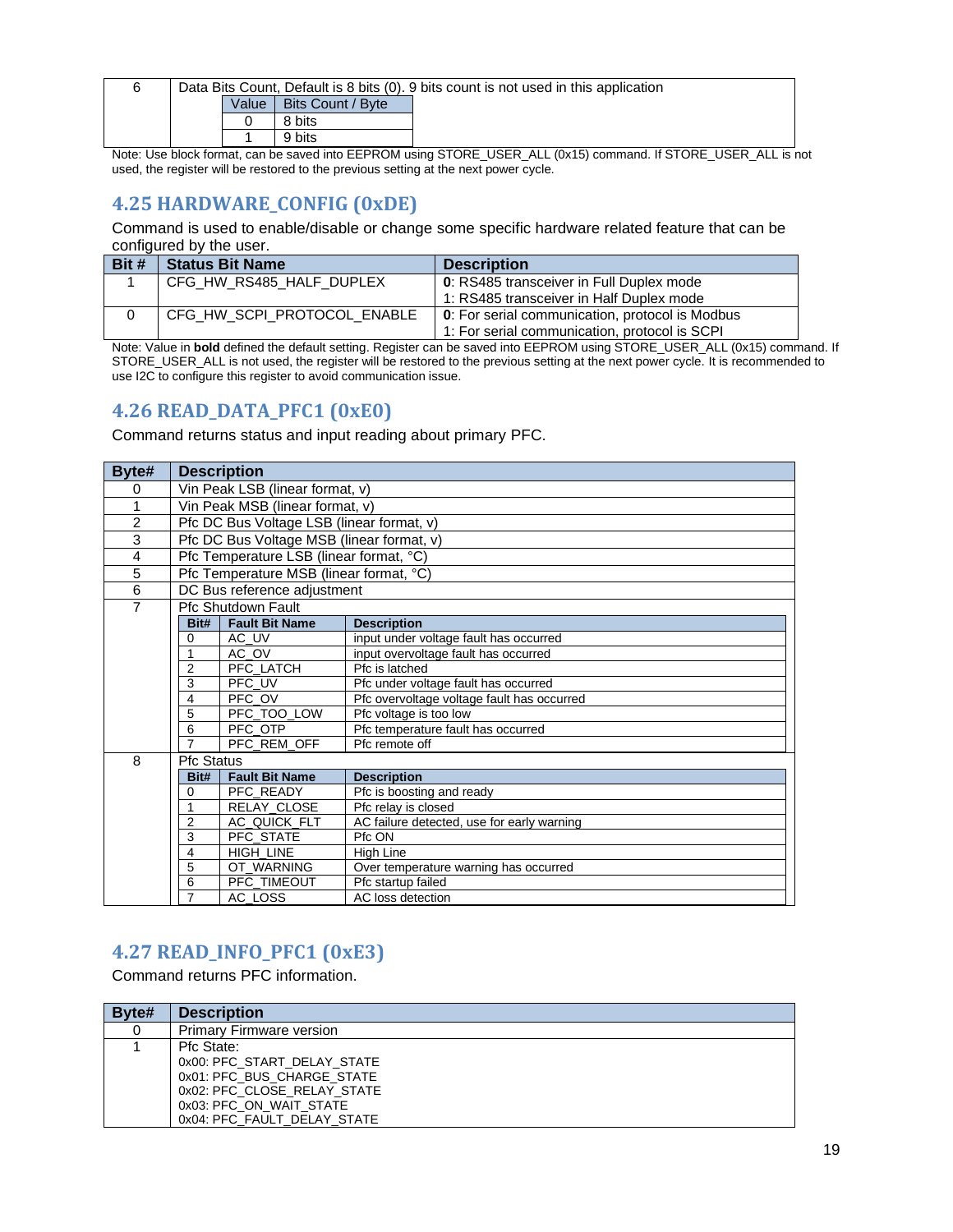|                | 0x05: PFC ON STATE                                        |                                                 |                                                                       |
|----------------|-----------------------------------------------------------|-------------------------------------------------|-----------------------------------------------------------------------|
|                |                                                           | 0x06: PFC SHUTDOWN STATE                        |                                                                       |
|                |                                                           | 0x07: PFC_HICCUP_DELAY_STATE                    |                                                                       |
| $\overline{2}$ |                                                           | <b>Communication Frame Error Count LSB</b>      |                                                                       |
| 3              |                                                           | <b>Communication Frame Error Count MSB</b>      |                                                                       |
| 4              |                                                           | <b>Communication Overrun Count LSB</b>          |                                                                       |
| 5              |                                                           | <b>Communication Overrun Count MSB</b>          |                                                                       |
| 6              |                                                           | <b>Communication Packet Error Count LSB</b>     |                                                                       |
| 7              |                                                           | <b>Communication Packet Error Count MSB</b>     |                                                                       |
| 8              |                                                           | <b>Communication Packet CRC Error Count LSB</b> |                                                                       |
| 9              |                                                           | <b>Communication Packet CRC Error Count MSB</b> |                                                                       |
| 10             |                                                           | Communication Packet TimeOut Count LSB          |                                                                       |
| 11             |                                                           | <b>Communication Packet TimeOut Count MSB</b>   |                                                                       |
| 12             |                                                           |                                                 | Relay Closed Count LSB, Saved into EEPROM every time the relay closed |
| 13             |                                                           |                                                 | Relay Closed Count MSB, Saved into EEPROM every time the relay closed |
| 14             |                                                           | Previous PFC Shutdown Fault                     |                                                                       |
|                | Bit#                                                      | <b>Fault Bit Name</b>                           | <b>Description</b>                                                    |
|                | 0                                                         | AC UV                                           | input under voltage fault has occurred                                |
|                | 1                                                         | AC OV                                           | input overvoltage fault has occurred                                  |
|                | 2                                                         | PFC_LATCH                                       | Pfc is latched                                                        |
|                | PFC UV<br>3<br>PFC under voltage fault has occurred       |                                                 |                                                                       |
|                | PFC OV<br>PFC overvoltage voltage fault has occurred<br>4 |                                                 |                                                                       |
|                | 5                                                         | PFC_TOO_LOW                                     | PFC voltage is too low                                                |
|                | 6                                                         | PFC OTP                                         | PFC temperature fault has occurred                                    |
|                | $\overline{7}$                                            | PFC_REM_OFF                                     | PFC remote off                                                        |
| 15             | Reserved                                                  |                                                 |                                                                       |
| 16             | Pfc UV limit LSB (linear Format)                          |                                                 |                                                                       |
| 17             | Pfc UV limit MSB (linear Format)                          |                                                 |                                                                       |

# <span id="page-19-0"></span>**4.28 READ\_CONDITION (0xE6)**

Command returns multiple registers about operating condition in a single command.

| Byte# | <b>Description</b>                                    |  |  |
|-------|-------------------------------------------------------|--|--|
| 0     | Hottest Secondary Temperature LSB (linear format, °C) |  |  |
|       | Hottest Secondary Temperature MSB (linear format, °C) |  |  |
|       | Hottest Primary Temperature LSB (linear format, °C)   |  |  |
| 3     | Hottest Primary Temperature MSB (linear format, °C)   |  |  |
| 4     | Lowest Fan Speed LSB (linear format, RPM)             |  |  |
| 5     | Lowest Fan Speed MSB (linear format, RPM)             |  |  |
| 6     | Vin RMS LSB (linear format, V)                        |  |  |
|       | Vin RMS MSB (linear format, V)                        |  |  |

# <span id="page-19-1"></span>**4.29 READ\_OUTPUT (0xE7)**

Command returns multiple registers about output in a single command.

| Byte# | <b>Description</b>                         |
|-------|--------------------------------------------|
|       | Vout LSB (linear format, use VOUT MODE, V) |
|       | Vout MSB (linear format, use VOUT MODE, V) |
|       | lout LSB (linear format, A)                |
| 3     | lout MSB (linear format, A)                |
|       | Pout LSB (linear format, W)                |
| 5     | Pout MSB (linear format, W)                |
| 6     | STATUS_WORD LSB (see STATUS_WORD register) |
|       | STATUS_WORD MSB (see STATUS_WORD register) |

# <span id="page-19-2"></span>**4.30 SHUTDOWN\_EVENT (0XE8), SHUTDOWN\_EVENT\_LAST (0xE9)**

Command returns the shutdown reason (0xE8) and the previous shutdown reason (0xE9) of the power supply.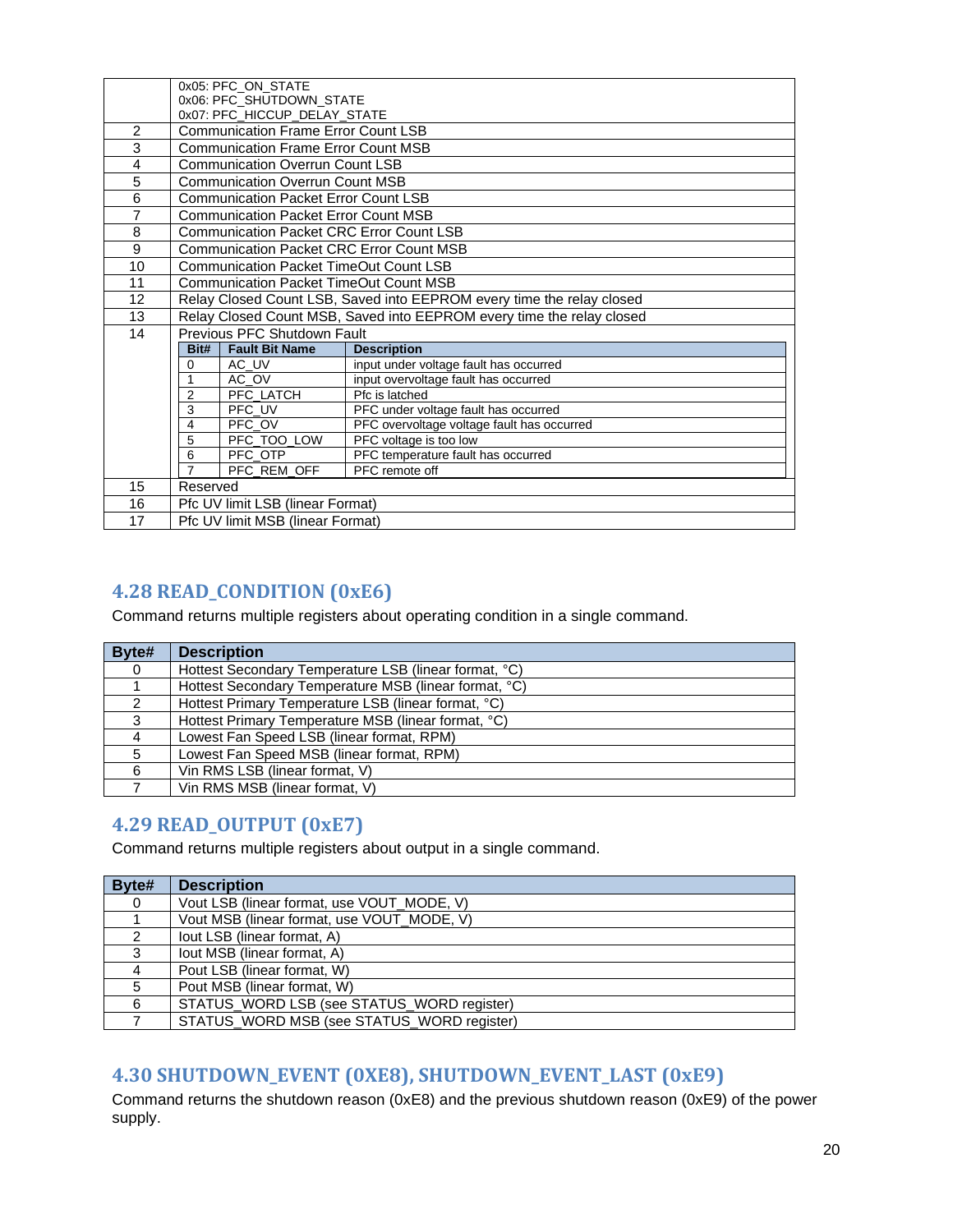| Bit #                   | <b>Status Bit Name</b>  | <b>Description</b>                                                        |  |  |  |
|-------------------------|-------------------------|---------------------------------------------------------------------------|--|--|--|
| 31                      | PFC3 COMM FAULT         | Primary to Secondary communication #3 failure                             |  |  |  |
| $\overline{30}$         | PFC2 COMM FAULT         | Primary to Secondary communication #2 failure                             |  |  |  |
| 29                      | PFC1_COMM_FAULT         | Primary to Secondary communication #1 failure                             |  |  |  |
| $\overline{28}$         | IOUTX_OCP_FAULT         | Overcurrent fault has occurred in one of the converter channels           |  |  |  |
| 27                      | PMBUS_CMD_OFF           | PMBus Command OFF                                                         |  |  |  |
| 26                      | REMOTE_OFF              | <b>Remote OFF</b>                                                         |  |  |  |
| $\overline{25}$         | PFC_OTP_FAULT           | Pfc temperature fault has occurred                                        |  |  |  |
| 24                      | FAN_FAULT               | Fan fault has occurred                                                    |  |  |  |
|                         |                         |                                                                           |  |  |  |
| 23                      | SEC3_OTP_FAULT          | Secondary temperature #3 fault has occurred                               |  |  |  |
| $\overline{22}$         | SEC2_OTP_FAULT          | Secondary temperature #2 fault has occurred                               |  |  |  |
| $\overline{21}$         | SEC1_OTP_FAULT          | Secondary temperature #1 fault has occurred                               |  |  |  |
| $\overline{20}$         | PFC3_OTP_FAULT          | Pfc temperature #3 fault has occurred                                     |  |  |  |
| $\overline{19}$         | PFC2_OTP_FAULT          | Pfc temperature #2 fault has occurred                                     |  |  |  |
| 18                      | PFC1_OTP_FAULT          | Pfc temperature #1 fault has occurred                                     |  |  |  |
| 17                      | LATCH_FAULT             | A fault has latched the power supply                                      |  |  |  |
| 16                      | OUTPUT_UV_FAULT         | Output under voltage fault has occurred                                   |  |  |  |
|                         |                         |                                                                           |  |  |  |
| 15                      | <b>HOLD FAULT</b>       | Hold fault until the restart timer has expired                            |  |  |  |
| 14                      | SW_OCP_FAULT            | Software overcurrent fault has occurred, (firmware test)                  |  |  |  |
| 13                      | HW_OCP_FAULT            | Hardware overcurrent fault has occurred, (hardware comparator)            |  |  |  |
| 12                      | <b>IOUTX_IMBALANCE</b>  | Output Current imbalance fault has occurred                               |  |  |  |
| $\overline{11}$         | Reserved                |                                                                           |  |  |  |
| 10                      | SW OVP FAULT            | Software output overvoltage fault has occurred, (firmware test)           |  |  |  |
| $\overline{9}$          | <b>USER OVP FAULT</b>   | User setting output overvoltage fault has occurred, (internal comparator) |  |  |  |
| 8                       | HW OVP_FAULT            | Hardware output overvoltage fault has occurred, (hardware comparator)     |  |  |  |
|                         |                         |                                                                           |  |  |  |
| $\overline{7}$          | INPUT_OVP_FAULT         | Input overvoltage fault has occurred                                      |  |  |  |
| 6                       | PFC3_BAD_FAULT          | Pfc #3 fault has occurred                                                 |  |  |  |
| $\overline{5}$          | PFC2_BAD_FAULT          | Pfc #2 fault has occurred                                                 |  |  |  |
| $\overline{\mathbf{A}}$ | PFC1_BAD_FAULT          | Pfc #1 fault has occurred                                                 |  |  |  |
| 3                       | INPUT_IMBALANCE_FAULT   | Input imbalance fault has occurred                                        |  |  |  |
| $\overline{2}$          | INPUT3_BAD_FAULT        | Input #3 fault has occurred                                               |  |  |  |
| 1                       | INPUT2_BAD_FAULT        | Input #2 fault has occurred                                               |  |  |  |
| $\Omega$                | <b>INPUT1 BAD FAULT</b> | Input #1 fault has occurred                                               |  |  |  |

# <span id="page-20-0"></span>**4.31 STATUS\_INTERNAL (0xEB)**

Command returns internal state or status of the secondary controller.

| Bit # | <b>Status Bit Name</b> | <b>Description</b>                          |  |  |  |  |
|-------|------------------------|---------------------------------------------|--|--|--|--|
| 31    | SEC3_OTP_FAULT         | Secondary temperature #3 fault has occurred |  |  |  |  |
| 30    | SEC2 OTP FAULT         | Secondary temperature #2 fault has occurred |  |  |  |  |
| 29    | SEC1_OTP_FAULT         | Secondary temperature #1 fault has occurred |  |  |  |  |
| 28    | PFC3_OTP_FAULT         | Pfc temperature #3 fault has occurred       |  |  |  |  |
| 27    | PFC2_OTP_FAULT         | Pfc temperature #2 fault has occurred       |  |  |  |  |
| 26    | PFC1_OTP_FAULT         | Pfc temperature #1 fault has occurred       |  |  |  |  |
| 25    | PFC_OTP_FAULT          | Pfc temperature fault has occurred          |  |  |  |  |
| 24    | Reserved               |                                             |  |  |  |  |
|       |                        |                                             |  |  |  |  |
| 23    | DC_OK_FAST             | Use for fast output under voltage detection |  |  |  |  |
| 22    | Reserved               |                                             |  |  |  |  |
| 21    | ISHARE_ENABLE          | Ishare pin is enabled                       |  |  |  |  |
| 20    | Reserved               |                                             |  |  |  |  |
| 19    | PRELOAD ENABLE         | Preload is enabled                          |  |  |  |  |
| 18    | PRELOAD_OVERLOAD       | Preload is in overloaded condition          |  |  |  |  |
| 17    | SOFT_START             | Power supply in soft start condition        |  |  |  |  |
| 16    | Reserved               |                                             |  |  |  |  |
|       |                        |                                             |  |  |  |  |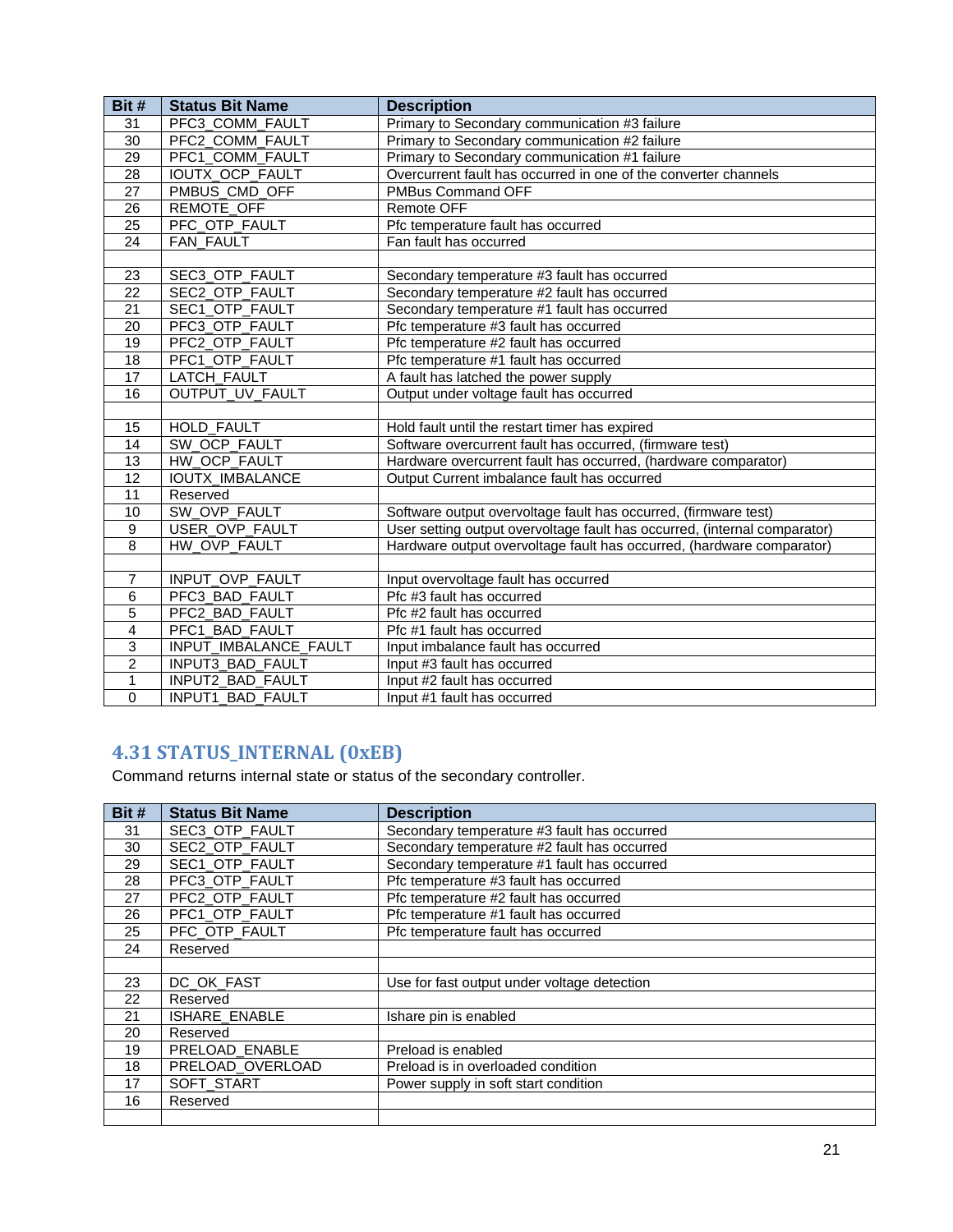| 15            | PRIMARY_CALIBRATION   | Primary calibration mode                            |
|---------------|-----------------------|-----------------------------------------------------|
| 14            | SECONDARY_CALIBRATION | Secondary calibration mode                          |
| 13            | HW_OVP_TEST           | Hardware OVP test mode                              |
| 12            | CURRENT_SOFTSTART     | Soft start in current mode                          |
| 11            | VSTANDBY_ENABLE       | 5v output standby enable                            |
| 10            | ANALOG_PROG           | Analog programming enabled (VPROG and IPROG signal) |
| 9             | OUTPUT_UNDER_VOLTAGE  | Output under voltage condition                      |
| 8             | TEMPERATURE COLD      | Temperature is cold                                 |
|               |                       |                                                     |
|               | <b>FAN FAULT</b>      | Fan fault has occurred                              |
| 6             | TEMPERATURE_TOO_COLD  | Temperature is very cold                            |
| 5             | OTP FAULT             | Temperature fault has occurred                      |
| 4             | OTP_WARNING           | Temperature warning has occurred                    |
| 3             | PWM_ENABLE            | Converter PWM is running                            |
| $\mathcal{P}$ | INPUT_HIGH_LINE       | Input High Line                                     |
|               | IN_POWER_LIMIT        | In power limit                                      |
| $\Omega$      | IN CURRENT LIMIT      | In current limit                                    |

# <span id="page-21-0"></span>**4.32 STATE\_INTERNAL (0xEC)**

Indicates the state of the main output controller: 0x0000: Initialization state 0x0001: OFF state 0x0002: Current soft start state 0x0003: Voltage soft start state 0x0004: Reserved 0x0005: ON state

### <span id="page-21-1"></span>**4.33 STATUS\_PRIMARY (0xED)**

Command returns the general status information about all PFCs.

| Bit #       | <b>Status Bit Name</b> | <b>Description</b>                |
|-------------|------------------------|-----------------------------------|
| 15          | VIN_IMBALANCE          | Input imbalance has occurred      |
| 14          | VIN_LOSS               | Input loss has occurred           |
| 13          | VIN_LOW                | Input is low                      |
| 12          | Reserved               |                                   |
| 11          | PFC_OT_WARNING         | Pfc over temperature warning      |
| 10          | PFC_OT_FAULT           | Pfc over temperature fault        |
| 9           | PFC_LATCH              | Pfc is in latched state           |
| 8           | PFC_STATE_OFF          | Pfc is off                        |
|             |                        |                                   |
|             | BOOST_NOT_READY        | Pfc boost is not ready            |
| 6           | PFC_TOO_LOW            | Pfc voltage is too low            |
| 5           | PFC_OV_FAULT           | Pfc overvoltage fault             |
| 4           | PFC_UV_FAULT           | Pfc under voltage fault           |
| 3           | RELAY_OPEN             | Relay is open                     |
| 2           | INPUT_OV_FAULT         | Input overvoltage fault           |
|             | INPUT_UV_FAULT         | Input under voltage fault         |
| $\mathbf 0$ | INPUT_UV_EARLY_WARNING | Input under voltage early warning |

# <span id="page-21-2"></span>**4.34 XXX\_FAULT\_RESPONSE**

These commands specify how the power supply behaves during a fault.

#### <span id="page-21-3"></span>**4.34.1 XXX\_FAULT\_RESPONSE to Voltage/Temperature**

The data byte specifying the response to a voltage or temperature fault is detailed below: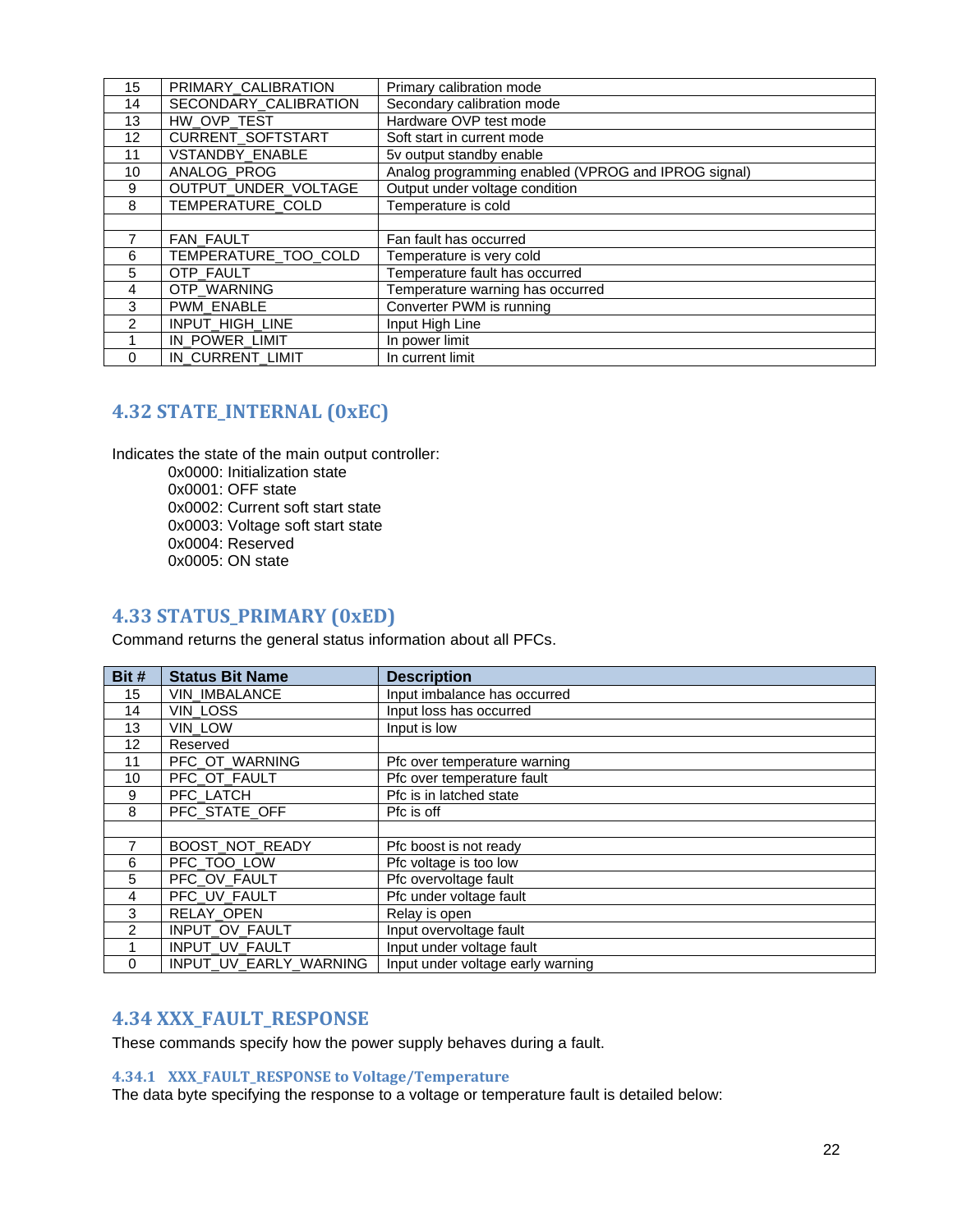| Bit # | <b>Description</b>   | <b>Value</b> | <b>Meaning</b>                                                                                                                                        |  |  |  |  |
|-------|----------------------|--------------|-------------------------------------------------------------------------------------------------------------------------------------------------------|--|--|--|--|
| 7:6   | Response             | 00           | The PMBus device continues operation without interruption.                                                                                            |  |  |  |  |
|       |                      | 01           | The PMBus device continues operation for the delay time specified by bits [2:0]                                                                       |  |  |  |  |
|       |                      |              | and the delay time unit specified for that particular fault. If the fault condition is                                                                |  |  |  |  |
|       |                      |              | still present at the end of the delay time, the unit responds as programmed in the                                                                    |  |  |  |  |
|       |                      |              | Retry Setting (bits [5:3]).                                                                                                                           |  |  |  |  |
|       |                      | 10           | The device shuts down (disables the output) and responds according to the retry<br>setting in bits [5:3].                                             |  |  |  |  |
|       |                      | 11           | The device's output is disabled while the fault is present. Operation resumes and<br>the output is enabled when the fault condition no longer exists. |  |  |  |  |
| 5:3   | <b>Retry Setting</b> | 000          | A zero value for the Retry Setting means that the unit does not attempt to restart.                                                                   |  |  |  |  |
|       |                      |              | The output remains disabled until the fault is cleared.                                                                                               |  |  |  |  |
|       |                      | $001 -$      | The PMBus device attempts to restart the number of times set by these bits. The                                                                       |  |  |  |  |
|       |                      | 110          | minimum number is 1 and the maximum number is 6. If the device fails to restart                                                                       |  |  |  |  |
|       |                      |              | (the fault condition is no longer present and the device is delivering power to the                                                                   |  |  |  |  |
|       |                      |              | output and operating as programmed) in the allowed number of retries, it                                                                              |  |  |  |  |
|       |                      |              | disables the output and remains off until the fault is cleared. The time between                                                                      |  |  |  |  |
|       |                      |              | the start of each attempt to restart is set by the value in bits [2:0] along with the                                                                 |  |  |  |  |
|       |                      |              | delay time unit specified for that particular fault.                                                                                                  |  |  |  |  |
|       |                      | 111          | The PMBus device attempts to restart continuously, without limitation, until it is                                                                    |  |  |  |  |
|       |                      |              | commanded OFF (by the CONTROL pin or OPERATION command or both),                                                                                      |  |  |  |  |
|       |                      |              | bias power is removed, or another fault condition causes the unit to shut down.                                                                       |  |  |  |  |
| 2:0   | Delay Time           | <b>XXX</b>   | The number of delay time units, which vary depending on the type of fault. This                                                                       |  |  |  |  |
|       |                      |              | delay time is used for either the amount of time a unit is to continue operating                                                                      |  |  |  |  |
|       |                      |              | after a fault is detected or for the amount of time between attempts to restart.                                                                      |  |  |  |  |

### Supported fault response:

| Cmd  | <b>Command</b>                      | <b>Response</b>  | <b>Shutdown</b> | <b>Retry Setting</b> | <b>Delay Time</b> |
|------|-------------------------------------|------------------|-----------------|----------------------|-------------------|
| Code |                                     | <b>Supported</b> | <b>Delay</b>    |                      |                   |
| 0x41 | VOUT_OV_FAULT_RESPONSE              | 10               | 0 <sub>ms</sub> | 000                  | 000               |
|      | (default: 0x80, SD, no retry, latch |                  | SD immediately  | No retry             | No restart Delay  |
|      | output), register is read only.     |                  |                 |                      |                   |
| 0x45 | VOUT_UV_FAULT_RESPONSE              | 00, 01, 10, 11   | 20ms * Delay    | $000 - 111$          | 10ms * Delay      |
|      | (default: 0x00, continue, do        |                  | Time            | $111 = Max 20$       | Time              |
|      | nothing)                            |                  | $(0ms - 140ms)$ | retries              | $(0 - 70$ ms)     |
| 0x50 | OT_FAULT_RESPONSE                   | 01, 10, 11       | 10 <sub>s</sub> | $000 - 111$          | 10 <sub>s</sub>   |
|      | (default: 0xC0, SD and resume       |                  |                 | $111 = Max 20$       |                   |
|      | when fault is gone)                 |                  |                 | retries              |                   |
|      | (apply for FAN_FAULT also)          |                  |                 |                      |                   |
| 0x56 | VIN OV FAULT RESPONSE               | 01, 10, 11       | 6s              | $000 - 111$          | 6s                |
|      | (default: 0xC0, SD and resume       |                  |                 | $111 = Max 20$       |                   |
|      | when fault is gone)                 |                  |                 | retries              |                   |
| 0x5A | VIN_UV_FAULT_RESPONSE               | 01, 10, 11       | 0.6s            | $000 - 111$          | 6s                |
|      | (default: 0x77, SD delay and        |                  |                 | $111 = Max 20$       |                   |
|      | retry up to 6 times)                |                  |                 | retries              |                   |

#### <span id="page-22-0"></span>**4.34.2 IOUT\_FAULT\_RESPONSE**

The data byte specifying the response to an output current fault is detailed below according to PMBus specification:

| Bit # | <b>Description</b> | Value | <b>Meaning</b>                                                                                                                                                                                                                                                                                                                                                                                              |
|-------|--------------------|-------|-------------------------------------------------------------------------------------------------------------------------------------------------------------------------------------------------------------------------------------------------------------------------------------------------------------------------------------------------------------------------------------------------------------|
| 7:6   | Response           | 00    | The PMBus device continues to operate indefinitely while maintaining the output<br>current at the value set by IOUT_OC_FAULT_LIMIT without regard to the output<br>voltage (known as constant-current).                                                                                                                                                                                                     |
|       |                    | 01    | The PMBus device continues to operate indefinitely while maintaining the output<br>current at the value set by IOUT_OC_FAULT_LIMIT as long as the output<br>voltage remains above the minimum value specified by<br>IOUT_OC_LV_FAULT_LIMIT. If the output voltage is pulled down to less than<br>that value, then the PMBus device shuts down and responds according to the<br>Retry setting in bits [5:3]. |
|       |                    | 10    | The PMBus device continues to operate, maintaining the output current at the<br>value set by IOUT_OC_FAULT_LIMIT without regard to the output voltage, for                                                                                                                                                                                                                                                  |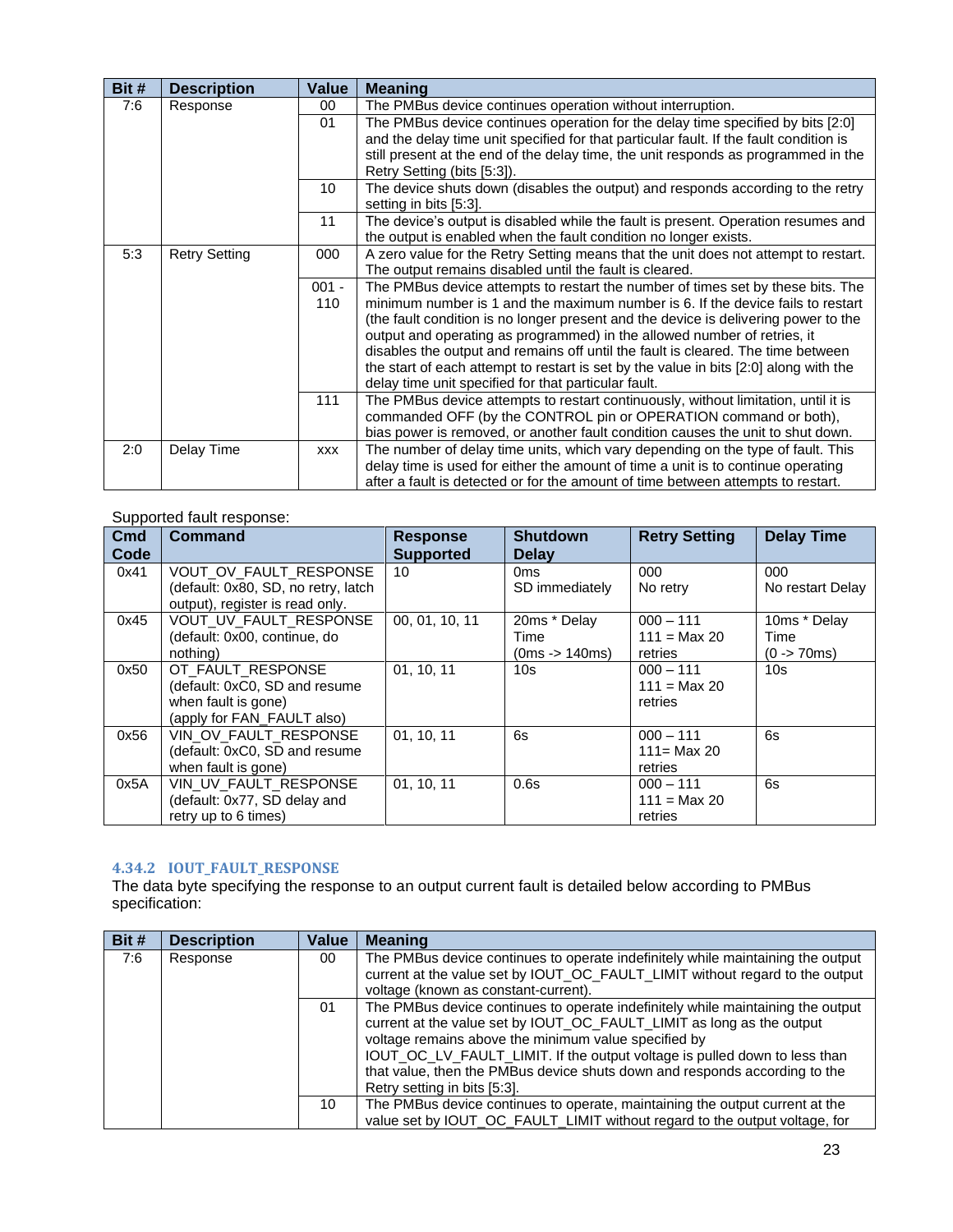|     |                      |                | the delay time set by bits [2:0] and the delay time units for specified in the<br>IOUT_OC_FAULT_RESPONSE. If the device is still operating in current limiting<br>at the end of the delay time, the device responds as programmed by the Retry<br>Setting in bits [5:3].                                                                                                                                                                                                                                                                                                   |
|-----|----------------------|----------------|----------------------------------------------------------------------------------------------------------------------------------------------------------------------------------------------------------------------------------------------------------------------------------------------------------------------------------------------------------------------------------------------------------------------------------------------------------------------------------------------------------------------------------------------------------------------------|
|     |                      | 11             | The PMBus device shuts down and responds as programmed by the Retry<br>Setting in bits [5:3].                                                                                                                                                                                                                                                                                                                                                                                                                                                                              |
| 5:3 | <b>Retry Setting</b> | 000            | A zero value for the Retry Setting means that the unit does not attempt to restart.<br>The output remains disabled until the fault is cleared.                                                                                                                                                                                                                                                                                                                                                                                                                             |
|     |                      | $001 -$<br>110 | The PMBus device attempts to restart the number of times set by these bits. The<br>minimum number is 1 and the maximum number is 6. If the device fails to restart<br>(the fault condition is no longer present and the device is delivering power to the<br>output and operating as programmed) in the allowed number of retries, it<br>disables the output and remains off until the fault is cleared. The time between<br>the start of each attempt to restart is set by the value in bits [2:0] along with the<br>delay time unit specified for that particular fault. |
|     |                      | 111            | The PMBus device attempts to restart continuously, without limitation, until it is<br>commanded OFF (by the CONTROL pin or OPERATION command or both),<br>bias power is removed, or another fault condition causes the unit to shut down.                                                                                                                                                                                                                                                                                                                                  |
| 2:0 | Delay Time           | <b>XXX</b>     | The number of delay time units, which vary depending on the type of fault. This<br>delay time is used for either the amount of time a unit is to continue operating<br>after a fault is detected or for the amount of time between attempts to restart.                                                                                                                                                                                                                                                                                                                    |

#### Supported fault response for IOUT\_OC\_FAULT\_RESPONSE:

| Cmd<br>Code | Command         |                        | <b>Response</b><br><b>Supported</b> | <b>Shutdown</b><br><b>Delay</b> | <b>Retry Setting</b>          | <b>Delay Time</b>    |
|-------------|-----------------|------------------------|-------------------------------------|---------------------------------|-------------------------------|----------------------|
| 0x47        | (default: 0x00) | IOUT OC FAULT RESPONSE | 00.01.10.11                         | 50ms * Delay<br>Time            | $000 - 111$<br>$111 = Max 20$ | 10ms * Delay<br>Time |
|             |                 |                        |                                     | $(0ms - 350ms)$                 | retries                       | $(0ms - 70ms)$       |

Default register value is 0x00 for IOUT\_OC\_FAULT\_RESPONSE: Continues to operate indefinitely while maintaining the output current at the value set by IOUT\_OC\_FAULT\_LIMIT without regard to the output voltage (known as constant-current).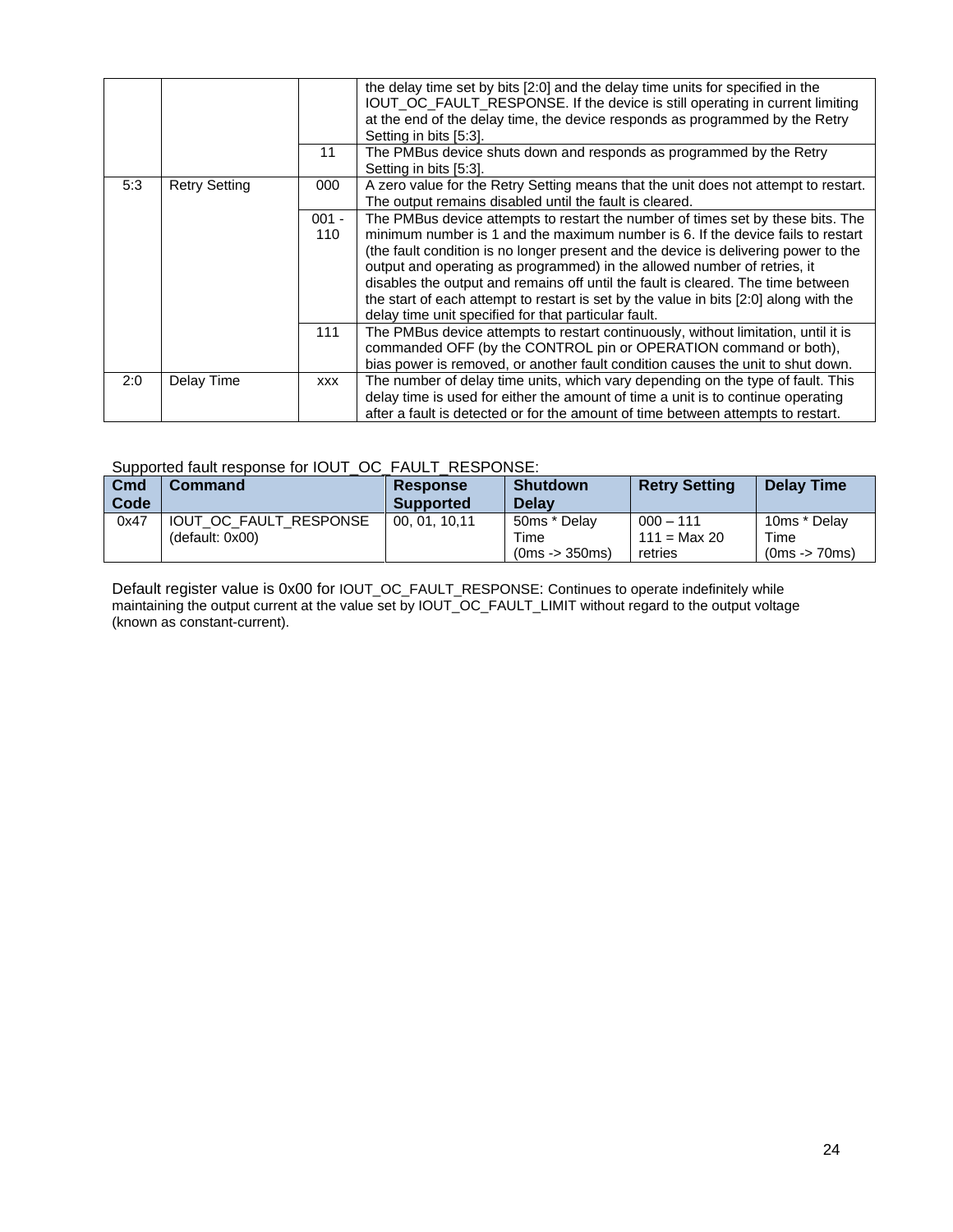# <span id="page-24-0"></span>**5 Modbus Protocol**

Communication on a Modbus network is initiated by a master with a query to a slave. After receiving and processing the query, the slave returns a reply to the master. The master can address individual slaves or uses a special broadcast address (0x00) to initiate a broadcast message to all slaves. No response is returned to broadcast requests.

HPx only supports Modbus RTU. ASCII mode is not supported. Only one command (See chapter 4 table) can be read or written in a frame. A Modbus register is always 2 bytes of data (MSB first) even if the command table in chapter 4 specifies only 1 byte (# bytes column). In this case, MSB byte will always be 0.

See chapter (3.1 Device address and Group Command) about how the HPx address is set.

# <span id="page-24-1"></span>**5.1 Modbus Physical Communication**

HPx supports Modbus RTU over different serial port depending on control board configuration:

| <b>Physical Interface</b>         | <b>Comments</b>                                       |  |  |
|-----------------------------------|-------------------------------------------------------|--|--|
| RS485 Full-duplex                 | Default baudrate: 19200 baud, even parity, 1 stop bit |  |  |
| (Standard Feature)                |                                                       |  |  |
| RS485 Half-duplex                 | Default baudrate: 19200 baud, even parity, 1 stop bit |  |  |
| (Standard with different Setting) |                                                       |  |  |
| UART (TTL level, Optional)        | Default baudrate: 19200 baud, even parity, 1 stop bit |  |  |
| RS232 (Optional)                  | Default baudrate: 19200 baud, even parity, 1 stop bit |  |  |

# <span id="page-24-2"></span>**5.2 Modbus Message RTU Framing**

In RTU mode, messages (request or response) frames are separated by a silent interval of at least 3.5 character times. Each character is 11 bits (1 start, 8 bits data, 1 bit parity and 1 stop). 2 stops bits is required if no parity is used.



| Start           |        | Address Function | Data              | <b>CRC Check</b> | End             |
|-----------------|--------|------------------|-------------------|------------------|-----------------|
| $\geq$ 3.5 char | 8 bits | 8 bits           | $N \times 8$ bits | 16 bits          | $\geq$ 3.5 char |

Modbus RTU Message Frame

The entire message frame must be transmitted as a continuous stream of characters. If a silent interval of more than 1.5 characters times occurs between 2 characters, the frame is declared incomplete and should be discarded by the receiver.

Character timing will depend on baudrate selected up to 19200 baud. For baudrate greater than 19200 baud, it is recommended to use a value of at least 1.75ms for inter frame interval.

For example, at 19200 baud, 3.5 char is about 2ms for frame interval. At 115200 baud, a frame interval of 1.75ms is used.

The CRC field is appended as the last field of the message. The LSB is appended first followed by the MSB. The CRC calculation is started by first pre-loading 16 bits register to all 1s.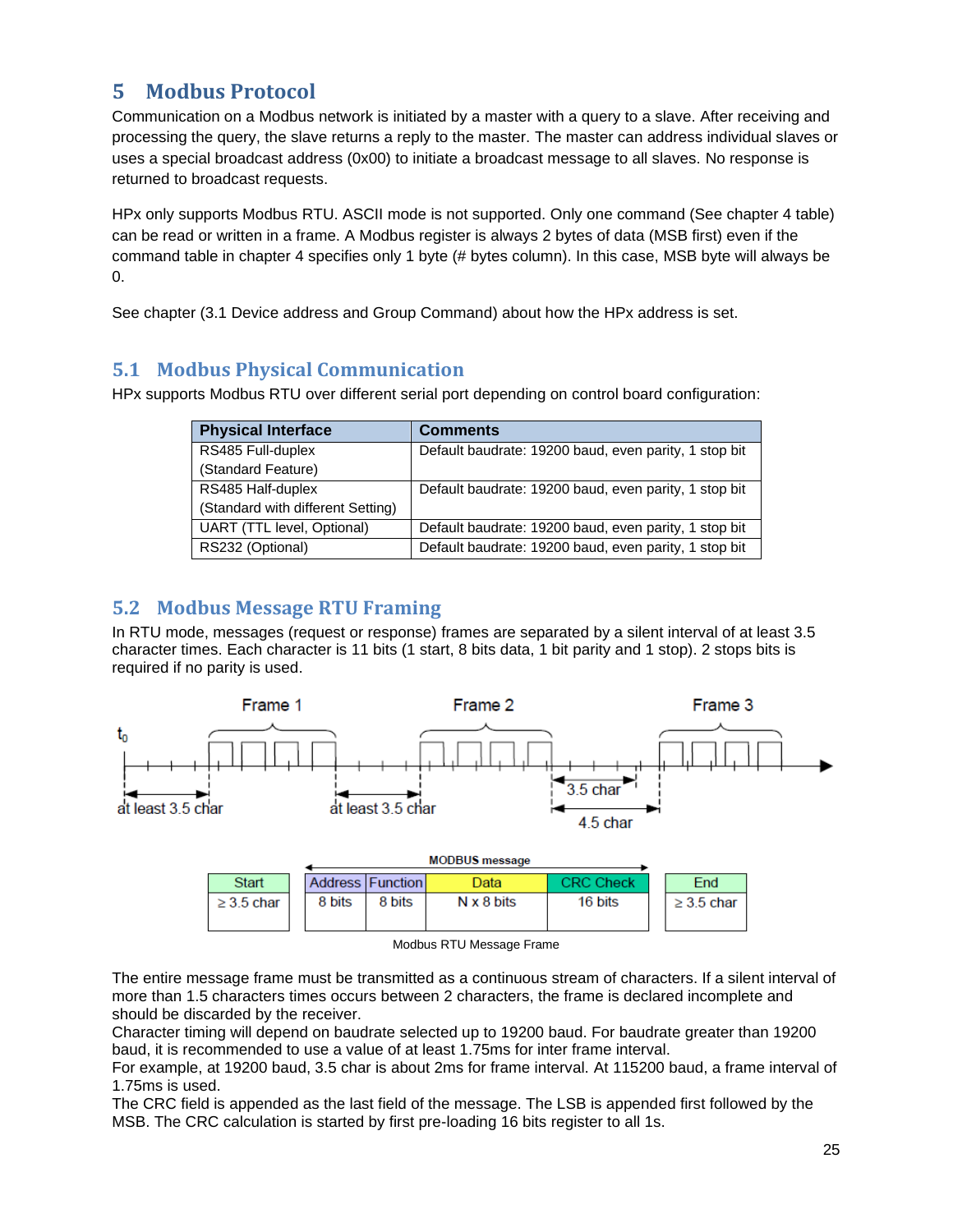# <span id="page-25-0"></span>**5.3 Modbus Function Code**

HPx supports the following Modbus function code:

| <b>Function Description</b>   | <b>Function Code</b> |
|-------------------------------|----------------------|
| <b>Read Holding Registers</b> | 0x03                 |
| <b>Read Input Register</b>    | 0x04                 |
| Write Single Register         | 0x06                 |
| Write Multiple Registers      | 0x10                 |

HPx only supports access to one PMBus command at a time. In other word, reading the value of 2 successive commands/registers is not supported.

#### <span id="page-25-1"></span>**5.3.1 Modbus Function Code Read Holding Registers (0x03)**

This function code is used to read the contents of a contiguous block of holding registers. The Request specifies the starting register address and the number of registers to read. A register is 2 bytes of data (MSB first) even if the command table in chapter 4 specifies only 1 byte (# bytes column). This function can be used to read all readable commands defined in chapter 4.

#### **Request Frame:**

| <b>Slave Address</b>            | 1 Byte | 0xB0 to 0xBE (HPx Address)                  |
|---------------------------------|--------|---------------------------------------------|
| <b>Function Code</b>            | 1 Byte | 0x03                                        |
| <b>Starting Address MSB</b>     | 1 Byte | 0x00                                        |
| <b>Starting Address LSB</b>     | 1 Byte | 0x00 to 0xFF (see PMBUS Cmd Code, chap 4.0) |
| <b>Quantity of Register MSB</b> | 1 Byte | 0x00                                        |
| Quantity of Register LSB        | 1 Byte | 0x01 to 0x7B (number of words to read)      |
| <b>CRC LSB</b>                  | 1 Bvte |                                             |
| <b>CRC MSB</b>                  | 1 Byte |                                             |

#### **Response Frame:**

| Slave Address         | ∣ B∨te        | 0xB0 to 0xBE (HPx Address, even number)       |  |  |  |
|-----------------------|---------------|-----------------------------------------------|--|--|--|
| <b>Function Code</b>  | l Bvte        | 0x03                                          |  |  |  |
| Byte count            | 1 Byte        | $2 * N (N =$ Quantity of Register in Request) |  |  |  |
| <b>Register Value</b> | $N * 2$ Bytes | Data                                          |  |  |  |
| <b>CRC LSB</b>        | 1 Bvte        |                                               |  |  |  |
| <b>CRC MSB</b>        | Bvte          |                                               |  |  |  |

#### **Error Frame (in case of error):**

| Slave Address         | <b>B</b> vte | 0xB0 to 0xBE (HPx Address) |
|-----------------------|--------------|----------------------------|
| Error Code            | <b>B</b> vte | 0x83                       |
| <b>Exception Code</b> | <b>B</b> vte | 0x01, 0x02, 0x03 or 0x04   |
| <b>CRC LSB</b>        | <b>B</b> vte |                            |
| <b>CRC MSB</b>        | <b>B</b> vte |                            |

Here is an example of a request to read output voltage. PMBus command (0x8B, READ\_VOUT). Request Frame:

| HPx            | Function | Starting   | Starting | Qty of     | Qtv of         | <b>CRC LSB</b> | CRC        |
|----------------|----------|------------|----------|------------|----------------|----------------|------------|
| <b>Address</b> | Code     | Address    | Address  | Register   | Register       |                | <b>MSB</b> |
|                |          | <b>MSB</b> | LSB      | <b>MSB</b> | $\mathsf{LSB}$ |                |            |
| 0xBE           | 0x03     | 0x00       | 0x8B     | 0x00       | 0x01           | 0xEE           | 0xEF       |

#### Response Frame:

| HPx<br>Address | Function<br>Code | <b>B</b> vte<br>Count | Register<br>Value<br><b>MSB</b> | Register<br>Value<br>LSB | <b>CRC LSB</b> | <b>CRC</b><br><b>MSB</b> |
|----------------|------------------|-----------------------|---------------------------------|--------------------------|----------------|--------------------------|
| 0xBE           | 0x03             | 0x02                  | 0x00                            | 0x00                     | 0xAD           | 0x9F                     |

Value = 0x0000, if VOUT\_MODE = 0x16, N=-10 (1/1024) -> 0x0000 / 1024 = 0v (READ\_VOUT = 0v).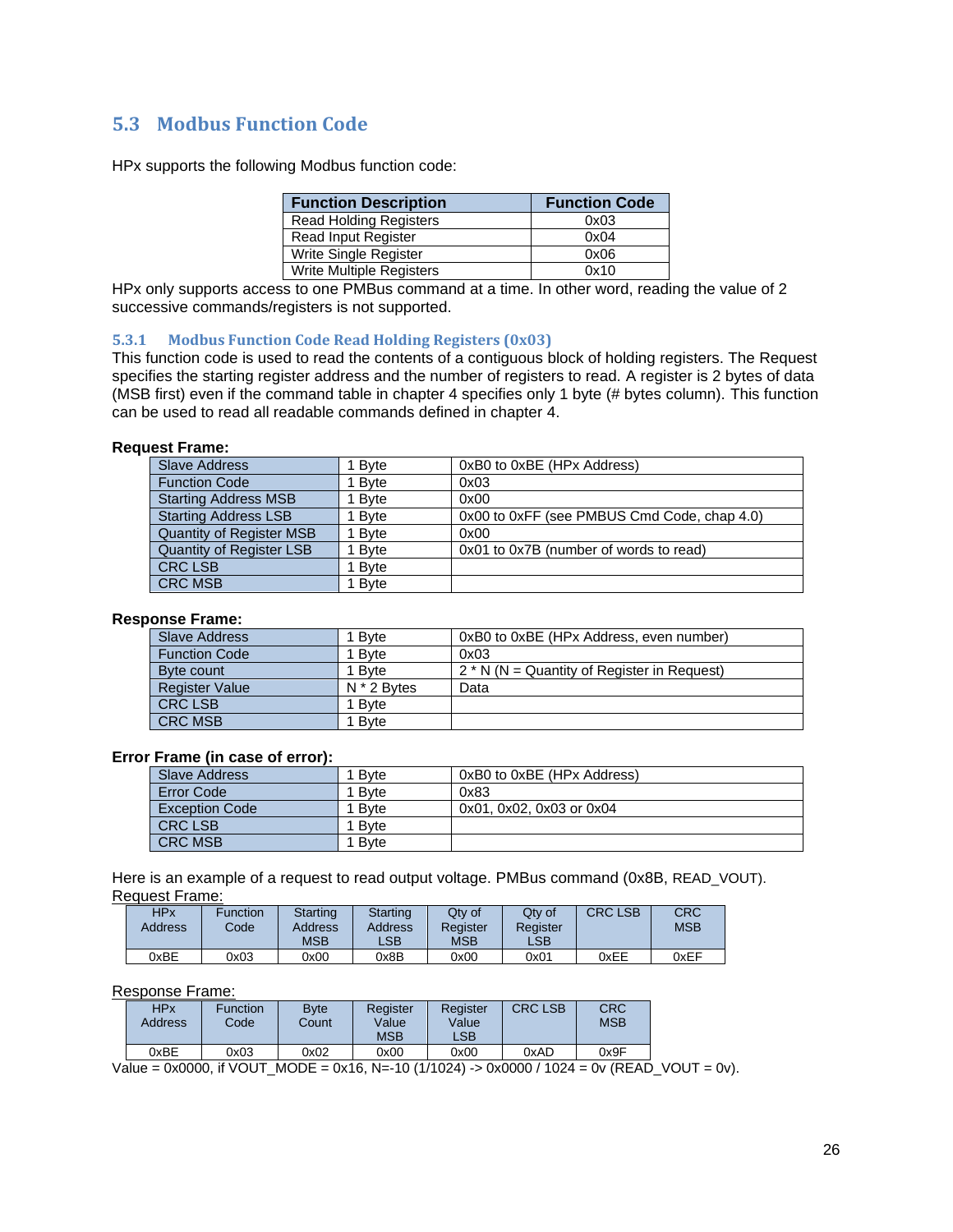#### <span id="page-26-0"></span>**5.3.2 Modbus Function Code Read Input Registers (0x04)**

This function code is used to read the content of a contiguous input registers. The Request specifies the starting register address and the number of registers to read. A register is 2 bytes of data (MSB first). This function can be used to read all readable commands defined in chapter 4.

#### **Request Frame:**

| <b>Slave Address</b>            | 1 Byte       | 0xB0 to 0xBE (HPx Address)                  |
|---------------------------------|--------------|---------------------------------------------|
| <b>Function Code</b>            | 1 Byte       | 0x04                                        |
| <b>Starting Address MSB</b>     | 1 Byte       | 0x00                                        |
| <b>Starting Address LSB</b>     | 1 Byte       | 0x00 to 0xFF (see PMBUS Cmd Code, chap 4.0) |
| <b>Quantity of Register MSB</b> | 1 Byte       | 0x00                                        |
| Quantity of Register LSB        | 1 Byte       | 0x01 to 0x7B (number of words to read)      |
| <b>CRC LSB</b>                  | <b>B</b> vte |                                             |
| <b>CRC MSB</b>                  | 1 Byte       |                                             |

#### **Response Frame:**

| Slave Address         | 1 Bvte        | 0xB0 to 0xBE (HPx Address, even number)       |
|-----------------------|---------------|-----------------------------------------------|
| <b>Function Code</b>  | 1 Byte        | 0x04                                          |
| Byte count            | 1 Bvte        | $2 * N (N =$ Quantity of Register in Request) |
| <b>Register Value</b> | $N * 2$ Bytes | Data                                          |
| <b>CRC LSB</b>        | 1 Byte        |                                               |
| <b>CRC MSB</b>        | 1 Bvte        |                                               |

#### **Error Frame (in case of error):**

| Slave Address         | 1 Bvte       | 0xB0 to 0xBE (HPx Address) |
|-----------------------|--------------|----------------------------|
| Error Code            | 1 Bvte       | 0x84                       |
| <b>Exception Code</b> | 1 Byte       | 0x01, 0x02, 0x03 or 0x04   |
| <b>CRC LSB</b>        | <b>B</b> vte |                            |
| <b>CRC MSB</b>        | <b>B</b> vte |                            |

Here is an example of a request to read output voltage setting. PMBus command (0x21, COMMAND\_VOUT).

#### Request Frame:

| <b>HPx</b><br><b>Address</b> | Function<br>Codel | Starting<br>Address<br><b>MSB</b> | <b>Starting</b><br>Address<br>LSB | Qtv of<br>Register<br><b>MSB</b> | Qtv of<br>Register<br>$\mathsf{LSB}$ | <b>CRC LSB</b> | <b>CRC</b><br><b>MSB</b> |
|------------------------------|-------------------|-----------------------------------|-----------------------------------|----------------------------------|--------------------------------------|----------------|--------------------------|
|                              |                   |                                   |                                   |                                  |                                      |                |                          |
| 0xBE                         | 0x04              | 0x00                              | 0x21                              | 0x00                             | 0x01                                 | 0x7B           | 0x0F                     |

#### Response Frame:

| HPx<br><b>Address</b> | Function<br>Codel | <b>B</b> vte<br>Count | Register<br>Value<br><b>MSB</b> | Register<br>Value<br>LSB | <b>CRC LSB</b> | <b>CRC</b><br><b>MSB</b> |
|-----------------------|-------------------|-----------------------|---------------------------------|--------------------------|----------------|--------------------------|
| 0xBE                  | 0x04              | 0x02                  | 0x37                            | 0x00                     | 0xBA           | 0xDB                     |

Value = 0x3700, VOUT\_MODE = 0x16, N=-10 (1/1024) -> 0x3700 / 1024 = 13.75v (COMMAND\_VOUT = 13.75v).

Here is another example of a request to read the manufacturer revision. PMBus command (0x9B, MFR\_REVISION, size = 4 bytes).

Request Frame:

| <b>HPx</b>     | <b>Function</b> | Starting       | Starting | Qty of     | Qtv of         | <b>CRC LSB</b> | <b>CRC</b> |
|----------------|-----------------|----------------|----------|------------|----------------|----------------|------------|
| <b>Address</b> | Code            | <b>Address</b> | Address  | Register   | Register       |                | <b>MSB</b> |
|                |                 | <b>MSB</b>     | LSB      | <b>MSB</b> | $\mathsf{LSB}$ |                |            |
| 0xBE           | 0x04            | 0x00           | 0x9B     | 0x00       | 0x02           | 0x1A           | 0xEB       |

#### Response Frame:

| HPx<br>Address | <b>Function</b><br>Code | <b>Byte</b><br>Count | Data | Data | Data | Data | <b>CRC LSB</b> | <b>CRC MSB</b> |
|----------------|-------------------------|----------------------|------|------|------|------|----------------|----------------|
| 0xBE           | 0x04                    | 0x04                 | 0x30 | 0x30 | 0x30 | 0x32 | 0x2F           | 0x95           |

Value = 0x30303032, in ascii -> 0002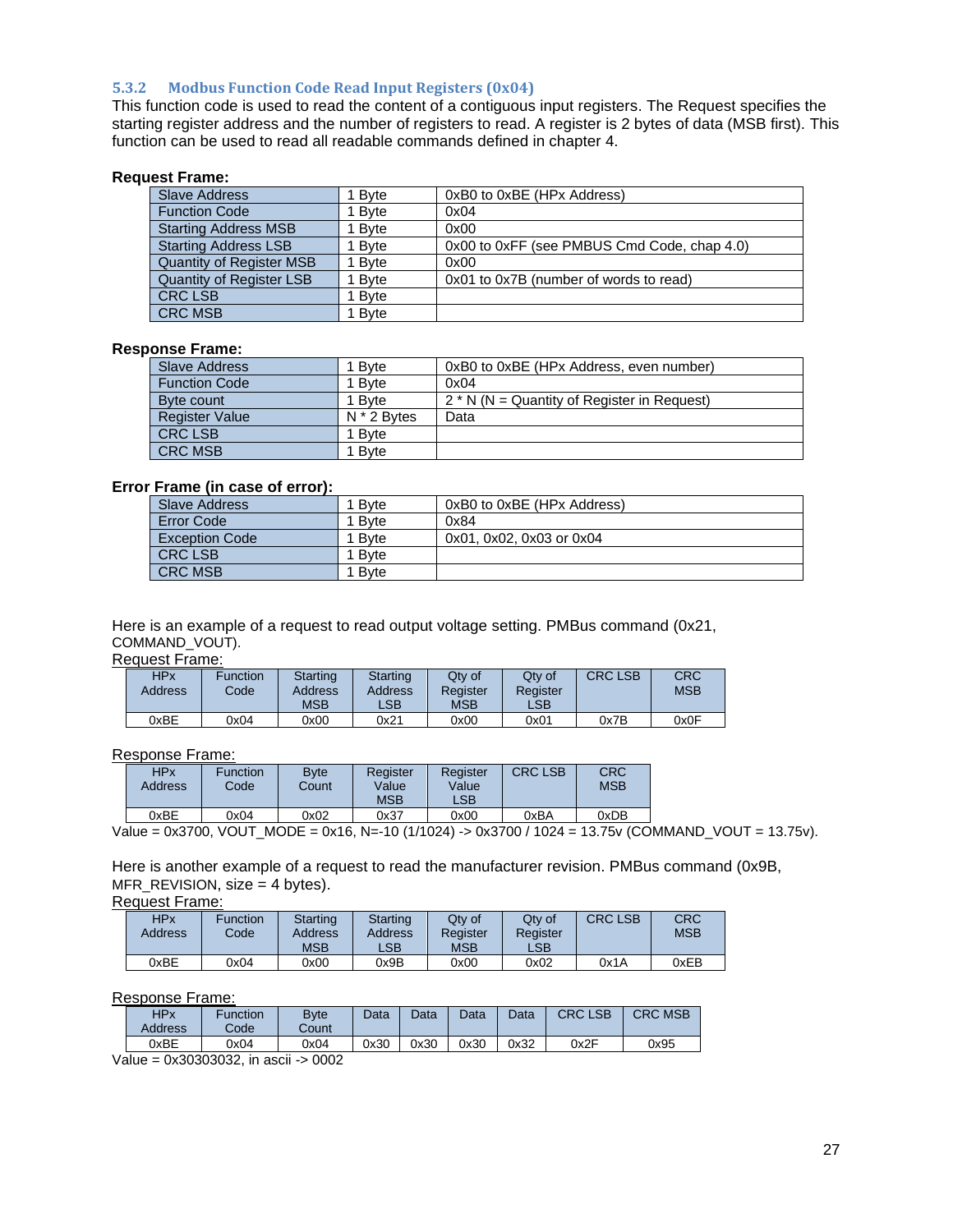#### <span id="page-27-0"></span>**5.3.3 Modbus Function Code Write Single Registers (0x06)**

This function code is used to write a single register. It is used for all command defined in chapter 4 with a size of 2 or less. The Request specifies the address of the register to be written. A register is 2 bytes of data (MSB first). A normal response is the echo of the request.

**Note:** The write command is only executed if WRITE\_PROTECT (0x10) register is set to 0x00 (Enable writes).

#### **Request Frame:**

| <b>Slave Address</b>        | 1 Bvte | 0xB0 to 0xBE (HPx Address)                  |
|-----------------------------|--------|---------------------------------------------|
| <b>Function Code</b>        | 1 Byte | 0x06                                        |
| <b>Register Address MSB</b> | 1 Byte | 0x00                                        |
| <b>Register Address LSB</b> | 1 Byte | 0x00 to 0xFF (see PMBUS Cmd Code, chap 4.0) |
| <b>Register Value MSB</b>   | 1 Byte | Value MSB                                   |
| <b>Register Value LSB</b>   | 1 Byte | Value LSB                                   |
| <b>CRC LSB</b>              | 1 Byte |                                             |
| <b>CRC MSB</b>              | 1 Byte |                                             |

#### **Response Frame:**

| <b>Slave Address</b>        | 1 Byte | 0xB0 to 0xBE (HPx Address, even number)     |
|-----------------------------|--------|---------------------------------------------|
| <b>Function Code</b>        | 1 Byte | 0x06                                        |
| Register Address MSB        | 1 Byte | 0x00                                        |
| <b>Register Address LSB</b> | 1 Byte | 0x00 to 0xFF (see PMBUS Cmd Code, chap 4.0) |
| <b>Register Value MSB</b>   | 1 Byte | <b>Written Value MSB</b>                    |
| <b>Register Value LSB</b>   | 1 Byte | <b>Written Value LSB</b>                    |
| <b>CRC LSB</b>              | 1 Byte |                                             |
| <b>CRC MSB</b>              | 1 Byte |                                             |

#### **Error Frame (in case of error):**

| Slave Address         | <b>B</b> vte | 0xB0 to 0xBE (HPx Address) |
|-----------------------|--------------|----------------------------|
| Error Code            | <b>B</b> vte | 0x86                       |
| <b>Exception Code</b> | <b>B</b> vte | 0x01, 0x02, 0x03 or 0x04   |
| <b>CRC LSB</b>        | <b>B</b> vte |                            |
| <b>CRC MSB</b>        | <b>B</b> vte |                            |

Here is an example of a request to enable any write commands. PMBus command (0x10, WRITE\_PROTECT).

#### Request Frame:

| <b>HPx</b><br>Address | Function<br>Code | Reaister<br>Address<br><b>MSB</b> | Register<br>Address<br>LSB | Reaister<br>Value<br><b>MSB</b> | Register<br>Value<br>_SB | CRC<br>LSB | CRC<br><b>MSB</b> |
|-----------------------|------------------|-----------------------------------|----------------------------|---------------------------------|--------------------------|------------|-------------------|
| 0xBE                  | 0x06             | 0x00                              | 0x10                       | 0x00                            | 0x00                     | 0x92       | 0xC0              |

Set WRITE\_PROTECT register to 0x00.

#### Response Frame:

| <b>HPx</b><br>Address | Function<br>Codel | Register<br>Address<br>MSB | Register<br>Address<br>LSB | Register<br>Value<br><b>MSB</b> | Register<br>Value<br>LSB | <b>CRC</b><br>LSB | CRC<br><b>MSB</b> |
|-----------------------|-------------------|----------------------------|----------------------------|---------------------------------|--------------------------|-------------------|-------------------|
| 0xBE                  | 0x06              | 0x00                       | 0x10                       | 0x00                            | 0x00                     | 0x92              | 0xC0              |

Echo back the request if write successful.

Here is an example of a request to set output voltage. PMBus command (0x21, VOUT\_COMMAND). Request Frame:

| <b>HPx</b><br>Address                                                                                                                                                               | Function<br>Codel | Register<br>Address<br>MSB | Register<br>Address<br>LSB | Reaister<br>Value<br><b>MSB</b> | Register<br>Value<br>LSB | CRC<br>LSB | CRC<br><b>MSB</b> |  |  |  |
|-------------------------------------------------------------------------------------------------------------------------------------------------------------------------------------|-------------------|----------------------------|----------------------------|---------------------------------|--------------------------|------------|-------------------|--|--|--|
| 0xBE                                                                                                                                                                                | 0x06              | 0x00                       | 0x21                       | 0x37                            | 0x00                     | 0xD5       | 0x3F              |  |  |  |
| $M$ $\cap$ $E$ $\cap$ $\vee$ $4$ $\varepsilon$ $\wedge$ $l$ $\cap$ $4$ $\cap$<br>$:$ of 12.75 $\cup$ to output with $\setminus$ / $\cap$ IT:<br>1/1021<br>$(12.75 * 1021 - 0.2700)$ |                   |                            |                            |                                 |                          |            |                   |  |  |  |

Set 13.75v to output with VOUT\_MODE=0x16 (N=-10, 1/1024), (13.75 \* 1024 = 0x3700)

#### Response Frame:

| HPx<br>Address | Function<br>Code | Register<br>Address<br><b>MSB</b> | Register<br>Address<br>$\mathsf{LSB}$ | Reaister<br>Value<br><b>MSB</b> | Register<br>Value<br>$\mathsf{LSB}$ | <b>CRC</b><br>LSB | <b>CRC</b><br><b>MSB</b> |
|----------------|------------------|-----------------------------------|---------------------------------------|---------------------------------|-------------------------------------|-------------------|--------------------------|
| 0xBE           | 0x06             | 0x00                              | 0x21                                  | 0x37                            | 0x00                                | 0xD5              | 0x3F                     |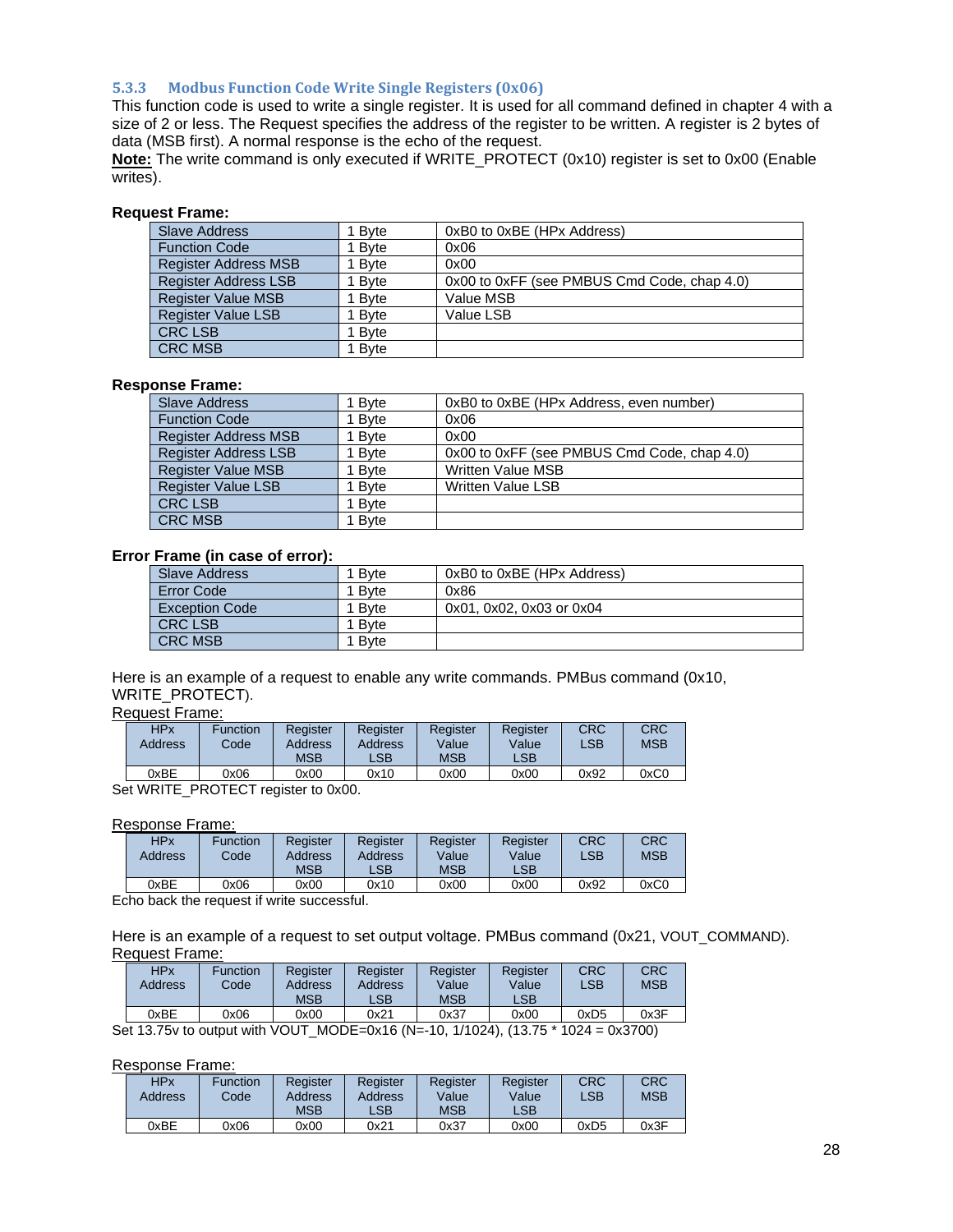Echo back the request if write successful.

Here is an example of a request to clear fault. PMBus command (0x03, CLEAR\_FAULTS). This command has no data.

Request Frame:

| <b>HPx</b><br>Address | Function<br>Code | Register<br>Address<br>MSB | Register<br>Address<br>LSB | Register<br>Value<br><b>MSB</b> | Register<br>Value<br>LSB <sup>1</sup> | CRC<br>LSB | <b>CRC</b><br><b>MSB</b> |
|-----------------------|------------------|----------------------------|----------------------------|---------------------------------|---------------------------------------|------------|--------------------------|
| 0xBE                  | 0x06             | 0x00                       | 0x03                       | 0x00                            | 0x00                                  | 0x63       | 0x05                     |

#### Response Frame:

| <b>HPx</b><br>Address | Function<br>Code | Register<br>Address<br><b>MSB</b> | Register<br>Address<br>LSB | Reaister<br>Value<br><b>MSB</b> | Register<br>Value<br>$\mathsf{LSB}$ | <b>CRC</b><br>LSB | <b>CRC</b><br><b>MSB</b> |
|-----------------------|------------------|-----------------------------------|----------------------------|---------------------------------|-------------------------------------|-------------------|--------------------------|
| 0xBE                  | 0x06             | 0x00                              | 0x03                       | 0x00                            | 0x00                                | 0x63              | 0x05                     |

Echo back the request if write successful.

Here is an example of a request to turn ON the unit. PMBus command (0x01, OPERATION). This command has 1 byte of data.

#### Request Frame:

| <b>HPx</b><br>Address | Function<br>Codel | Register<br>Address<br>MSB | Register<br>Address<br>LSB | Register<br>Value<br><b>MSB</b> | Register<br>Value<br><b>LSB</b> | <b>CRC</b><br>LSB | <b>CRC</b><br><b>MSB</b> |
|-----------------------|-------------------|----------------------------|----------------------------|---------------------------------|---------------------------------|-------------------|--------------------------|
| ገxBE                  | 0x06              | 0x00                       | 0x01                       | 0x00                            | 0x80                            | 0xC3              | 0x65                     |

#### Response Frame:

| <b>HPx</b> | Function | Reaister   | Register | Register   | Register       | CRC        | CRC        |
|------------|----------|------------|----------|------------|----------------|------------|------------|
| Address    | Code     | Address    | Address  | Value      | Value          | <b>LSB</b> | <b>MSB</b> |
|            |          | <b>MSB</b> | LSB.     | <b>MSB</b> | $\mathsf{LSB}$ |            |            |
| 0xBE       | 0x06     | 0x00       | 0x01     | 0x00       | 0x80           | 0xC3       | 0x65       |

Echo back the request if write successful.

#### <span id="page-28-0"></span>**5.3.4 Modbus Function Code Write Multiple Registers (0x10)**

This function code is used to write a block of contiguous registers. The Request specifies the starting register address and the number of registers to write. A register is 2 bytes of data (MSB first). This function is used for command (see chapter 4 table) with more than 2 bytes of data like USER\_DATA\_00, SERIAL\_COMM\_CONFIG …

**Note:** The write command is only executed if WRITE\_PROTECT (0x10) register is set to 0x00 (Enable writes).

#### **Request Frame:**

| <b>Slave Address</b>            | 1 Byte        | 0xB0 to 0xBE (HPx Address)                             |
|---------------------------------|---------------|--------------------------------------------------------|
| <b>Function Code</b>            | 1 Byte        | 0x10                                                   |
| <b>Starting Address MSB</b>     | 1 Byte        | 0x00                                                   |
| <b>Starting Address LSB</b>     | 1 Byte        | 0x00 to 0xFF (see PMBUS Cmd Code, chap 4.0)            |
| <b>Quantity of Register MSB</b> | 1 Byte        | 0x00                                                   |
| Quantity of Register LSB        | 1 Byte        | 0x01 to 0x7B (number of words to write)                |
| <b>Byte Count</b>               | 1 Byte        | $2 * N$ (N = Quantity of Register or Qty in byte size) |
| <b>Registers Value</b>          | $N * 2$ Bytes | Value                                                  |
| <b>CRC LSB</b>                  | 1 Byte        |                                                        |
| <b>CRC MSB</b>                  | 1 Byte        |                                                        |

#### **Response Frame:**

| <b>Slave Address</b>            | 1 Byte | 0xB0 to 0xBE (HPx Address, even number)     |
|---------------------------------|--------|---------------------------------------------|
| <b>Function Code</b>            | 1 Byte | 0x10                                        |
| <b>Starting Address MSB</b>     | 1 Byte | 0x00                                        |
| <b>Starting Address LSB</b>     | 1 Byte | 0x00 to 0xFF (see PMBUS Cmd Code, chap 4.0) |
| <b>Quantity of Register MSB</b> | 1 Byte | 0x00                                        |
| Quantity of Register LSB        | 1 Byte | 0x01 to 0x7B (number of registers written)  |
| <b>CRC LSB</b>                  | 1 Byte |                                             |
| <b>CRC MSB</b>                  | 1 Byte |                                             |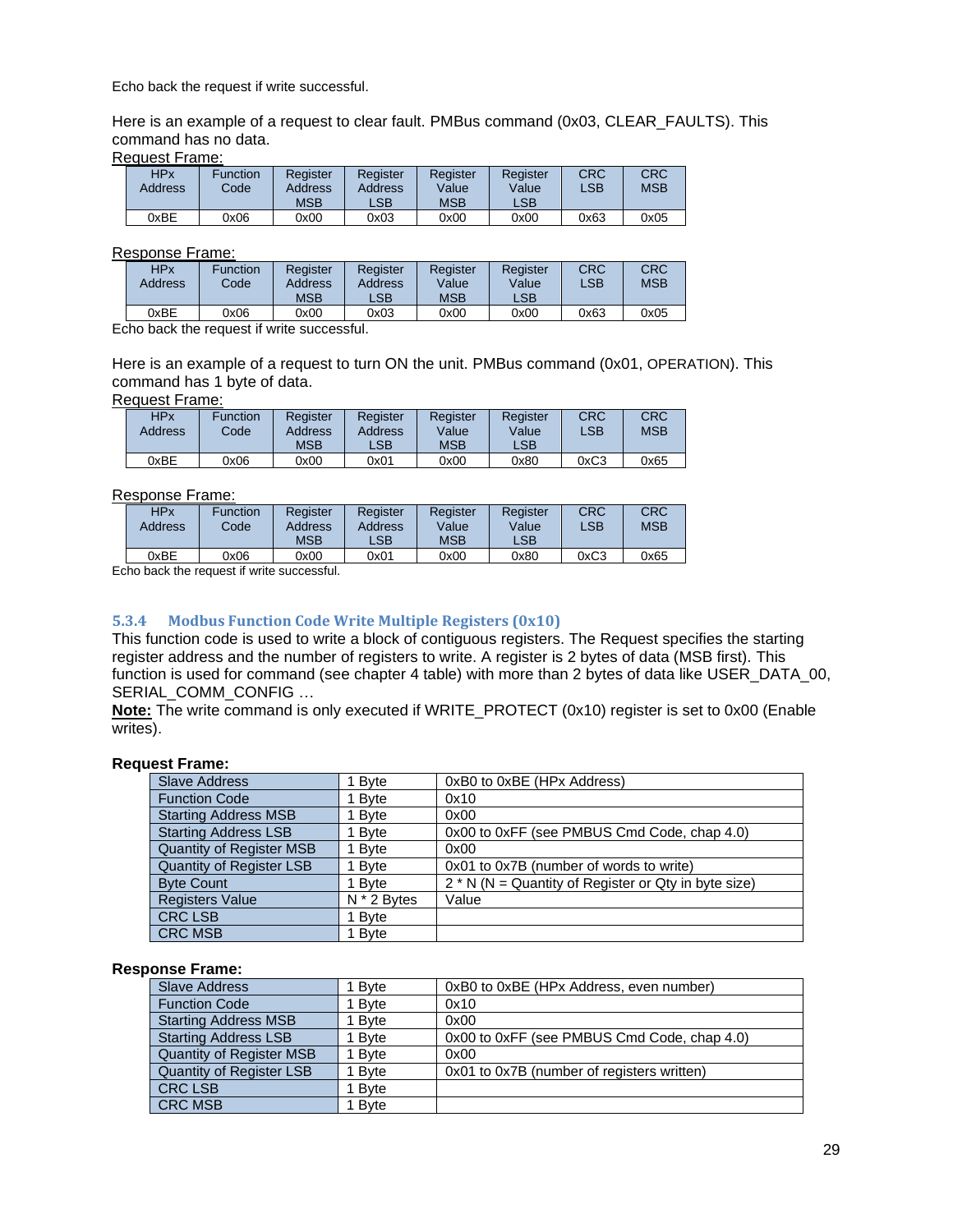#### **Error Frame (in case of error):**

| Slave Address         | 1 Bvte | 0xB0 to 0xBE (HPx Address) |
|-----------------------|--------|----------------------------|
| Error Code            | 1 Byte | 0x90                       |
| <b>Exception Code</b> | 1 Byte | 0x01, 0x02, 0x03 or 0x04   |
| <b>CRC LSB</b>        | 1 Byte |                            |
| <b>CRC MSB</b>        | 1 Byte |                            |

Here is an example of a request to write/set the serial configuration settings. PMBus command (0xD7, SERIAL COMM CONFIG,  $size = 8$ ).

Request Frame:

| <b>HPx</b><br><b>Address</b> | Function<br>Code | Starting<br>Address<br>MSB | Starting<br>Address<br>LSB | Qty of<br>Register<br>MSB | Qty of<br>Register<br>LSB | <b>B</b> vte<br>Count | Data | Data | Data | Data | Data |
|------------------------------|------------------|----------------------------|----------------------------|---------------------------|---------------------------|-----------------------|------|------|------|------|------|
| 0xBE                         | 0x10             | 0x00                       | 0xD7                       | 0x00                      | 0x04                      | 0x08                  | 0x80 | 0x25 | 0x00 | 0x00 | 0x00 |

| Data | Data | <b>CRC</b><br>I SB | CRC<br><b>MSB</b> |
|------|------|--------------------|-------------------|
| 0x02 | 0x00 | 0xA3               | 0x1D              |

Set 9600 baud (LSB 32 bits: 80250000), 1 stop bit (0x00), Even Parity (0x02), 8 Bits data (0x00)

Response Frame:

| <b>HPx</b><br>Address | Function<br>Code | Starting<br>Address<br><b>MSB</b> | Starting<br>Address<br>LSB | Qtv of<br>Reaister<br><b>MSB</b> | Qtv of<br>Register<br>$\mathsf{LSB}$ | <b>CRC LSB</b> | <b>CRC</b><br><b>MSB</b> |
|-----------------------|------------------|-----------------------------------|----------------------------|----------------------------------|--------------------------------------|----------------|--------------------------|
| 0xBE                  | 0x10             | 0x00                              | 0xD7                       | 0x00                             | 0x04                                 | 0x6B           | 0x3D                     |

# <span id="page-29-0"></span>**5.4 Modbus Exception Responses**

When a master sends a request to a power supply it expects a normal response. One of four possible events can occur from the master's query:

- If the slave device receives the request without a communication error, and can handle the query normally, it returns a normal response.
- If the slave does not receive the request due to a communication error, no response is returned. The master will eventually process a timeout condition for the request.
- If the slave receives the request, but detects a communication error (parity, CRC, ...), no response is returned. The master will eventually process a timeout condition for the request.
- If the slave receives the request without a communication error, but cannot handle it (for example, if the request is to read a non–existent output or register), the slave will return an exception response informing the client of the nature of the error.

The exception response message has two fields that differentiate it from a normal response:

- **Function Code Field:** In a normal response, the slave echoes the function code of the original request in the function code field of the response. All function codes have a most–significant bit (MSB) of 0 (their values are all below 80 hexadecimal). In an exception response, the slave sets the MSB (bits 7) of the function code to 1. This makes the function code value in an exception response exactly 80 hexadecimal higher than the value would be for a normal response. With the function code's MSB set, the master can recognize the exception response and can examine the data field for the exception code.
- **Data Field:** In a normal response, the slave may return data or statistics in the data field (any information that was requested in the request). In an exception response, the slave returns an exception code in the data field. This defines the slave condition that caused the exception.

|      | <b>MODBUS Exception Codes</b> |                                                                                                                                                                                                                                                                                                                       |  |  |  |
|------|-------------------------------|-----------------------------------------------------------------------------------------------------------------------------------------------------------------------------------------------------------------------------------------------------------------------------------------------------------------------|--|--|--|
| Code | <b>Name</b>                   | <b>Meaning</b>                                                                                                                                                                                                                                                                                                        |  |  |  |
| 0x01 | <b>ILLEGAL FUNCTION</b>       | The function code received in the query is not an allowable action for the<br>slave. This may be because the function code is only applicable to newer<br>devices and was not implemented in the unit selected. It could also indicate<br>that the slave is in the wrong state to process a request of this type, for |  |  |  |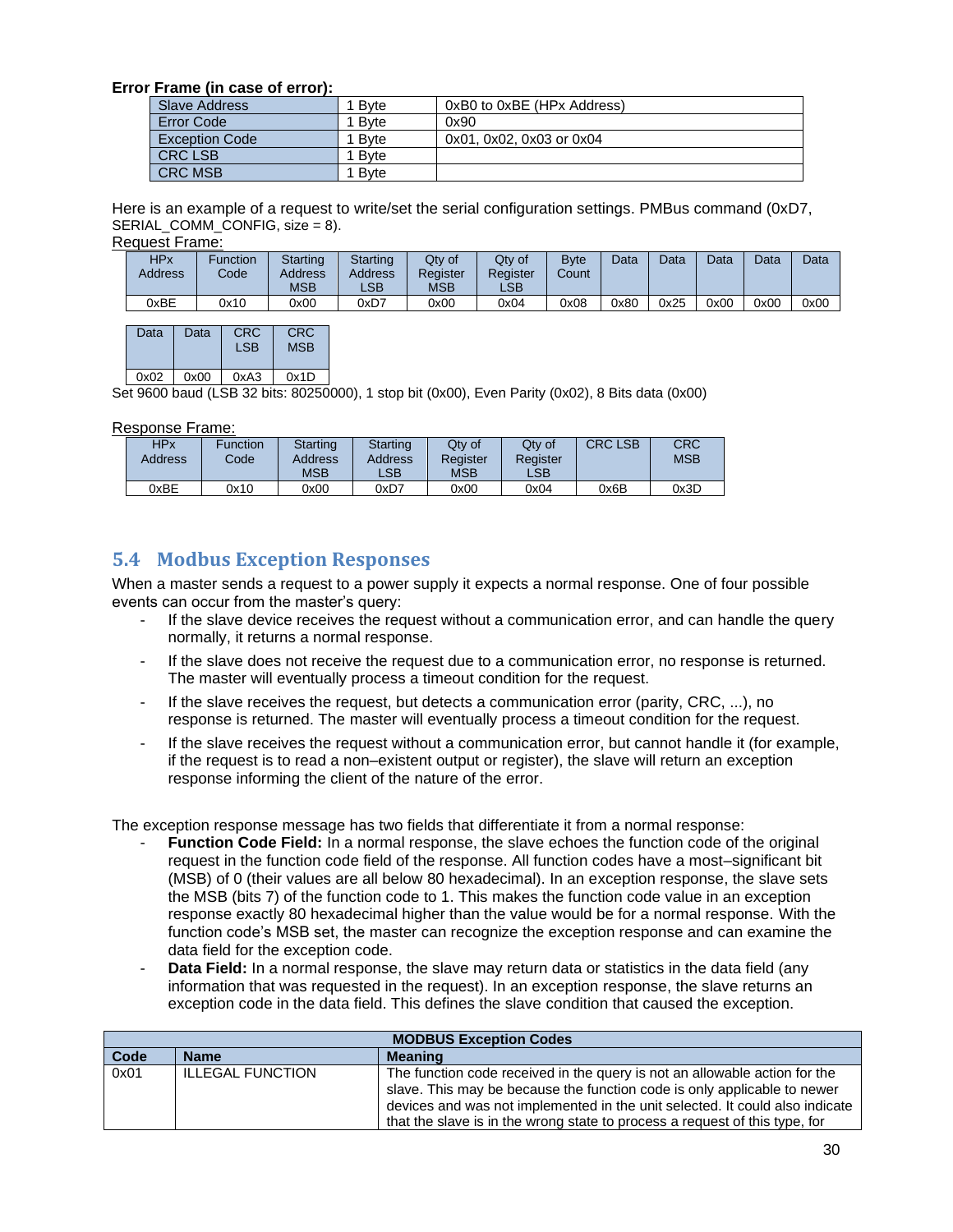|      |                             | example because it is unconfigured and is being asked to return register<br>values.                                                                                                                                                                                                                                                                                                                                                                                                                                                                                                                                                                                                                                                                                                                         |
|------|-----------------------------|-------------------------------------------------------------------------------------------------------------------------------------------------------------------------------------------------------------------------------------------------------------------------------------------------------------------------------------------------------------------------------------------------------------------------------------------------------------------------------------------------------------------------------------------------------------------------------------------------------------------------------------------------------------------------------------------------------------------------------------------------------------------------------------------------------------|
| 0x02 | <b>ILLEGAL DATA ADDRESS</b> | The data address received in the query is not an allowable address for the<br>slave. More specifically, the combination of reference number and transfer<br>length is invalid. For a controller with 100 registers, the PDU addresses the<br>first register as 0, and the last one as 99. If a request is submitted with a<br>starting register address of 96 and a quantity of registers of 4, then this<br>request will successfully operate (address-wise at least) on registers 96,<br>97, 98, 99. If a request is submitted with a starting register address of 96<br>and a quantity of registers of 5, then this request will fail with Exception<br>Code 0x02 "Illegal Data Address" since it attempts to operate on registers<br>96, 97, 98, 99 and 100, and there is no register with address 100. |
| 0x03 | <b>ILLEGAL DATA VALUE</b>   | A value contained in the query data field is not an allowable value for slave.<br>This indicates a fault in the structure of the remainder of a complex<br>request, such as that the implied length is incorrect. It specifically does<br>NOT mean that a data item submitted for storage in a register has a value<br>outside the expectation of the application program, since the MODBUS<br>protocol is unaware of the significance of any particular value of any<br>particular register.                                                                                                                                                                                                                                                                                                               |
| 0x04 | SERVER DEVICE FAILURE       | An unrecoverable error occurred while the slave was attempting to perform<br>the requested action.                                                                                                                                                                                                                                                                                                                                                                                                                                                                                                                                                                                                                                                                                                          |

# <span id="page-30-0"></span>**6 Physical Serial Communication**

At the physical level, HPx may use different serial physical interface (UART, RS232, RS485 half/full duplex). HPx will always behave as a slave device. Slave nodes will not transmit data without a request from the master node and do not communicate with other slaves. UART (TTL) and RS232 serial interface may be used as an interface when only a short distance communication is required.

Each HPx device may be connected either directly on the trunk cable forming a daisy-chain or on a passive Tap with a derivation cable.

The default serial configuration is: 19200 baud, 1 Stop bit, Even Parity and 8 bits data

# <span id="page-30-1"></span>**6.1 Serial UART, RS232 Connection**

HPx does not support flow control (RTS/CTS). It is using only 3 wires for RS232 or UART connection (RX, TX and SGND).

In this serial configuration:

- All HPx RX signal (pin 13) need to be connected together. This signal is than connected to TX of the master node.
- All HPx TX signal (pin 15) need to be connected together. This signal is than connected to RX of the master node.

# <span id="page-30-2"></span>**6.2 Serial RS485 Half Duplex Connection**

HPx supports 2 wires (twisted pair) RS485 connections (half duplex) with ground signal.

In half duplex mode:

- All A(+, Non-Inverting input/output) are connected together
- All B(- or Inverting input/output) are connected together
- All Ground are connected together

Ideally, two ends of the cable will have a termination resistor connected across the two twisted wires. HPx does not have any termination resistor.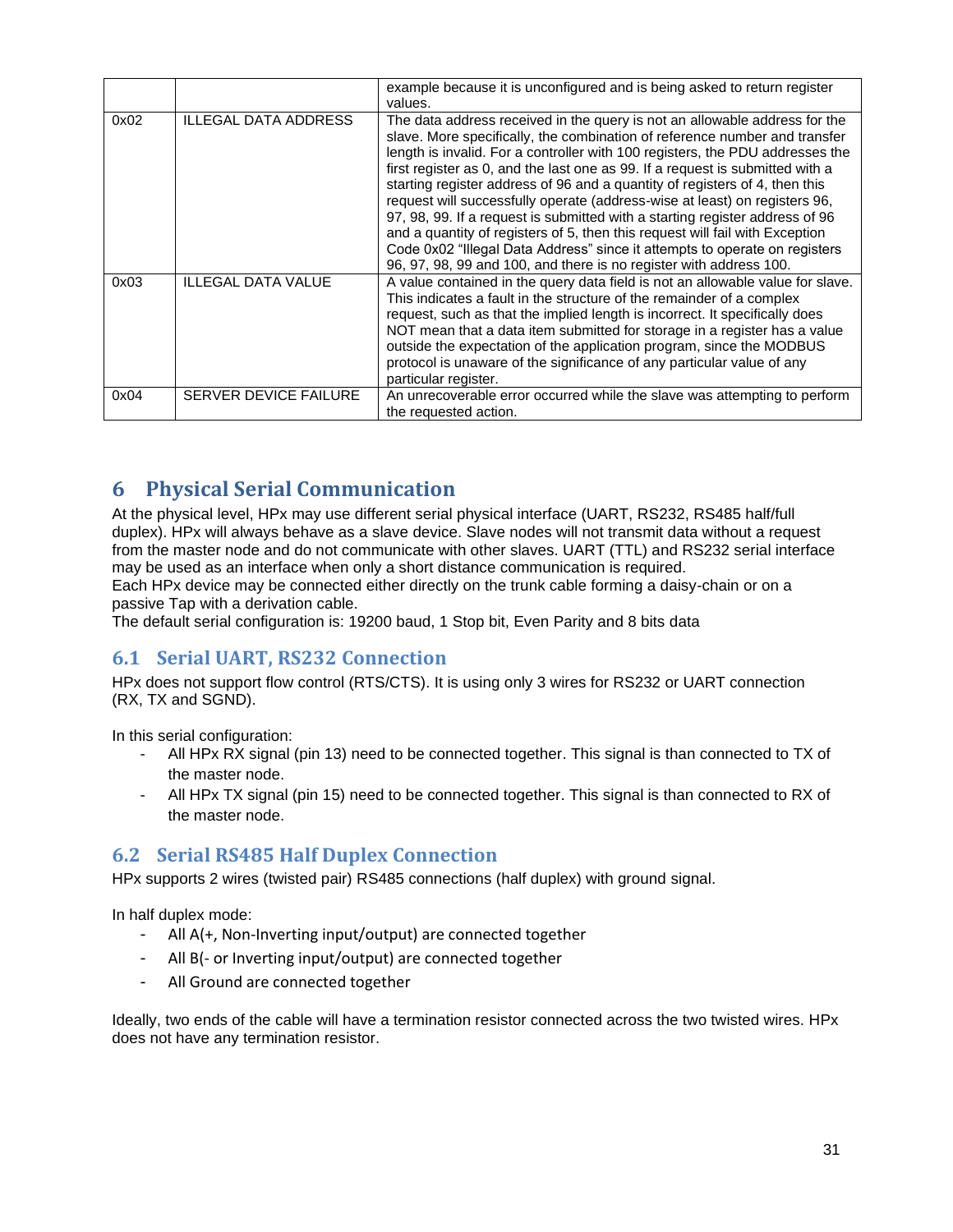

| <b>HPx signal connector (Half Duplex)</b> |                                                                             |  |  |  |
|-------------------------------------------|-----------------------------------------------------------------------------|--|--|--|
| Α                                         | RS485 Y (pin 9), Noninverting Driver Output and Noninverting Receiver Input |  |  |  |
| B                                         | RS485_Z (pin 11), Inverting Driver Output and Inverting Receiver Input      |  |  |  |
| GND                                       | SGND (pin 12)                                                               |  |  |  |

# <span id="page-31-0"></span>**6.3 Serial RS485 Full Duplex Connection**

HPx supports 4 wires (2 twisted pair) RS485 connections (full duplex) with ground signal. The data sent by the master are only received by the slaves. Data sent by a slave are only received by the master.

Ideally, both ends of both twisted cables will have a termination resistor connected across the twisted pair wires. HPx does not have any termination resistor.



|              | <b>HPx signal connector (Full Duplex)</b>     |  |  |  |
|--------------|-----------------------------------------------|--|--|--|
| А            | RS485_A (pin 13), Noninverting Receiver Input |  |  |  |
| В            | RS485_B (pin 15), Inverting Receiver Input    |  |  |  |
| $\checkmark$ | RS485_Y (pin 9), Noninverting Driver Output   |  |  |  |
|              | RS485_Z (pin 11), Inverting Driver Output     |  |  |  |
| GND          | SGND (pin 12)                                 |  |  |  |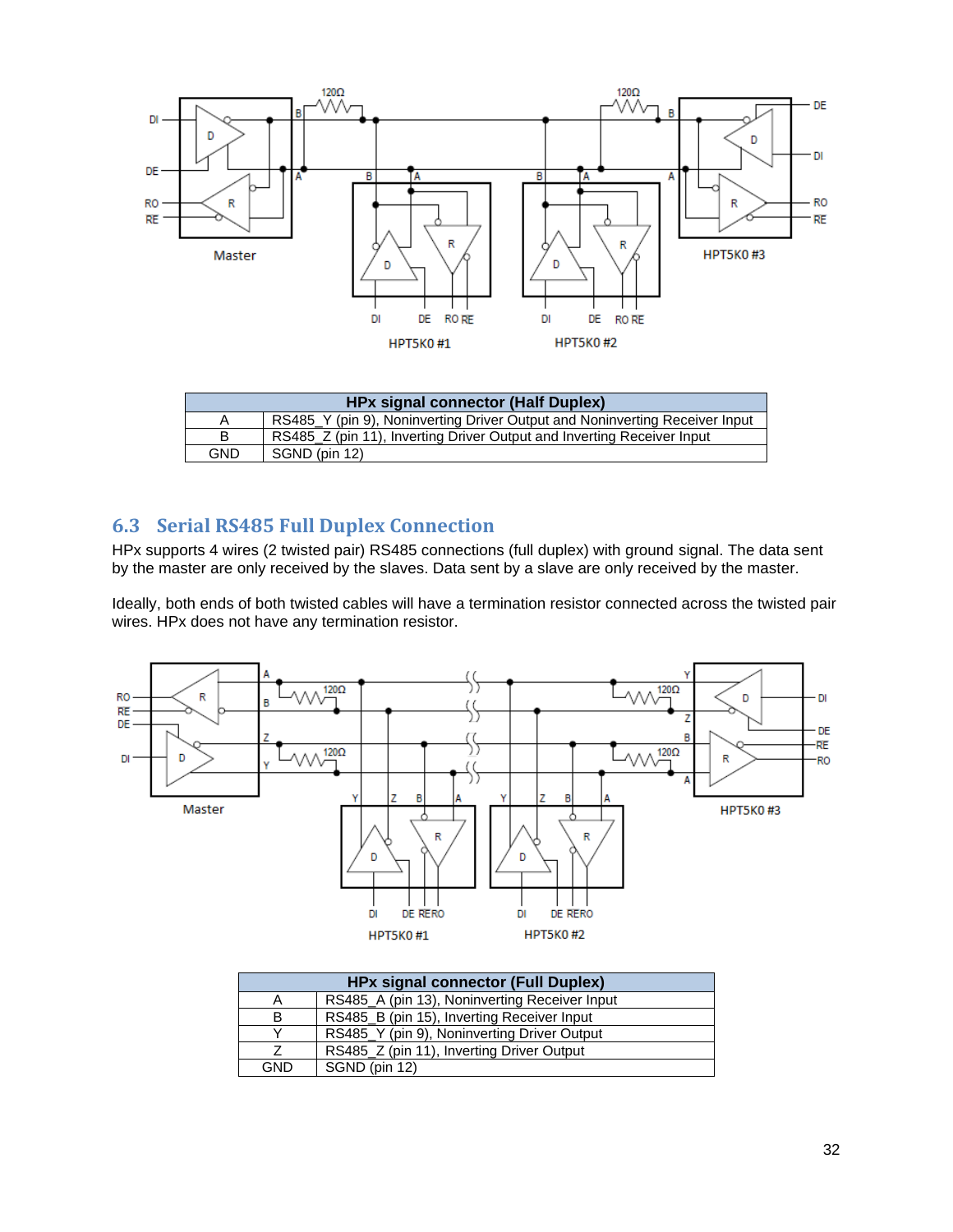# <span id="page-32-0"></span>**7 CANopen protocol**

A CAN master (client) is a controller that makes requests to nodes (server or HPx) to respond to its commands. A CAN slave (server or HPx) responds to the commands issued by the CAN master (client). The CAN protocol permits both single-master and multiple-master networks.

The data-byte units transported through a CAN network are called communication objects (COBs). HPx supports only Service Data Object (SDO). Objects are based on PMBus command specified in chapter 4.

<span id="page-32-1"></span>Please, refer to "CiA 301 CANopen application layer and communication profile" for more protocol details.

# **7.1 CANBus Physical Communication**

The network topology is a twisted two wire bus line (CANH and CANL) with common return (SGND) being terminated at both ends by resistors (120  $\Omega$ ) representing the characteristic impedance of the bus line. All devices in a CANBus network shall use the very same bit rate.

HPx support the following bit timing:

| <b>Bit Rate</b> | <b>Estimated Bus Length</b> |
|-----------------|-----------------------------|
| 1 Mbits/s       | 25 <sub>m</sub>             |
| 800 Kbits/s     | 50 m                        |
| 500 Kbits/s     | 100 <sub>m</sub>            |
| 250 Kbits/s     | 250 <sub>m</sub>            |
| 125 Kbits/s     | 500 m                       |
| 50 Kbits/s      | 1000 m                      |
| 20 Kbits/s      | 2500 m                      |
| 10 Kbits/s      | 5000 m                      |

| <b>HPx signal connector (CAN Bus)</b> |                                         |  |
|---------------------------------------|-----------------------------------------|--|
| Pin 8                                 | CANH bus line, CAN High (dominant high) |  |
| <b>Pin 10</b>                         | CANL bus line, CAN Low (dominant low)   |  |
| GND                                   | SGND (pin 12)                           |  |

There is no termination resistor inside the power supply. User shall set termination resistors accordingly depending on the bus layout.

# <span id="page-32-2"></span>**7.2 Frame Format**

HPx is only using standard SDO data frame format with 11 bits identifier.

| <b>Identifier</b> | <b>Control</b> |        | 8 Data Bytes |            |          |        |        |                    |       |
|-------------------|----------------|--------|--------------|------------|----------|--------|--------|--------------------|-------|
| bits              |                | Cmd    | Index        | Index      | SubIndex |        |        | <b>Obiect Data</b> |       |
| ID                | $DLC = 8$      |        | LSB          | <b>MSB</b> |          |        |        |                    |       |
|                   |                | Bvte 0 | Bvte 1       | Byte 2     | Byte 3   | Byte 4 | Byte 5 | Byte 6             | Byte: |

# <span id="page-32-3"></span>**7.3 Identifier Setup**

HPx uses SDO transmit COB type (0x0580-0x05FF) and SDO receive COB Type (0x0600-0x067F). The Node ID (address) of a CAN device must be within 1 to 127. In this case, up to 127 servers (HPx) can be addressed. The Communication Object Identifier (COB-ID) is directly dependent on the selected node ID.

- 0x0600 + Node ID for receiving (COB-ID that the server receives on)
- 0x0580 + Node ID for transmitting (COB-ID that the server responds with)

The Node ID is based on the following table:

| <b>Device</b>    | Address |  | <b>Address Bits (MSB to LSB)</b> |   |    |
|------------------|---------|--|----------------------------------|---|----|
| <b>HPx</b>       | 0x5x    |  |                                  | ∼ | A0 |
| Global Broadcast | 0x00    |  |                                  |   |    |

Note: Signals A2, A1, A0 in the output signal connector are used to differentiate up to 8 power supplies on the same bus.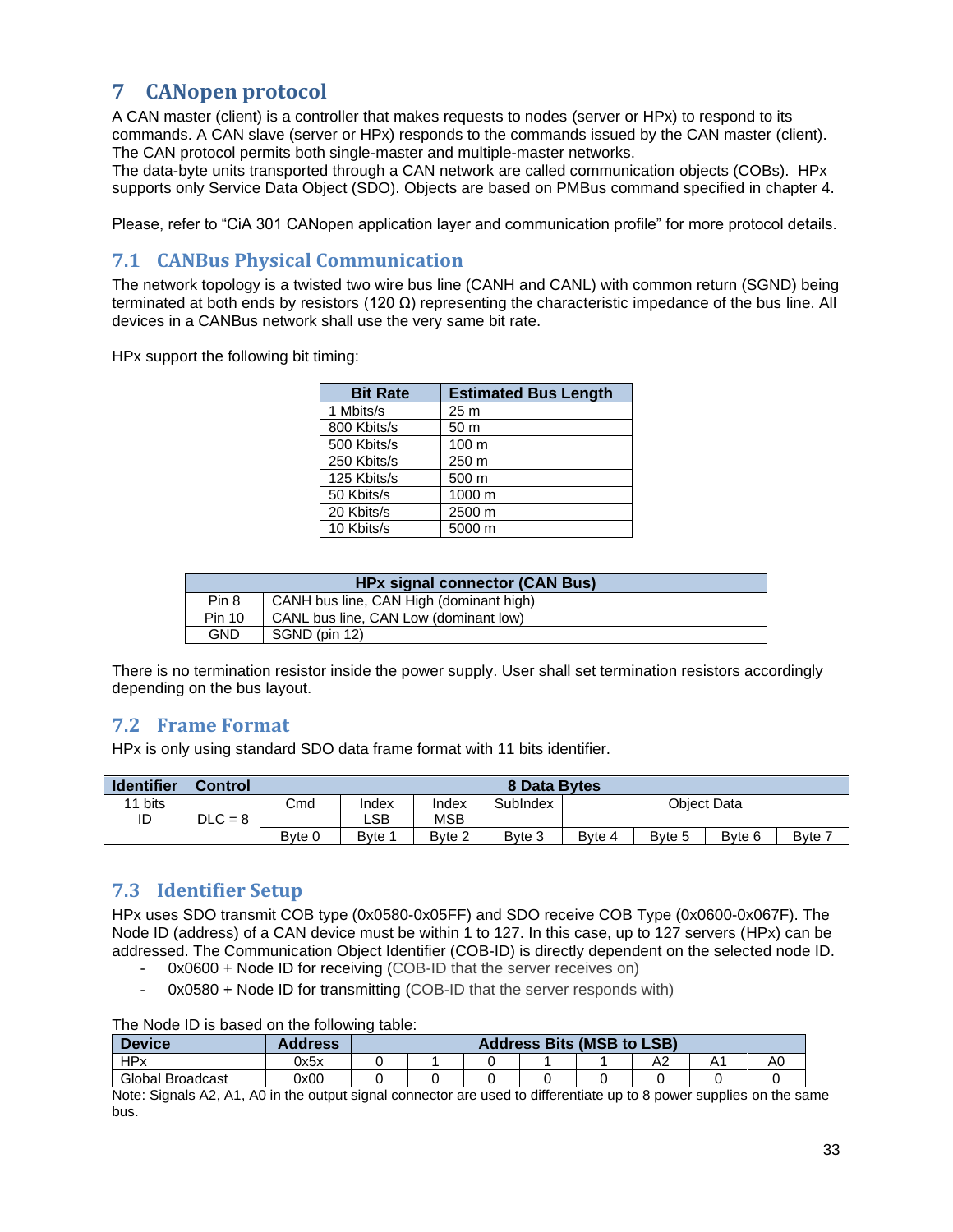The default Node ID address (with A2, A1, A0 not connected, all '1') is 0x5F. In this case, COB-ID =  $0x065F$  (0x0600 + 0x005F) for receiving and COB-ID = 0x5DF (0x0580 + 0x005F) for transmitting with respect to the slave device or server (HPx).

# <span id="page-33-0"></span>**7.4 Object Dictionary**

An object dictionary (OD) is a naming system that gives a unique identifier to each data item or object that is communicated over the CAN bus. An object is identified by an index and, if it is a complex object, also by a sub-index.

Each object of the HPx is addressed using a 16 bit index. HPx only supports the Manufacturer Specific Profile area from 0x2000 to 0x20FF. The LSB of this index represents the PMBus command code defined in chapter 4.

# <span id="page-33-1"></span>**7.5 Service Data Object (SDO)**

Basically, an SDO is transferred as a sequence of segments. Prior to transferring the segments there is an initialization phase where client and server prepare themselves for transferring the segments. For SDOs, it is also possible to transfer a data set of up to four bytes during the initialization phase. This mechanism is called SDO expedited transfer.

Always the client (master) initiates an SDO transfer for any type of transfer. The owner of the accessed object dictionary is the server (HPx) of the SDO. Either the client or the server may take the initiative to abort the transfer of an SDO.

HPx support the following services:

- SDO download (transfer data from the client (master) to the server (HPx)), which is subdivided into:
	- o SDO download initiate
	- o SDO download segment
- SDO upload (transfer data from the server (HPx) to the client (master)), which is subdivided into:
	- o SDO upload initiate
	- o SDO upload segment
- SDO abort transfer

SDO expedited transfer is used for transmission of up to 4 data bytes. It consists of one SDO request and one response. SDO segmented transfer is used for data objects larger than 4 Bytes.

HPx does not support SDO block transfer.

#### <span id="page-33-2"></span>**7.5.1 Service SDO download initiate (HPx write)**

The client requests the server to prepare downloading of data by using the SDO download initiate service. WRITE\_PROTECT (0x10) must be set to 0x00 to enable write to any writable register.

| Byte $#$ | <b>Description</b>                                                                                      |                                                                                                                                      |                                                                          |  |  |  |  |  |  |  |
|----------|---------------------------------------------------------------------------------------------------------|--------------------------------------------------------------------------------------------------------------------------------------|--------------------------------------------------------------------------|--|--|--|--|--|--|--|
| $\Omega$ | SDO command specifier. 8 bits: "0010nnes" (nn: only valid if $e=s=1$ , number of bytes in d that do not |                                                                                                                                      |                                                                          |  |  |  |  |  |  |  |
|          |                                                                                                         |                                                                                                                                      | contain data; e=1 for expedited transfer; s=1 if data size is indicated) |  |  |  |  |  |  |  |
| 12       | Object index (LSB)                                                                                      |                                                                                                                                      |                                                                          |  |  |  |  |  |  |  |
| 3        | Object subIndex                                                                                         |                                                                                                                                      |                                                                          |  |  |  |  |  |  |  |
| 4.7      |                                                                                                         |                                                                                                                                      | d: Expedited data or data size if segmented transfer:                    |  |  |  |  |  |  |  |
| d        | e                                                                                                       | S.                                                                                                                                   | Description for d (47)                                                   |  |  |  |  |  |  |  |
|          | 0                                                                                                       | 0                                                                                                                                    | d is reserved for further use.                                           |  |  |  |  |  |  |  |
|          | 0                                                                                                       | d contains the number of bytes to be downloaded. Byte 4 contains the LSB and byte 7<br>contains the MSB                              |                                                                          |  |  |  |  |  |  |  |
|          |                                                                                                         | d contains the data of length 4-n to be downloaded, the encoding depends on the type of<br>the data referenced by index and subIndex |                                                                          |  |  |  |  |  |  |  |
|          |                                                                                                         | 0                                                                                                                                    | d contains unspecified number of bytes to be downloaded                  |  |  |  |  |  |  |  |

Client request

Server response

| ____                  |                 |
|-----------------------|-----------------|
| $\mathsf{v}$ to $\pi$ | --------<br>uon |
|                       |                 |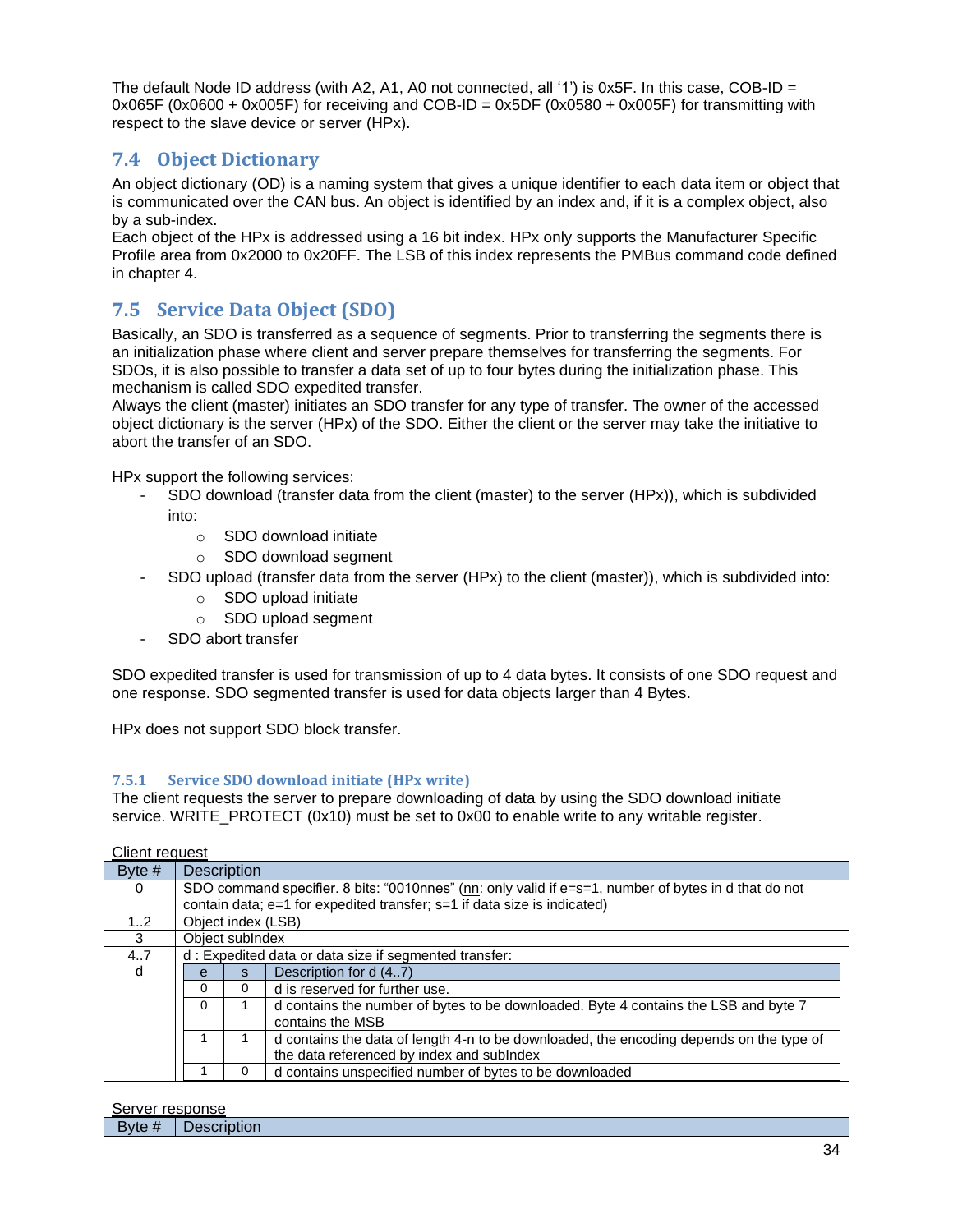|        | SDO command specifier. 8 bits: "01100000" (0x60) |
|--------|--------------------------------------------------|
| ີ<br>ے | Obiect index (LSB)                               |
|        | Obiect subIndex                                  |
| 4      | Reserved                                         |

**Example**: an SDO client requests the HPx at address 0xBE to write object identified by index 0x2010  $(0x2000 + 0x10$  for WRITE\_PROTECT register) with 0x00 to enable writes.

#### *Master (or Client) command packet:*

| <b>Identifier</b> | Control | Cmd  | SubIndex<br>Index |      |      | Data |      |      |      |
|-------------------|---------|------|-------------------|------|------|------|------|------|------|
| 0x65F             | 0x08    | 0x2F | 0x10              | 0x20 | 0x00 | 0x00 | 0x00 | 0x00 | 0x00 |
| $-$               |         | .    |                   |      |      |      |      |      |      |

Expedited transfer, data of length=1, data to write=0x00 -> Enable Write.

Cmd=0x2F: nn=1 (size=4-nn=1 bytes of data), es=11, expedited transfer, d contains the data.

#### *HPx (or Server) response packet:*

| .             |      |      |      |      |      |      |      |      |      |
|---------------|------|------|------|------|------|------|------|------|------|
| $ -$<br>0x5DF | 0x08 | 0x60 | 0x10 | 0x20 | 0x00 | 0x00 | 0x00 | 0x00 | 0x00 |
|               |      |      |      |      |      |      |      |      |      |

**Example**: an SDO client requests the HPx at address 0xBE to write object identified by index 0x2021 (0x2000 + 0x21 for VOUT\_COMMAND register) with 0x3200 (set Vout=12.5v, if VOUT\_MODE=0x16, 1/1024v, 12.5v\*1024=12800=0x3200)

*Master (or Client) command packet:*

| <b>Identifier</b> | Control | Cmd  | Index |      | SubIndex                                                                                  |      |      | Data |      |
|-------------------|---------|------|-------|------|-------------------------------------------------------------------------------------------|------|------|------|------|
| 0x65F             | 0x08    | 0x2B | 0x21  | 0x20 | 0x00                                                                                      | 0x00 | 0x32 | 0x00 | 0x00 |
|                   |         |      |       |      | Expedited transfer, data of length=2, data to write=0x3200 -> if 1/1024v (see VOUT_MODE), |      |      |      |      |

VOUT\_COMMAND=12.5v.

Cmd=0x2B: nn=2 (size=4-nn=2 bytes of data), es=11, expedited transfer, d contains the data.

#### *HPx (or Server) response packet:*

| 0x5DF | 0x08 | 0x60 | 0x2 | 0x20 | 0x00 | 0x00 | 0x00 | 0x00 | 0x00 |  |
|-------|------|------|-----|------|------|------|------|------|------|--|
|       |      |      |     |      |      |      |      |      |      |  |

#### <span id="page-34-0"></span>**7.5.2 Service SDO download segment (HPx write)**

The client transfers the segmented data to the server by using the SDO download service. The continue parameter indicates the server whether there are still more segments to be downloaded or that this was the last segment to be downloaded.

Client request

| Byte # | <b>Description</b>                                                                                          |
|--------|-------------------------------------------------------------------------------------------------------------|
|        | SDO command specifier. 8 bits: "000tnnnc" (t: toggle bit set to 0 in first segment; nnn: number of bytes in |
|        | d that do not contain data; $c=1$ if this is the last segment; $c=0$ more segments to download)             |
| 17     | d : Data segment                                                                                            |

Server response

| Byte $#$ | Description                                                                                     |
|----------|-------------------------------------------------------------------------------------------------|
|          | J command specifier. 8 bits: "001t0000" (t: toggle bit set to 0 in first segment)<br><b>SDO</b> |
| .        | Reserved                                                                                        |

#### <span id="page-34-1"></span>**7.5.3 Service SDO upload initiate (HPx read)**

The client is using the service SDO upload for transferring the data from the server to the client. The client requests the server to prepare the data for uploading by using the SDO upload initiate service.

#### Client request

| Byte # | <b>Description</b>                               |
|--------|--------------------------------------------------|
|        | SDO command specifier, 8 bits: "01000000" (0x40) |
| ے      | Object index (LSB)                               |
|        | Object sublndex                                  |
| 4      | Reserved                                         |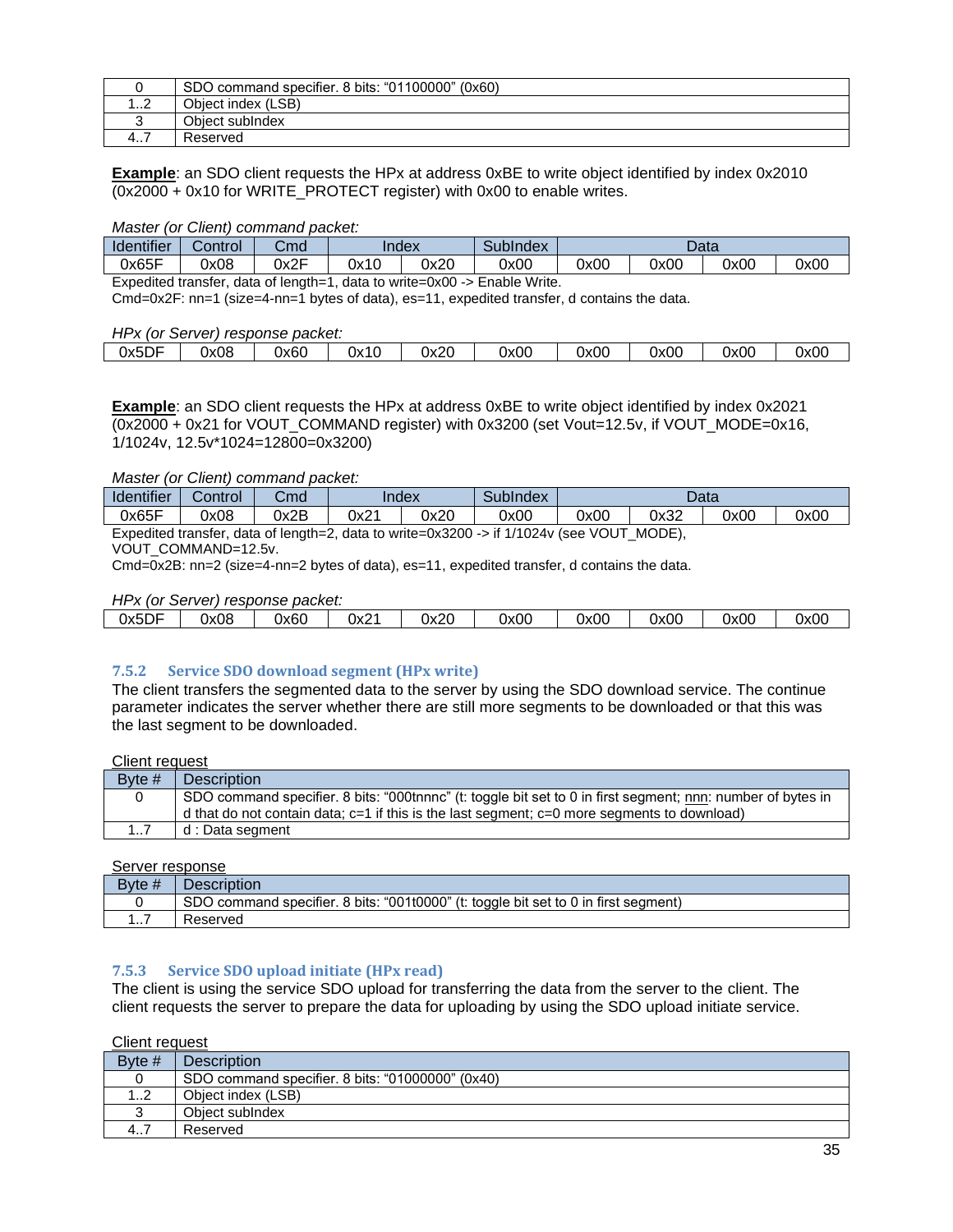Server response

| Byte $#$ | <b>Description</b> |                                                                                                       |                                                                                           |  |  |  |
|----------|--------------------|-------------------------------------------------------------------------------------------------------|-------------------------------------------------------------------------------------------|--|--|--|
| $\Omega$ |                    | SDO command specifier. 8 bits: "0100nnes" (nn: only valid if e=s=1, number of bytes in d that do not  |                                                                                           |  |  |  |
|          |                    |                                                                                                       | contain data; e=1 for expedited transfer; s=1 if data size is indicated)                  |  |  |  |
| 12       | Object index (LSB) |                                                                                                       |                                                                                           |  |  |  |
| 3        | Object sublndex    |                                                                                                       |                                                                                           |  |  |  |
| 47       |                    |                                                                                                       | d: Expedited data or data size if segmented transfer                                      |  |  |  |
|          | e                  | Description for d (47)<br>s.                                                                          |                                                                                           |  |  |  |
|          | $\Omega$           | 0                                                                                                     | d is reserved for further use.                                                            |  |  |  |
|          | $\Omega$           | d contains the number of bytes to be uploaded. Byte 4 contains the LSB and byte 7<br>contains the MSB |                                                                                           |  |  |  |
|          |                    |                                                                                                       | d contains the data of length 4-n to be uploaded, the encoding depends on the type of the |  |  |  |
|          |                    |                                                                                                       | data referenced by index and sublndex                                                     |  |  |  |
|          |                    | 0                                                                                                     | d contains unspecified number of bytes to be uploaded                                     |  |  |  |

**Example**: an SDO client requests the HPx at address 0xBE to read object identified by index 0x2021 (0x2000 + 0x21 for VOUT\_COMMAND register).

#### *Master (or Client) command packet:*

| Identifier | Control | Cmd  | Index |      | SubIndex | Data |      |      |      |
|------------|---------|------|-------|------|----------|------|------|------|------|
| 0x65F      | 0x08    | 0x40 | 0x21  | 0x20 | 0x00     | 0x00 | 0x00 | 0x00 | 0x00 |

#### *HPx (or Server) response packet:*

| 0x5DF                                                                                                | 0x08 | 0x4B | 0x21 | 0x20 | 0x00 | 0x00 | 0x32 | 0x00 | 0x00 |
|------------------------------------------------------------------------------------------------------|------|------|------|------|------|------|------|------|------|
| Cmd=0x4B: nn=2 (size=4-nn=2 bytes of data returned), es=11, expedited transfer, d contains the data. |      |      |      |      |      |      |      |      |      |

data=0x3200 -> if 1/1024v (see VOUT\_MODE), VOUT\_COMMAND=12.5v.

#### <span id="page-35-0"></span>**7.5.4 Service SDO upload segment (HPx read)**

The client requests the server to supply the data of the next segment by using the SDO upload segment service. The continue parameter indicates the client whether there are still more segments to be uploaded or that this was the last segment to be uploaded.

#### Client request

| Byte $#$ | Description                                                                         |
|----------|-------------------------------------------------------------------------------------|
|          | SDO command specifier. 8 bits: "011t0000" (t: toggle bit set to 0 in first segment) |
| .        | Reserved                                                                            |

#### Server response

| Byte $#$ | <b>Description</b>                                                                                          |
|----------|-------------------------------------------------------------------------------------------------------------|
|          | SDO command specifier. 8 bits: "000tnnnc" (t: toggle bit set to 0 in first segment; nnn: number of bytes in |
|          | d that do not contain data; $c=1$ if this is the last segment; $c=0$ more segments to upload)               |
| 1        | d: Data segment                                                                                             |

#### <span id="page-35-1"></span>**7.5.5 Service SDO abort transfer**

The SDO abort transfer service aborts the SDO upload service or SDO download service of an SDO referenced by its number. The reason is indicated.

#### Abort transfer (from client or server)

| Byte $#$ | <b>Description</b>                               |
|----------|--------------------------------------------------|
|          | SDO command specifier. 8 bits: "10000000" (0x80) |
| 12       | Object index (LSB)                               |
|          | Object sublndex                                  |
| 47       | SDO abort code (LSB)                             |

| <b>Description</b>   | <b>Abort Code</b> |
|----------------------|-------------------|
| CO SDO AB NONE       | 0x00000000UL      |
| CO SDO AB TOGGLE BIT | 0x05030000UL      |
| CO SDO AB TIMEOUT    | 0x05040000UL      |
| CO SDO AB CMD        | 0x05040001UL      |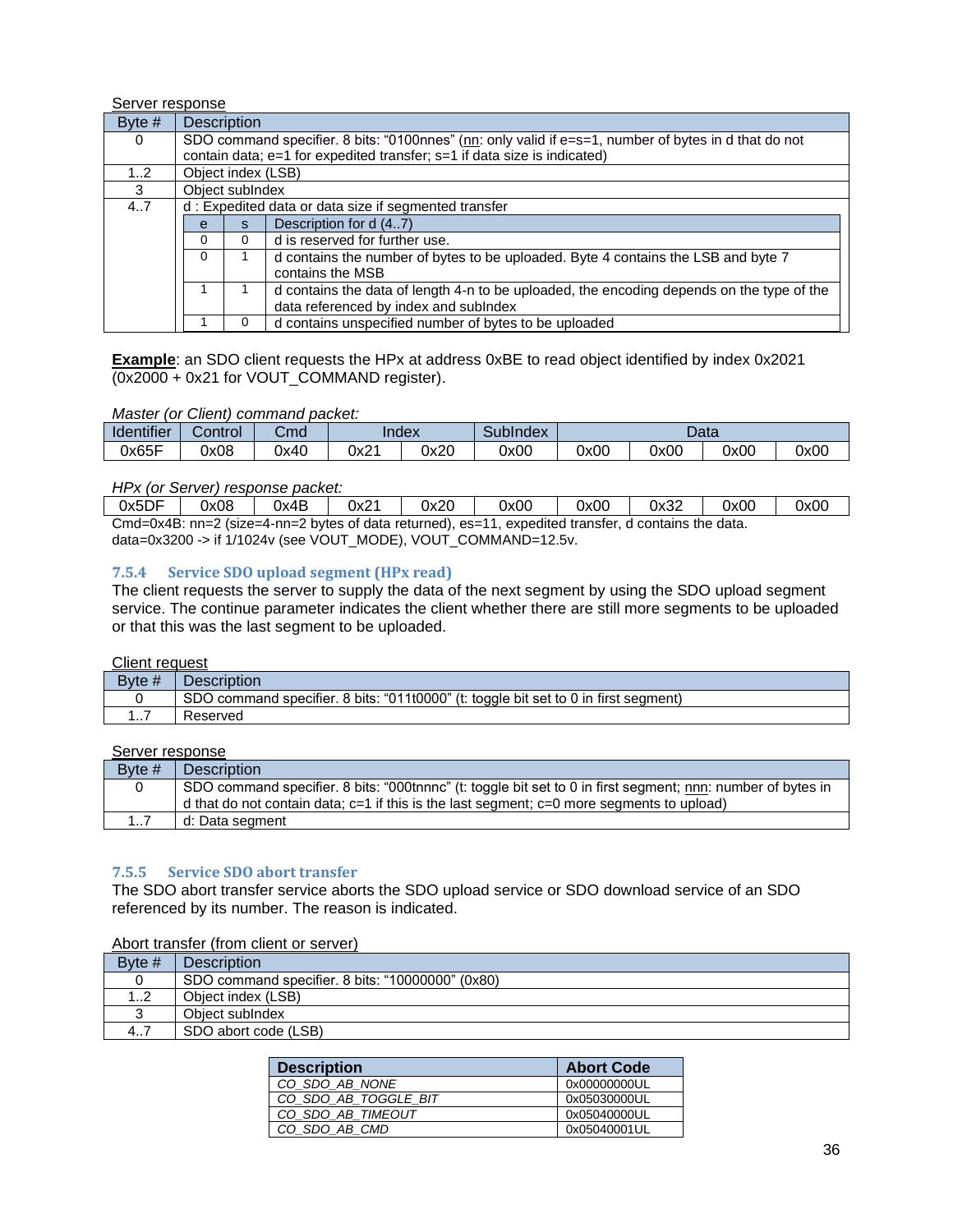| CO_SDO_AB_BLOCK_SIZE         | 0x05040002UL |
|------------------------------|--------------|
| CO SDO AB SEQ NUM            | 0x05040003UL |
| CO SDO AB CRC                | 0x05040004UL |
| CO_SDO_AB_OUT_OF_MEM         | 0x05040005UL |
| CO SDO AB UNSUPPORTED ACCESS | 0x06010000UL |
| CO SDO AB WRITEONLY          | 0x06010001UL |
| CO_SDO_AB_READONLY           | 0x06010002UL |
| CO_SDO_AB_NOT_EXIST          | 0x06020000UL |
| CO SDO AB NO MAP             | 0x06040041UL |
| CO SDO AB MAP LEN            | 0x06040042UL |
| CO_SDO_AB_PRAM_INCOMPAT      | 0x06040043UL |
| CO SDO AB DEVICE INCOMPAT    | 0x06040047UL |
| CO_SDO_AB_HW                 | 0x06060000UL |
| CO SDO AB TYPE MISMATCH      | 0x06070010UL |
| CO_SDO_AB_DATA_LONG          | 0x06070012UL |
| CO SDO AB DATA SHORT         | 0x06070013UL |
| CO SDO AB SUB UNKNOWN        | 0x06090011UL |
| CO SDO AB INVALID VALUE      | 0x06090030UL |
| CO_SDO_AB_VALUE_HIGH         | 0x06090031UL |
| CO SDO AB VALUE LOW          | 0x06090032UL |
| CO SDO AB MAX LESS MIN       | 0x06090036UL |
| CO SDO AB NO RESOURCE        | 0x060A0023UL |
| CO SDO AB GENERAL            | 0x08000000UL |
| CO SDO AB DATA TRANSF        | 0x08000020UL |
| CO SDO AB DATA LOC CTRL      | 0x08000021UL |
| CO_SDO_AB_DATA_DEV_STATE     | 0x08000022UL |
| CO SDO AB DATA OD            | 0x08000023UL |
| CO SDO AB NO DATA            | 0x08000024UL |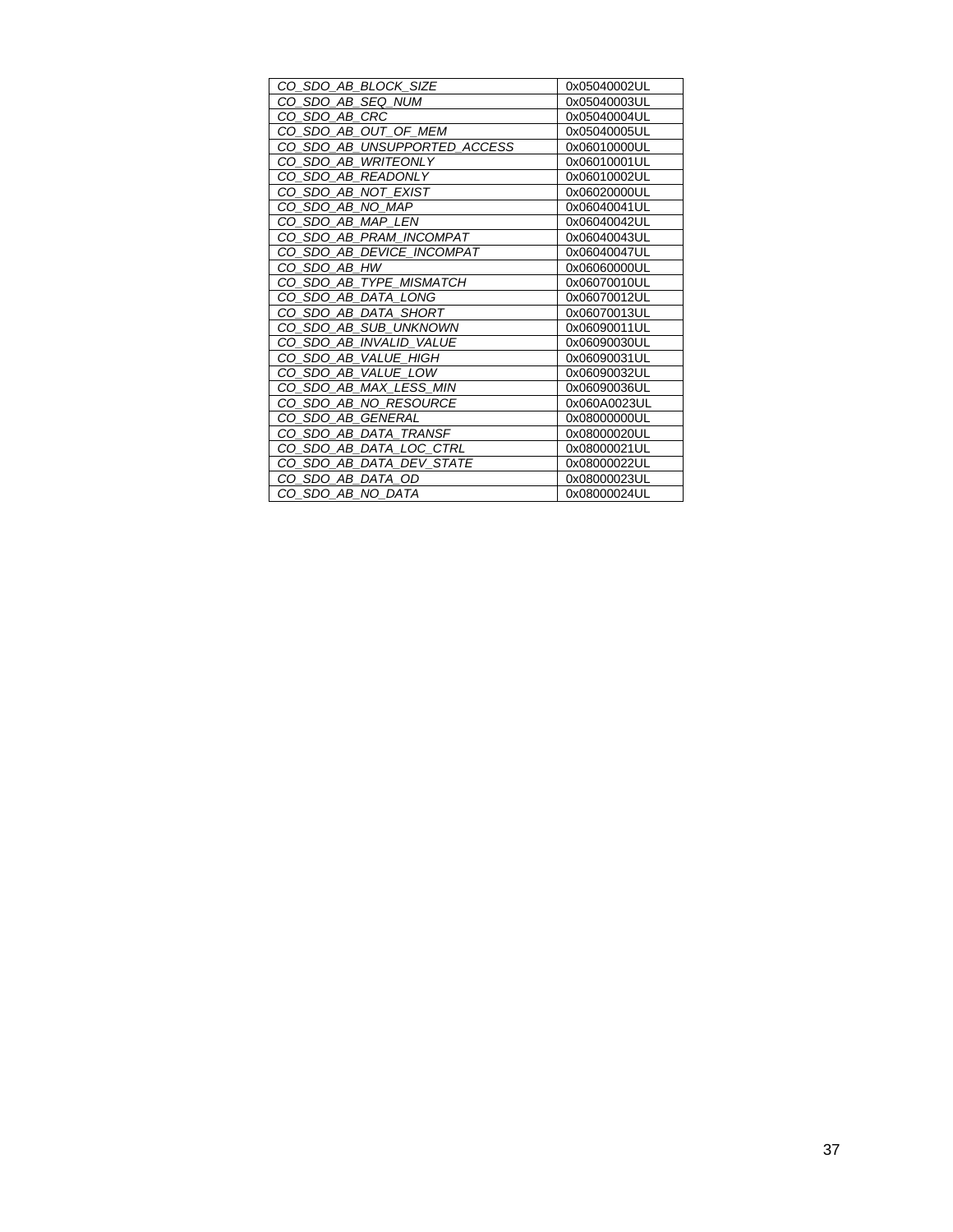# <span id="page-37-0"></span>**8 SCPI Protocol**

HPx supports SCPI (Standard Commands for Programmable Instruments) over serial bus. SCPI protocol can be selected instead of Modbus using PMBus command (0xDE, HARDWARE\_CONFIG)

# <span id="page-37-1"></span>**8.1 SCPI Physical Communication**

HPx supports SCPI over different serial port depending on control board configuration:

| <b>Physical Interface</b>         | <b>Comments</b>                                       |  |
|-----------------------------------|-------------------------------------------------------|--|
| RS485 Full-duplex                 | Default baudrate: 19200 baud, even parity, 1 stop bit |  |
| (Standard Feature)                |                                                       |  |
| RS485 Half-duplex                 | Default baudrate: 19200 baud, even parity, 1 stop bit |  |
| (Standard with different Setting) |                                                       |  |
| UART (TTL level)                  | Default baudrate: 19200 baud, even parity, 1 stop bit |  |
| RS232                             | Default baudrate: 19200 baud, even parity, 1 stop bit |  |

# <span id="page-37-2"></span>**8.2 SCPI Programming Commands**

The CR LF is defined as the mandatory message terminator for serial interfaces.

The maximum string size is limited to 128 characters total including message terminators. Up to 10 commands (separated by ';') can be sent into a single character string.

If multiple HPx are connected to the same physical bus, see ":INSTrument:NSELect" or ":INSTrument:SELect <value>" below.

#### **Note:**

Expression enclosed in [ ] are optional.

Expression enclosed in < > are programming values. They can be expressed in hexadecimal (#H1234), decimal (100) or floating point (10.5).

A vertical stroke '|' in parameter definitions indicates alternative possibilities in the sense of OR

| <b>Command</b> | <b>Description</b>                                                                                                                            |
|----------------|-----------------------------------------------------------------------------------------------------------------------------------------------|
| *CLS           | (ESR) Clears the Standard Event Status Register and Clears the Events Queue                                                                   |
| $*ESE < NR1$   | (ESE) Sets the Standard Event Status Enable Register                                                                                          |
| *ESE?          | (ESE) Queries the Standard Event Status Enable Register                                                                                       |
| *ESR?          | (ESR) Queries and Clears the Standard Event Status Register                                                                                   |
| *IDN?          | Return Device ID as " <manufacturer>, <modelnumber>, <serialnumber>, <firmwarerev>"</firmwarerev></serialnumber></modelnumber></manufacturer> |
| *OPC           | <b>Start Operation Complete Active Mode</b>                                                                                                   |
| *OPC?          | Has Operation completed? <0/1>                                                                                                                |
| *RCL           | Restore to the default user setting (E type registers saved by STORE_USER_ALL or *SAV)                                                        |
| *RST           | Reset the Device                                                                                                                              |
| *SAV           | Store all (E type) user setting registers into EEPROM, saved settings will be used after power cycle                                          |
| $*SRE < NR1$   | (SRER) Sets the Service Request Enable Register                                                                                               |
| *SRE?          | (SRER) Queries the Service Request Enable Register                                                                                            |
| *STB?          | (SBR) Queries the Status Byte Register. Bit 6 is reset to 0, the other bits kept unchanged.                                                   |
| *TST?          | Test the Device and Return the Result <0/1>                                                                                                   |
| *WAI           | Wait Until the Last Operation is Completed                                                                                                    |

#### **Standard Commands:**

#### **Power Supply supported Commands:**

| <b>Command</b>                                     | <b>Description</b>                           |
|----------------------------------------------------|----------------------------------------------|
| :CURRent { <value>IMAXIMINIDEF}</value>            | Set output current limit                     |
| :CURRent:AMPLitude { <value> MAX MIN DEF}</value>  | :Current 14.5 (set current limit to 14.5A)   |
| :CURRent:PROTection { <value> MAX MIN DEF}</value> | :Current MAX (set to maximum current limit)  |
|                                                    | :Current def (set to default current limit): |
| :CURRent:AMPLitude?                                | Read output current limit setting            |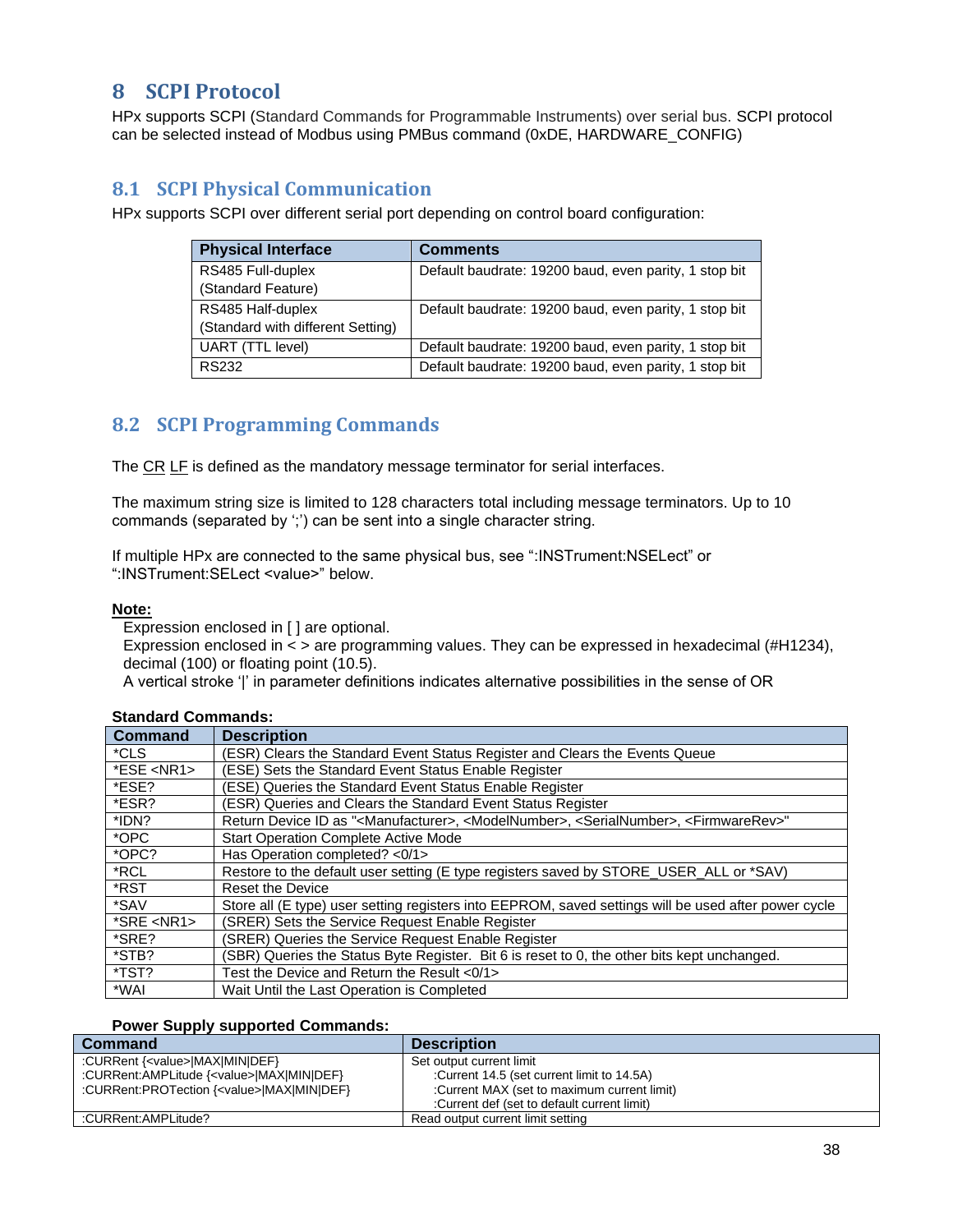| :CURRent:PROTection?                                       |                                                                                  | :CURRent:AMPLitude?                                                                                                                            |                                                                                                                                                                               |  |  |  |  |
|------------------------------------------------------------|----------------------------------------------------------------------------------|------------------------------------------------------------------------------------------------------------------------------------------------|-------------------------------------------------------------------------------------------------------------------------------------------------------------------------------|--|--|--|--|
| :CURRent?                                                  | 14.5 (response in A)                                                             |                                                                                                                                                |                                                                                                                                                                               |  |  |  |  |
| :INSTrument:NSELect <nn></nn>                              | Select a specific power supply when multiple power supplies are connected to the |                                                                                                                                                |                                                                                                                                                                               |  |  |  |  |
|                                                            |                                                                                  | same bus. Set <nn> to 0 for broadcast (default). <nn> is from 0 to 127. <nn> is the</nn></nn></nn>                                             |                                                                                                                                                                               |  |  |  |  |
|                                                            |                                                                                  | Slave Address divided by 2. At power up, no specific power supply is selected                                                                  |                                                                                                                                                                               |  |  |  |  |
|                                                            |                                                                                  | (broadcast mode, $\langle$ nn> = 0). They will all execute or respond to command at the                                                        |                                                                                                                                                                               |  |  |  |  |
|                                                            |                                                                                  | same time. Response to a query can be corrupted if multiple devices are                                                                        |                                                                                                                                                                               |  |  |  |  |
|                                                            |                                                                                  | connected and try to respond at the same time. (see chapter 3.1 for slave address)<br>:INSTrument:NSELect 2 (select power supply address 0x04) |                                                                                                                                                                               |  |  |  |  |
| :INSTrument:NSELect?                                       |                                                                                  | See <nn> in :INSTrument:NSELect <nn></nn></nn>                                                                                                 | Return the current selected power supply. Return a value between 0 and 127.                                                                                                   |  |  |  |  |
| :INSTrument:SELect <value></value>                         |                                                                                  |                                                                                                                                                | Select a specific power supply when multiple power supplies are connected to the                                                                                              |  |  |  |  |
|                                                            |                                                                                  |                                                                                                                                                | same bus. Set <value> to 0 for broadcast (default). <value> depends on A2-A0 on</value></value>                                                                               |  |  |  |  |
|                                                            |                                                                                  |                                                                                                                                                | output signal connector and defines the power supply slave address (see chapter<br>3.1). At power up, no specific power supply is selected (broadcast mode, <value> =</value> |  |  |  |  |
|                                                            |                                                                                  |                                                                                                                                                | 0). They will all execute or respond to command at the same time. Response to a                                                                                               |  |  |  |  |
|                                                            |                                                                                  |                                                                                                                                                | query can be corrupted if multiple devices are connected and try to respond at the                                                                                            |  |  |  |  |
|                                                            | same time.                                                                       |                                                                                                                                                |                                                                                                                                                                               |  |  |  |  |
|                                                            |                                                                                  | If A2-A0 = $000 \rightarrow \text{value} = #hB0$                                                                                               |                                                                                                                                                                               |  |  |  |  |
|                                                            | $\sim$ $\sim$                                                                    | If A2-A0 = 001 -> <value> = #hB2</value>                                                                                                       |                                                                                                                                                                               |  |  |  |  |
|                                                            |                                                                                  | If A2-A0 = 010 -> <value> = #hB4</value>                                                                                                       |                                                                                                                                                                               |  |  |  |  |
|                                                            |                                                                                  | If A2-A0 = 111 -> <value> = #hBE</value>                                                                                                       |                                                                                                                                                                               |  |  |  |  |
|                                                            |                                                                                  |                                                                                                                                                | :INSTrument:SELect #hBE (select power supply address 0xBE)                                                                                                                    |  |  |  |  |
| :INSTrument:SELect?                                        |                                                                                  |                                                                                                                                                | Return the current selected power supply address. Between #hB0 and #hBE                                                                                                       |  |  |  |  |
|                                                            |                                                                                  | :INSTrument:SELect?                                                                                                                            |                                                                                                                                                                               |  |  |  |  |
| :MEASure:CURRent?                                          |                                                                                  | 190 (response, 0xBE)<br>Measure main output current                                                                                            |                                                                                                                                                                               |  |  |  |  |
|                                                            |                                                                                  | :MEASure:CURRent?                                                                                                                              |                                                                                                                                                                               |  |  |  |  |
|                                                            |                                                                                  | 5.5 (Response in A)                                                                                                                            |                                                                                                                                                                               |  |  |  |  |
| :MEASure:POWer?                                            |                                                                                  | Measure main output power                                                                                                                      |                                                                                                                                                                               |  |  |  |  |
|                                                            |                                                                                  | :MEASure:POWer?                                                                                                                                |                                                                                                                                                                               |  |  |  |  |
|                                                            |                                                                                  | 1050 (Response in Watts)                                                                                                                       |                                                                                                                                                                               |  |  |  |  |
| :MEASure:TEMPerature?                                      |                                                                                  | Measure hottest temperature                                                                                                                    |                                                                                                                                                                               |  |  |  |  |
|                                                            |                                                                                  | :MEASure: TEMPerature?<br>88 (Response in Celsius)                                                                                             |                                                                                                                                                                               |  |  |  |  |
| :MEASure:VOLTage?                                          |                                                                                  | Measure main output voltage                                                                                                                    |                                                                                                                                                                               |  |  |  |  |
|                                                            | :MEASure: VOLTage?                                                               |                                                                                                                                                |                                                                                                                                                                               |  |  |  |  |
|                                                            | 100.4 (Response in Volt)                                                         |                                                                                                                                                |                                                                                                                                                                               |  |  |  |  |
| :OUTPut:STATe {ON OFF 1 0}                                 | Turn ON or OFF main output                                                       |                                                                                                                                                |                                                                                                                                                                               |  |  |  |  |
|                                                            | :OUTPut:STATe ON (turn ON output)<br>:OUTP:STAT 1 (turn ON output)               |                                                                                                                                                |                                                                                                                                                                               |  |  |  |  |
|                                                            | :OUTPut:STAT OFF (turn OFF output)                                               |                                                                                                                                                |                                                                                                                                                                               |  |  |  |  |
|                                                            |                                                                                  | :OUTP:STAT 0 (turn OFF output)                                                                                                                 |                                                                                                                                                                               |  |  |  |  |
| :OUTPut:STATe?                                             |                                                                                  | Return power supply output enable state                                                                                                        |                                                                                                                                                                               |  |  |  |  |
|                                                            |                                                                                  | :OUTPut:STATe?                                                                                                                                 |                                                                                                                                                                               |  |  |  |  |
|                                                            |                                                                                  | 0 (output if OFF state)                                                                                                                        |                                                                                                                                                                               |  |  |  |  |
| :PMBUs <opcode>[,<size>][,<value>]</value></size></opcode> |                                                                                  |                                                                                                                                                | Specific command to write PMBus related command in SCPI format.                                                                                                               |  |  |  |  |
|                                                            |                                                                                  | <opcode> is PMBus Cmd Code defined in Chapter 4</opcode>                                                                                       | <size> if there, <value> represente a HEX string of byte (LSB if size=2)</value></size>                                                                                       |  |  |  |  |
|                                                            |                                                                                  |                                                                                                                                                | <value> is the data formatted according to Chapter 4 (linear, string,) depending</value>                                                                                      |  |  |  |  |
|                                                            |                                                                                  | on the command.                                                                                                                                |                                                                                                                                                                               |  |  |  |  |
|                                                            | :PMBUs 33, 2560 (cmd 0x21, set vout 10v = 2560, if VOUT MODE=0x18,               |                                                                                                                                                |                                                                                                                                                                               |  |  |  |  |
|                                                            |                                                                                  |                                                                                                                                                | 1/256v, this format is only used for data size of 2 bytes or less)                                                                                                            |  |  |  |  |
|                                                            | :pmbus 33,2,#h8034 ( <value> = 0x3480, set vout = 52.5v, LSB)</value>            |                                                                                                                                                |                                                                                                                                                                               |  |  |  |  |
| :PMBUs? <opcode></opcode>                                  |                                                                                  | : pmbus 3 (send a clear fault command)                                                                                                         | Specific command to read PMBus related command in SCPI format.                                                                                                                |  |  |  |  |
|                                                            |                                                                                  | <opcode> is PMBus Cmd Code defined in Chapter 4.</opcode>                                                                                      |                                                                                                                                                                               |  |  |  |  |
|                                                            |                                                                                  |                                                                                                                                                | Response is always a Hexadecimal string (#Hxxxxxx). For 2 or less byte, LSB is                                                                                                |  |  |  |  |
|                                                            |                                                                                  |                                                                                                                                                | returned first. Response data is formatted according to Chapter 4 table.                                                                                                      |  |  |  |  |
|                                                            | :pmbus? #h21 (read VOUT_COMMAND register)                                        |                                                                                                                                                |                                                                                                                                                                               |  |  |  |  |
|                                                            |                                                                                  |                                                                                                                                                | #H8034 (response: 0x3480, if 1/256v, 0x3480 / 256 = 52.5v)                                                                                                                    |  |  |  |  |
| :STATus:OPERation:CONDition?                               |                                                                                  | Read the Operational Condition register (16 bits)<br><b>Bit Name</b>                                                                           |                                                                                                                                                                               |  |  |  |  |
|                                                            | Bit#<br>0                                                                        | in_current_limit                                                                                                                               | <b>Description</b><br>In current limit                                                                                                                                        |  |  |  |  |
|                                                            | 1                                                                                | in_power_limit                                                                                                                                 | In power limit                                                                                                                                                                |  |  |  |  |
|                                                            | 2                                                                                | ac_high_line                                                                                                                                   | Input High Line                                                                                                                                                               |  |  |  |  |
|                                                            | 3                                                                                | pwm_enable                                                                                                                                     | Converter PWM is running                                                                                                                                                      |  |  |  |  |
|                                                            | 4                                                                                | ot_warning                                                                                                                                     | Temperature warning                                                                                                                                                           |  |  |  |  |
|                                                            | 5                                                                                | ot_fault                                                                                                                                       | Temperature fault                                                                                                                                                             |  |  |  |  |
|                                                            | 6                                                                                | temp_too_cold                                                                                                                                  | Temperature is very cold                                                                                                                                                      |  |  |  |  |
|                                                            | $\overline{7}$                                                                   | fan_fault                                                                                                                                      | Fan fault                                                                                                                                                                     |  |  |  |  |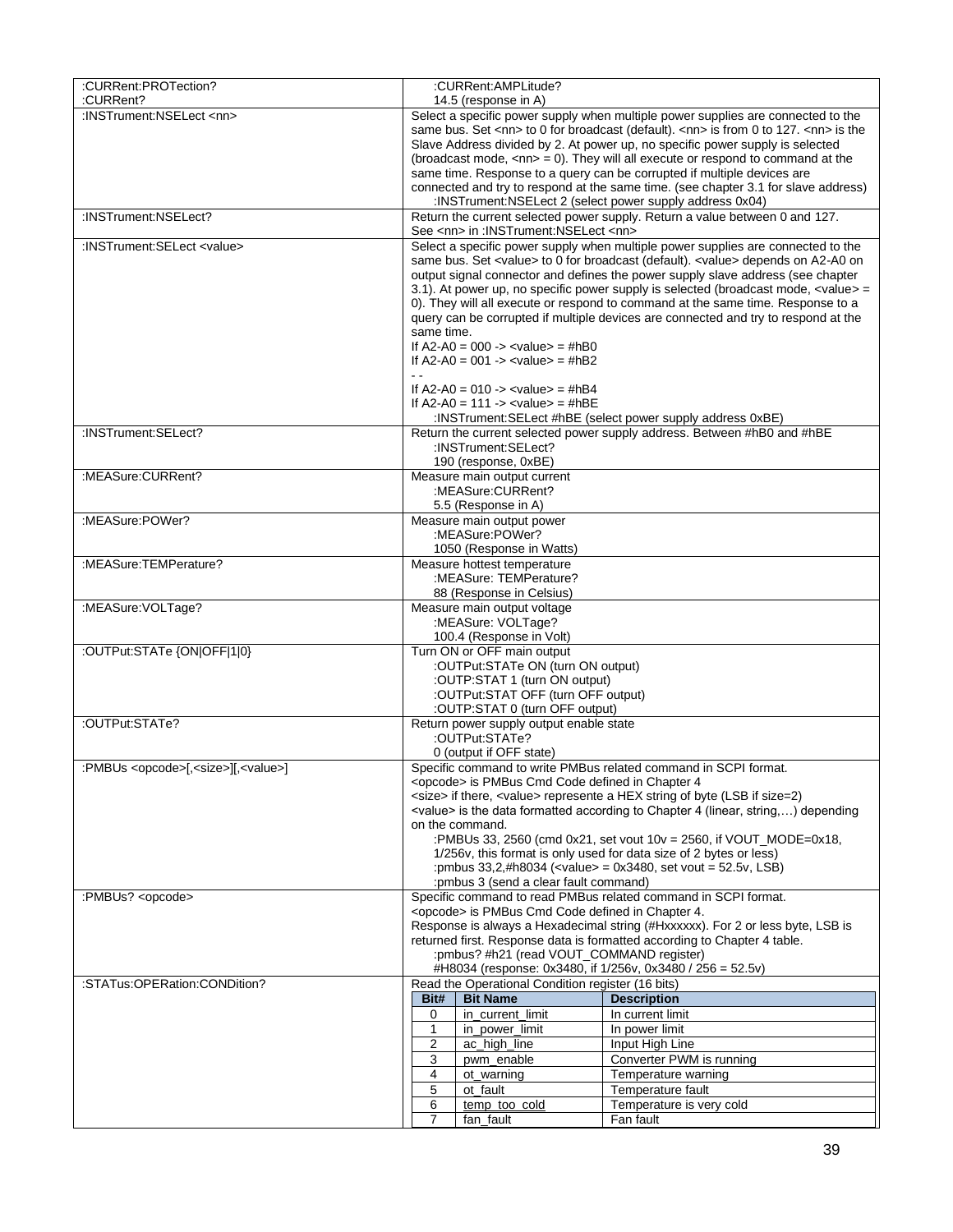|                                                          | 8                                                                                   | temp cold            | Temperature is cold                  |  |  |  |  |  |
|----------------------------------------------------------|-------------------------------------------------------------------------------------|----------------------|--------------------------------------|--|--|--|--|--|
|                                                          | 9                                                                                   |                      |                                      |  |  |  |  |  |
|                                                          |                                                                                     | under_voltage        | Output under voltage condition       |  |  |  |  |  |
|                                                          | 10                                                                                  | analog_prog          | Analog programming enable            |  |  |  |  |  |
|                                                          | 11                                                                                  | vstbv enable         | 5v output standby enable             |  |  |  |  |  |
|                                                          | 12                                                                                  | current walkin       | Soft start in current mode           |  |  |  |  |  |
|                                                          | 13                                                                                  | hw_ovp_test_mode     | Hardware OVP test mode               |  |  |  |  |  |
|                                                          | 14                                                                                  | sec_calibration_mode | Secondary calibration mode           |  |  |  |  |  |
|                                                          | 15                                                                                  | pri calibration mode | Primary calibration mode             |  |  |  |  |  |
| :STATus:OPERation:ENABle <value></value>                 | Sets the Operational Condition Enable register                                      |                      |                                      |  |  |  |  |  |
| :STATus:OPERation:ENABle?                                | Read the Operational Condition Enable register                                      |                      |                                      |  |  |  |  |  |
| :STATus:OPERation[:EVENt]?                               | Read the Operational Condition Event register                                       |                      |                                      |  |  |  |  |  |
| :STATus:PRESet                                           | Preset all Operation and Questionable Enable registers                              |                      |                                      |  |  |  |  |  |
| :STATus:QUEStionable:CONDition?                          | Read the Questionable Condition register (16 bits). Indicate the shutdown condition |                      |                                      |  |  |  |  |  |
|                                                          | of the unit.                                                                        |                      |                                      |  |  |  |  |  |
|                                                          | Bit#<br><b>Bit Name</b><br><b>Description</b>                                       |                      |                                      |  |  |  |  |  |
|                                                          | 0                                                                                   | AC_BAD               | Input AC Fault                       |  |  |  |  |  |
|                                                          | $\mathbf{1}$                                                                        | PFC_BAD              | PFC Fault                            |  |  |  |  |  |
|                                                          | $\overline{2}$                                                                      | AC IMB               | <b>AC</b> Input Imbalance            |  |  |  |  |  |
|                                                          | 3                                                                                   | PRI OV               | Primary OVP                          |  |  |  |  |  |
|                                                          | 4                                                                                   | HW_OV                | Hardware OVP                         |  |  |  |  |  |
|                                                          | 5                                                                                   | SW_OV                | Software OVP                         |  |  |  |  |  |
|                                                          |                                                                                     |                      |                                      |  |  |  |  |  |
|                                                          | 6                                                                                   | <b>OCP</b>           | Over Current                         |  |  |  |  |  |
|                                                          | 7                                                                                   | UV                   | Output Under Voltage                 |  |  |  |  |  |
|                                                          | 8                                                                                   | PFC_OTP              | Primary Over Temperature             |  |  |  |  |  |
|                                                          | 9                                                                                   | SEC_OTP              | Secondary Over Temperature           |  |  |  |  |  |
|                                                          | 10                                                                                  | <b>FAN FAULT</b>     | Fan Failure                          |  |  |  |  |  |
|                                                          | 11                                                                                  | PRI_COMM_ERR         | <b>Primary Communication Timeout</b> |  |  |  |  |  |
|                                                          | 12                                                                                  | OUTPUT_FAULT         | Output is turn Off due to fault      |  |  |  |  |  |
|                                                          | 13                                                                                  | SW_OFF               | Output Off state (Pmbus command)     |  |  |  |  |  |
|                                                          | 14                                                                                  | REMOTE_OFF           | Remote Off                           |  |  |  |  |  |
|                                                          | 15                                                                                  | <b>RFU</b>           | Reserved                             |  |  |  |  |  |
| :STATus:QUEStionable:ENABle <value></value>              | Set the Questionable Condition Enable register                                      |                      |                                      |  |  |  |  |  |
| :STATus:QUEStionable:ENABle?                             | Read the Questionable Condition Enable register                                     |                      |                                      |  |  |  |  |  |
| :STATus:QUEStionable[:EVENt]?                            | Read the Questionable Condition Event register                                      |                      |                                      |  |  |  |  |  |
| :SYSTem:CAPability?                                      | Return device class capability. (DCPSUPPLY)                                         |                      |                                      |  |  |  |  |  |
|                                                          | :SYSTem:CAPability?                                                                 |                      |                                      |  |  |  |  |  |
|                                                          | DCPSUPPLY (Response)                                                                |                      |                                      |  |  |  |  |  |
| :SYSTem:ERRor?                                           | The oldest error message is removed from the Error Queue and returned. If the       |                      |                                      |  |  |  |  |  |
|                                                          | Error Queue is empty, a 0 is returned.                                              |                      |                                      |  |  |  |  |  |
|                                                          | :SYSTem:ERRor?                                                                      |                      |                                      |  |  |  |  |  |
|                                                          | -222, "Data out of range" (Response if error)                                       |                      |                                      |  |  |  |  |  |
| :SYSTem:VERSion?                                         | Read the SCPI Compliance year that this interface adheres to.                       |                      |                                      |  |  |  |  |  |
|                                                          | :SYSTem:VERSion?                                                                    |                      |                                      |  |  |  |  |  |
|                                                          | 1999.0 (Response)                                                                   |                      |                                      |  |  |  |  |  |
| :VOLTage { <value> MAX MIN DEF}</value>                  | Set main output voltage                                                             |                      |                                      |  |  |  |  |  |
| :VOLTage:AMPLitude { <value> MAX MIN DEF}</value>        | :VOLTage 64 (set output voltage to 64v)                                             |                      |                                      |  |  |  |  |  |
| :VOLTage?                                                | Read output voltage setting                                                         |                      |                                      |  |  |  |  |  |
| :VOLTage:AMPLitude?                                      | : VOLTage:AMPLitude?                                                                |                      |                                      |  |  |  |  |  |
|                                                          | 64 (response in V)                                                                  |                      |                                      |  |  |  |  |  |
| :VOLTage:LIMit:LOW { <value> MAX MIN DEF}</value>        | Set Under Voltage Limit                                                             |                      |                                      |  |  |  |  |  |
|                                                          | :VOLTage:LIMit:LOW 25 (set under voltage detection to 25v)                          |                      |                                      |  |  |  |  |  |
| :VOLTage:LIMit:LOW?                                      | Read the Under Voltage Limit setting                                                |                      |                                      |  |  |  |  |  |
|                                                          | :VOLTage:LIMit:LOW?                                                                 |                      |                                      |  |  |  |  |  |
|                                                          |                                                                                     | 25 (Response in V)   |                                      |  |  |  |  |  |
| :VOLTage:PROTection:LEVel { <value> MAX MIN DEF}</value> | Set Over Voltage Protection level                                                   |                      |                                      |  |  |  |  |  |
|                                                          | :VOLTage:PROTection:LEVel 105 (set OVP to 105v)                                     |                      |                                      |  |  |  |  |  |
|                                                          | :VOLTage:PROTection:LEVel?<br>Read the Over Voltage Protection setting              |                      |                                      |  |  |  |  |  |
|                                                          | :VOLTage:PROTection:LEVel?                                                          |                      |                                      |  |  |  |  |  |
|                                                          |                                                                                     | 105 (Response in V)  |                                      |  |  |  |  |  |
|                                                          |                                                                                     |                      |                                      |  |  |  |  |  |